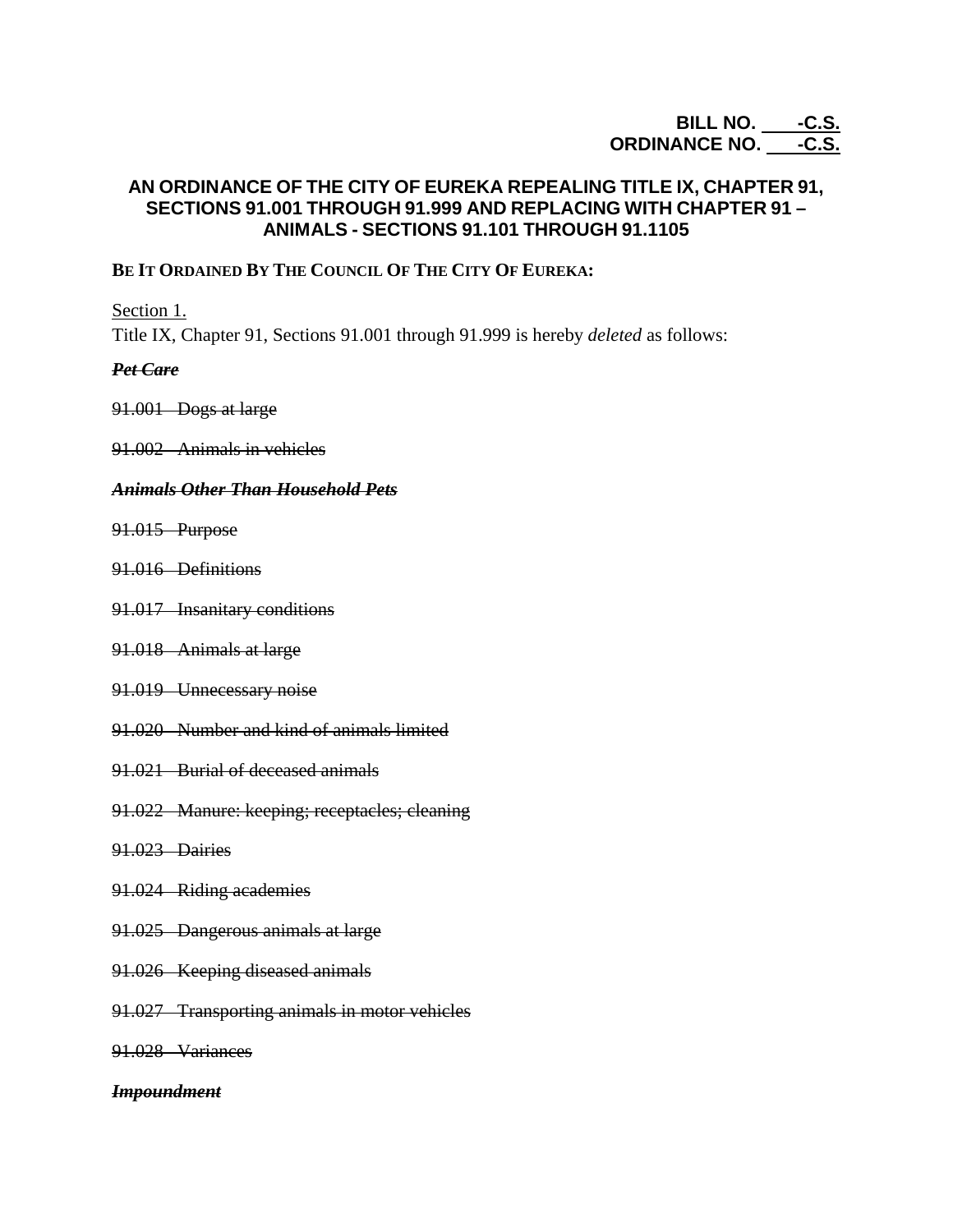- 91.040 Small animal pound authorized
- 91.041 Poundmaster
- 91.042 Right of entry
- 91.043 Interference with Poundmaster
- 91.044 Impounding duties
- 91.045 Notice of impoundment
- 91.046 Reclaiming animals
- 91.047 Notice of sale; sale of animals
- 91.048 Disposition of unredeemed or infected animals
- 91.049 Proceeds from sale
- 91.050 Impounding fees

### *Registration of Dogs and Kennels*

- 91.065 Definitions
- 91.066 Registration required; exceptions
- 91.067 Registration fees
- 91.068 Registration period
- 91.069 Vaccination; certificate
- 91.070 License tags
- 91.071 Registration records

#### *Rabies Control*

- 91.085 Rabid animals at large
- 91.086 Suspicion of rabies
- 91.087 Quarantine of animals
- 91.088 Disposition of rabid dogs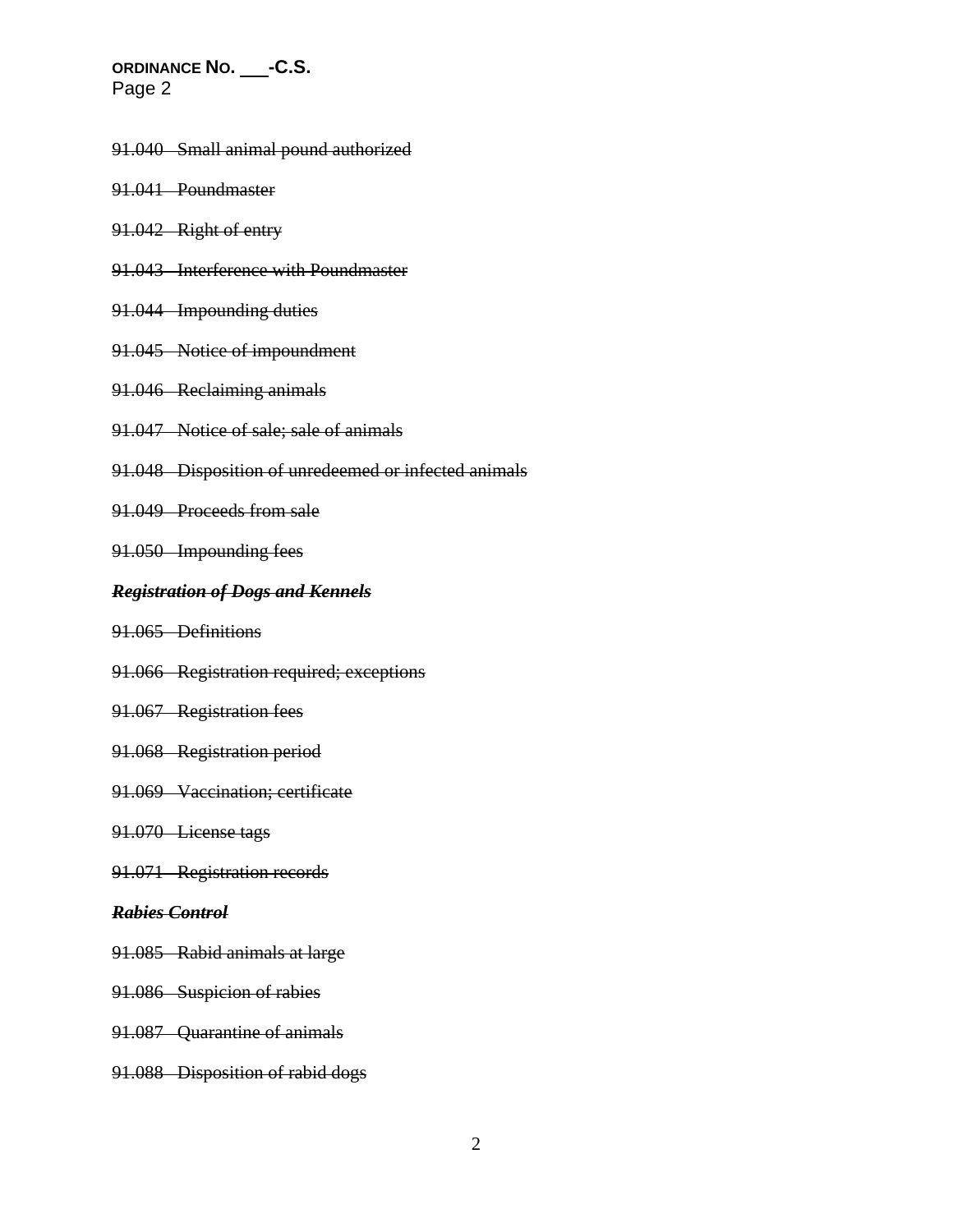91.089 Transporting dogs to or from rabies area

#### *Vicious, Potentially Dangerous, and Public Nuisance Dogs*

- 91.100 Findings and declarations
- 91.101 Definitions
- 91.102 Procedure for declaring a dog potentially dangerous, vicious, or a nuisance
- 91.103 Notice of hearing, determination
- 91.104 Appeal
- 91.105 Seizure and immediate impoundment
- 91.106 When dogs may not be declared potentially dangerous, vicious, or public nuisance
- 91.107 Disposition of potentially dangerous or vicious dogs
- 91.108 Procedure for destruction of vicious dogs
- 91.109 Ownership of vicious dogs prohibited
- 91.110 Disposition of public nuisance dogs
- 91.111 Removal from list
- 91.999 Penalty

#### PET CARE

§ 91.001 DOGS AT LARGE.

 Registration as provided in § 91.071 shall entitle the owner of the dog for which the same is issued to keep such dog in the city during the term for which the registration shall be issued; provided, however, such owner shall at all times keep the dog securely enclosed in a room, pen, or enclosure or shall keep the dog securely tethered or on a leash. It shall be unlawful for any person at any time to have, own, or possess any dog in the city, whether the same is licensed or not, unless the dog shall be kept so enclosed or tethered or on a leash.

('63 Code, § 5-1.313) (Ord. 2823, passed 12-15-59) Penalty, see § 91.999

#### § 91.002 ANIMALS IN VEHICLES.

 $-(A)$  No person shall transport or carry, on any public highway or public roadway, any dog in a motor vehicle unless the animal is safely enclosed within the vehicle or protected by a cab or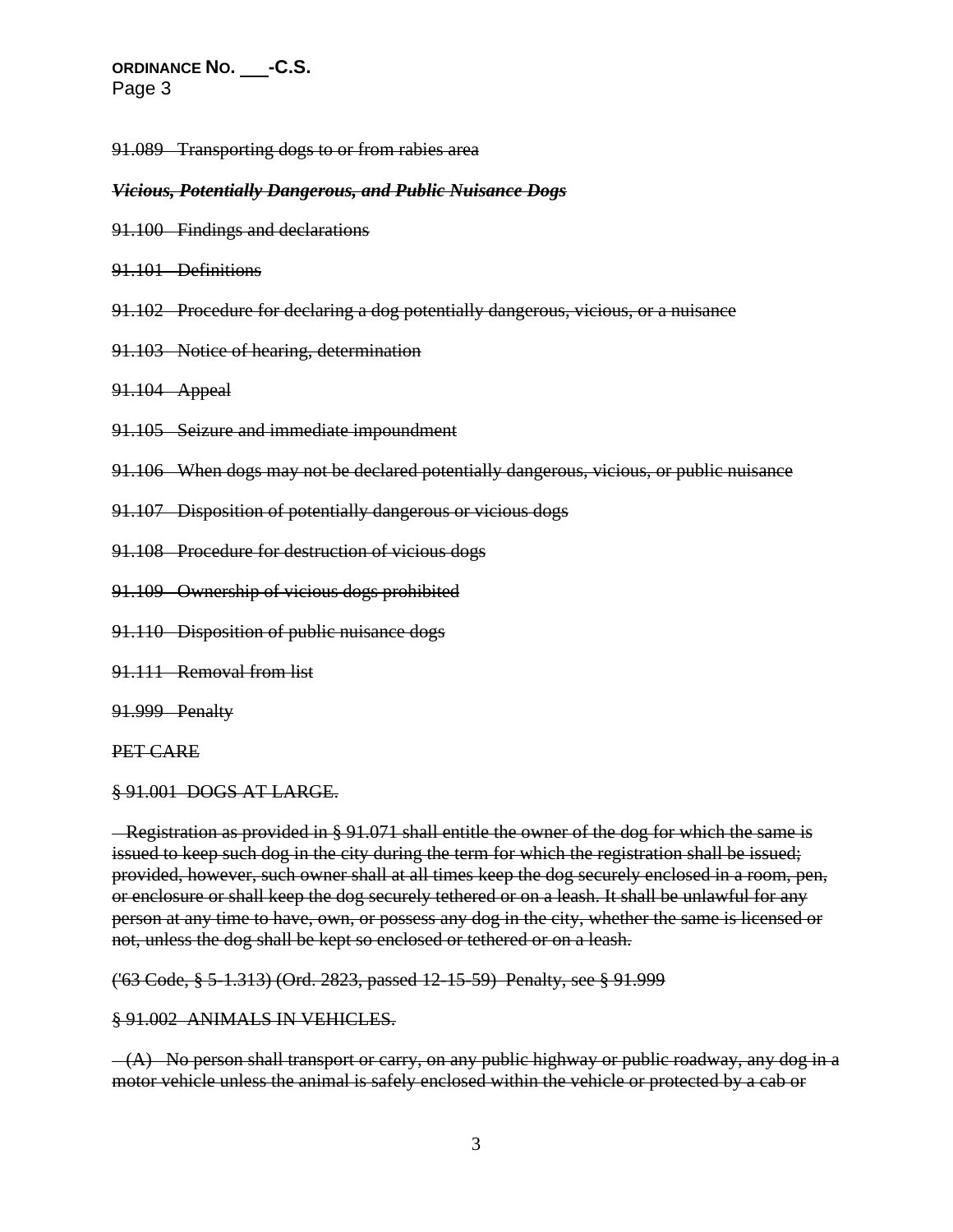container, cage or other device that will prevent the dog from falling from, being thrown from, or jumping from, the motor vehicle.

 (B) No person shall leave a dog or any other animal in any unattended vehicle without adequate ventilation or in such a manner as to subject the animal to extreme temperatures which adversely affect the animal's health or welfare.

('63 Code, § 5-1.314) (Ord. 418-C.S., passed 1-2-85)

### ANIMALS OTHER THAN HOUSEHOLD PETS

### § 91.015 PURPOSE.

 The Council does hereby find and determine that the growth and development of the city for residential purposes have reached such a state that the keeping of animals, poultry or racinghoming pigeons within the city, unless properly regulated as to location and sanitary conditions, and as to certain animals, unless definitely limited in number or entirely prohibited, is detrimental to the public health, safety, and general welfare, and that the public interest requires that the Council prescribe rules and regulations with respect thereto as set forth in this subchapter.

('63 Code, § 5-1.501) (Ord. 2823, passed 12-15-59; Am. Ord. 337-C.S., passed 4-7-81)

§ 91.016 DEFINITIONS.

For the purpose of this subchapter, the following definitions shall apply unless the context clearly indicates or requires a different meaning.

 ANIMALS. Includes horses, ponies, mules, jacks, jennies, cows, bulls, calves, heifers, sheep, goats, swine, rabbits, and all other domestic or domesticated animals other than household pets.

 DWELLING. The main or principal dwelling located on the property of a person other than the keeper of the animals or poultry.

 HOUSEHOLD PETS. Includes cats, dogs, canaries, birds of the parrot or psittacinae family, and other kindred animals and birds usually and ordinarily kept as household pets.

 POULTRY. Pigeons, chickens, ducks, geese, turkeys, and all other domesticated fowl other than household pets and racing-homing pigeons.

 RACING-HOMING PIGEONS. Those pigeons, identified by seamless leg bands, which are kept and maintained for the specific purpose of racing or message carrying. Pigeons kept or raised for market or other commercial purposes shall not be deemed racing-homing pigeons for the purposes of this subchapter.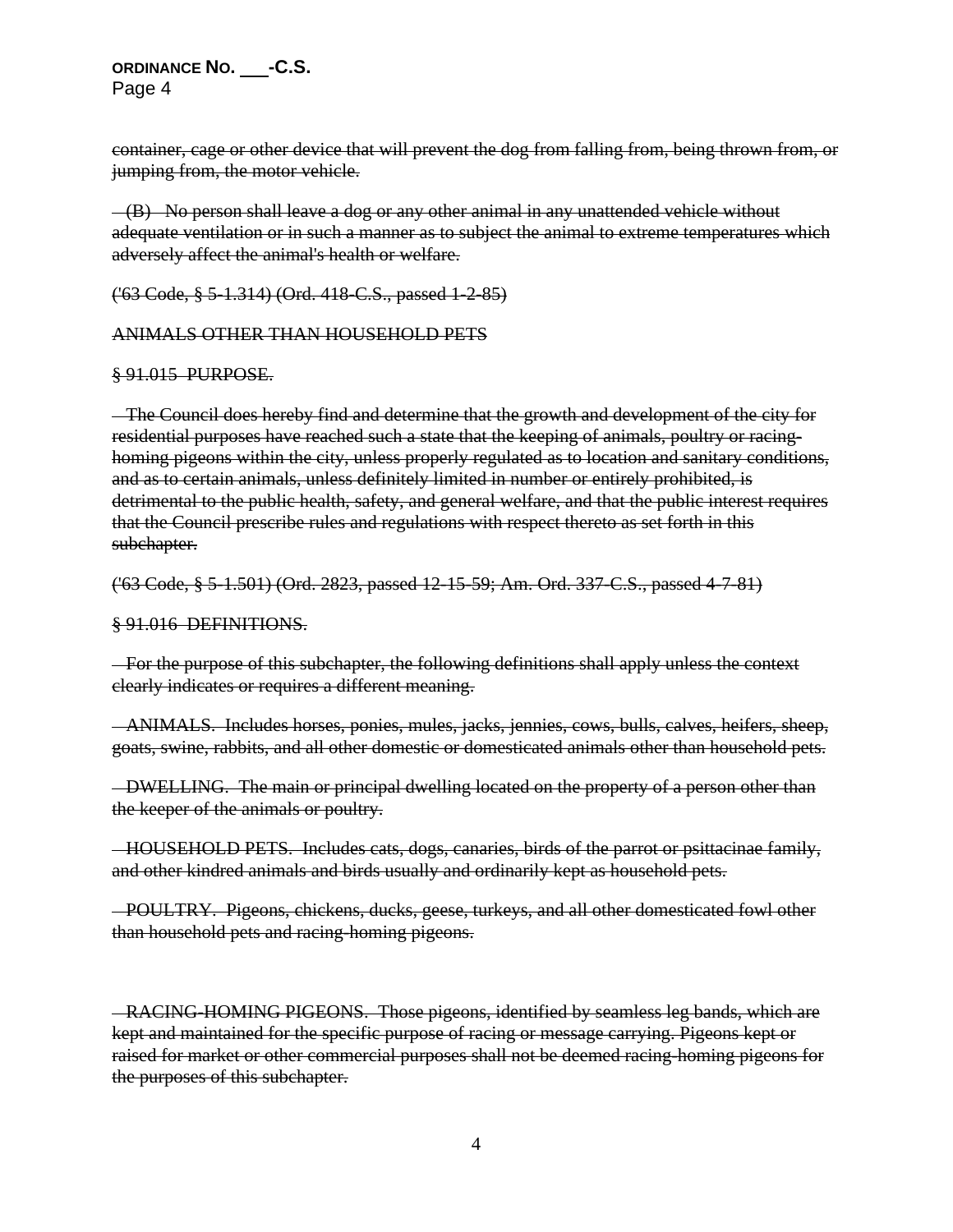('63 Code, § 5-1.502) (Ord. 2823, passed 12-15-59; Am. Ord. 337-C.S., passed 4-7-81)

#### § 91.017 INSANITARY CONDITIONS.

 It is hereby declared to be a nuisance and it shall be unlawful for any person to keep or permit to be kept upon any premises any animals, poultry, racing-homing pigeons, or household pets in a foul, offensive, obnoxious, filthy, or insanitary condition.

('63 Code, § 5-1.503) (Ord. 2823, passed 12-15-59; Am. Ord. 337-C.S., passed 4-7-81) Penalty, see § 91.999

#### § 91.018 ANIMALS AT LARGE.

 It is hereby declared to be a nuisance and it shall be unlawful for any person to allow or permit animals or poultry, other than household pets, to run at large upon any public street or place or to trespass upon the property of another. This provision shall not be construed as permitting the running at large of any household pets restricted by the provisions of any other law of the city or by any law applicable thereto. This section does not prohibit the controlled release and exercise of racing-homing pigeons.

('63 Code, § 5-1.504) (Ord. 2823, passed 12-15-59; Am. Ord. 337-C.S., passed 4-7-81) Penalty, see § 91.999

§ 91.019 UNNECESSARY NOISE.

 It is hereby declared to be a nuisance and it shall be unlawful to keep, maintain, or permit on any lot or parcel of land any animal, poultry, racing-homing pigeon, or household pet which by any sound or cry shall disturb the peace and comfort of any neighborhood or interfere with any person in the reasonable and comfortable enjoyment of life or property.

('63 Code, § 5-1.505) (Ord. 2823, passed 12-15-59; Am. Ord. 337-C.S., passed 4-7-81) Penalty, see § 91.999

§ 91.020 NUMBER AND KIND OF ANIMALS LIMITED.

 $-(A)$  It is hereby declared to be a nuisance and it shall be unlawful to keep or permit to be kept upon any premises in the city:

 (1) Any rabbits or poultry except racing-homing pigeons within 50 feet of any dwelling, school, church, or hospital;

 (2) More than 30 in all rabbits or poultry, except racing-homing pigeons within 100 feet of any dwelling, school, church, or hospital; or,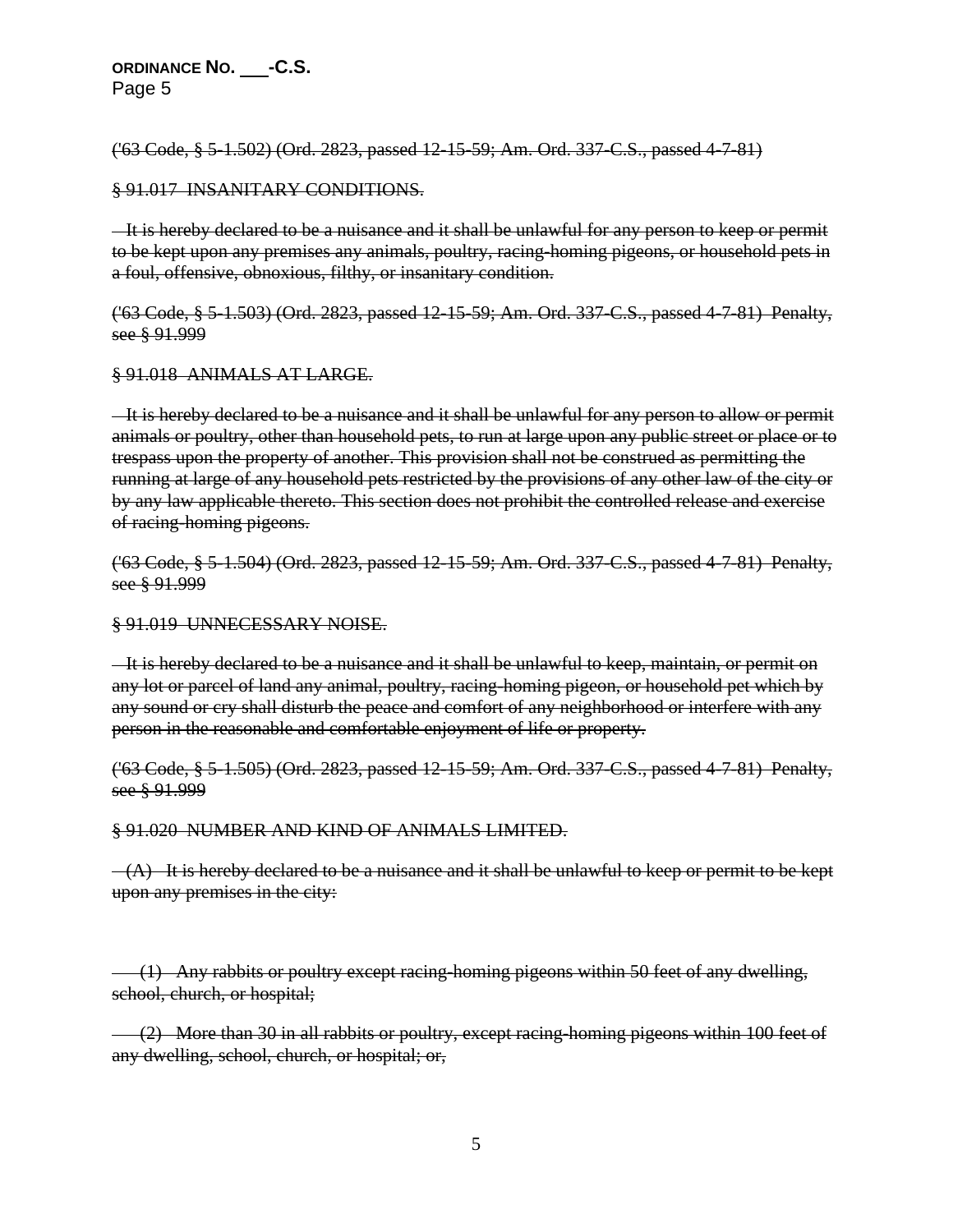(3) More than 200 in all rabbits or poultry, except racing-homing pigeons, and except by special permit of the Planning Commission first had and obtained, or any rooster over four months old within 50 feet of any dwelling, school, church, or hospital. This provision limiting the maximum number of rabbits or poultry to 200 in all shall not be retroactive or effective as to rabbit or poultry ranches actually in operation on January 1, 1960, when the average number of rabbits or poultry ordinarily kept at any such establishment exceeds such number.

 (4) Racing-homing pigeons may be kept in a loft and liberated for exercise or racing not less than 25 feet from any door or window of a habitable room of a dwelling. A permit may be issued by the Finance Department authorizing the keeping and liberating for exercise and racing of such racing-homing pigeons. The fees for said permit shall be payable on an annual basis on January 1 of each year and shall become delinquent, if not paid on or before January 1 of each calendar year, within 30 days at which time a penalty of 50% shall be added to the fee which became delinquent on January 31. The fees for said permit shall be as follows:

Up to 30 racing-homers \$100

Up to 100 racing-homers 50

 (5) No permit shall be issued for over 100 racing-homers and a permit shall be maintained for as long as the loft is in existence. A loft or coop placed on the roof of a structure shall be screened from view of the public.

('63 Code, § 5-1.506)

 (B) It is hereby declared to be a nuisance and it shall be unlawful to keep or permit to be kept upon any premises in the city any horse, mule, jack, jenny, cow, bull, calf, heifer, sheep, goat, swine, hog, or pig:

(1) On any lot containing less than 30,000 square feet; or,

 $(2)$  In any corral or barn within 75 feet of any dwelling.

('63 Code, § 5-1.507)

(Ord. 2823, passed 12-15-59; Am. Ord. 337-C.S., passed 4-7-81; Am. Ord. 784-C.S., passed 11- 17-12) Penalty, see § 91.999

### § 91.021 BURIAL OF DECEASED ANIMALS.

 $-(A)$  It shall be the duty of all persons having dead animals upon their premises, or the owner or possessor of any animal dying within the city, to bury the same at least one foot underground either upon his own premises or in some post outside the inhabited portion of the city within 24 hours after the same shall have died.

('63 Code, § 5-1.508)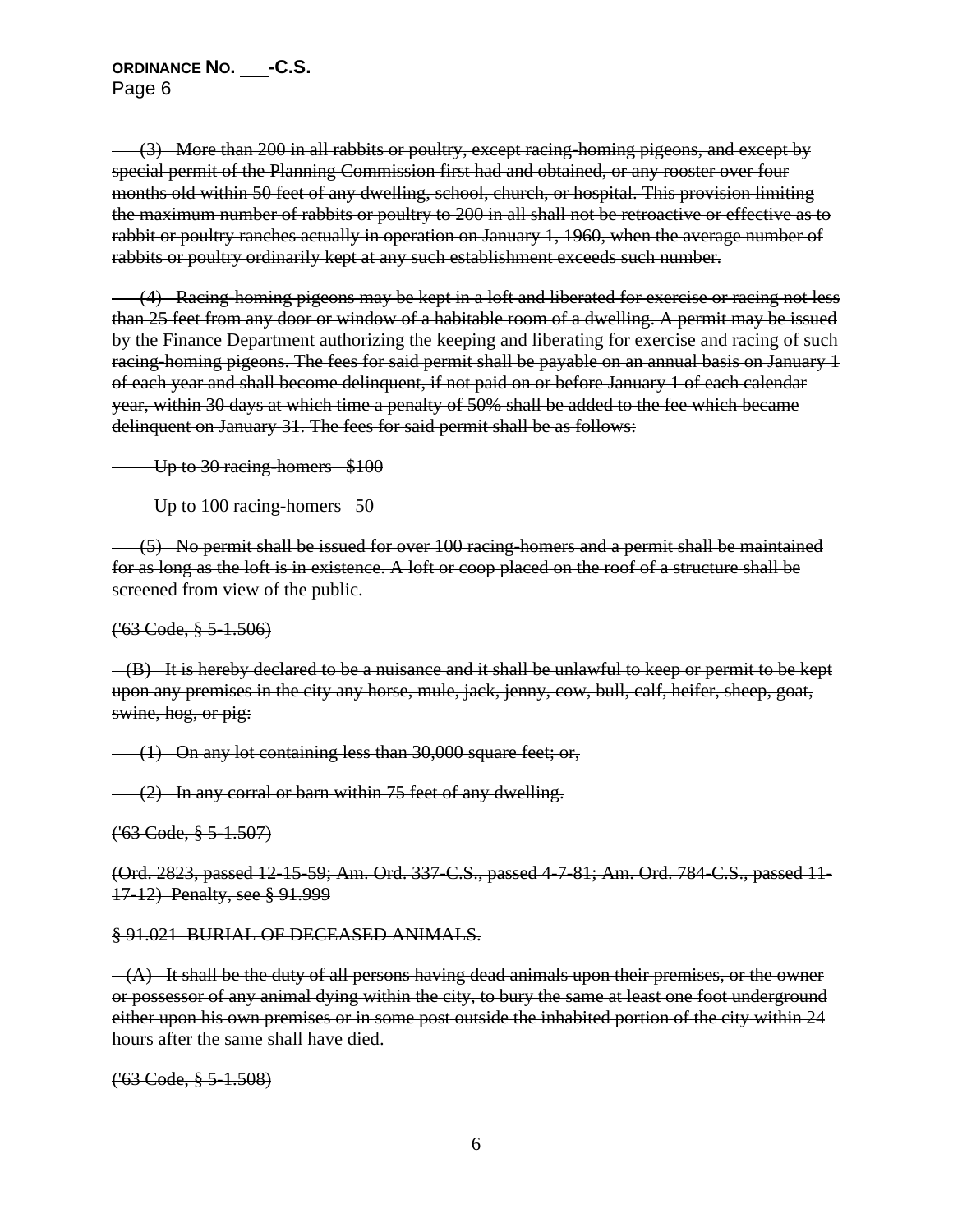(B) If any person fails or neglects to bury any animal as provided in this subchapter, it shall be the duty of the Poundmaster to proceed forthwith to have the same buried, and it shall be lawful for the city to charge to and recover from the owner or possessor of such dead animal the cost of burial thereof. Any person who shall neglect or refuse to bury or cause to be buried any dead animal upon his premises or in any public place of which he is the owner or possessor, or pay the city the cost incurred in burying such dead animal, shall be guilty of a misdemeanor. In the event the Poundmaster, after diligent search, cannot find the owner or possessor of any dead animal in this subchapter referred to, he shall cause the same to be buried, and the cost thereof shall be paid by the city.

('63 Code, § 5-1.509)

(Ord. 2823, passed 12-15-59)

#### § 91.022 MANURE: KEEPING; RECEPTACLES; CLEANING.

 (A) No person shall keep any manure within 35 feet of any window or door of any inhabited structure or within 100 feet of any church, school, hospital, or place where food products are kept, stored, manufactured, or served to the public.

#### $(63 \text{ Code}, \frac{8}{3} \text{ 5} - 1.511)$

 (B) Every person owning or occupying premises where any manure from any horse, pony, mule, cow, or other animal accumulates shall provide for the removal of such manure daily. Unless all manure accumulated on any premises shall be removed daily, boxes, bins, or receptacles of a design and construction acceptable to the Health Officer shall be provided by the owner or occupant of such premises, and such boxes, bins, or receptacles shall be used only for the purpose of containing the accumulation of manure and shall be kept tightly closed at all times except when manure shall be placed therein or removed therefrom. In no instance shall manure be so placed in such boxes or receptacles in such a manner as to prevent the tight closing of the lid; provided, however, nothing contained in this section shall apply to manure which is spread as fertilizer over or around cultivated plants, vines, vegetables, lawns, bushes, shrubs, or trees or to manure kept by any nursery for commercial fertilizer purposes unless such manure creates a nuisance, either from fly breeding or excessive, obnoxious odors. Such boxes, bins, or receptacles shall be constructed of brick, stone, concrete, metal, or wood lined with metal or other sound materials and shall be proofed against access to the contents thereof by flies. The contents of such boxes, bins, or receptacles shall be removed at least once a week.

### ('63 Code, § 5-1.512)

 $-(C)$  No person who is ordered by the Health Officer to clean or disinfect any stable, barn, stall, pen, coop, building, or place in which any horse, pony, mule, cow, or other animal is kept, or who is ordered by such officer to clean or disinfect any box, bin, or receptacle used for the accumulation of manure, shall fail, neglect, or refuse to clean and disinfect such stable, barn, stall, pen, coop, building, place, box, bin, or receptacle.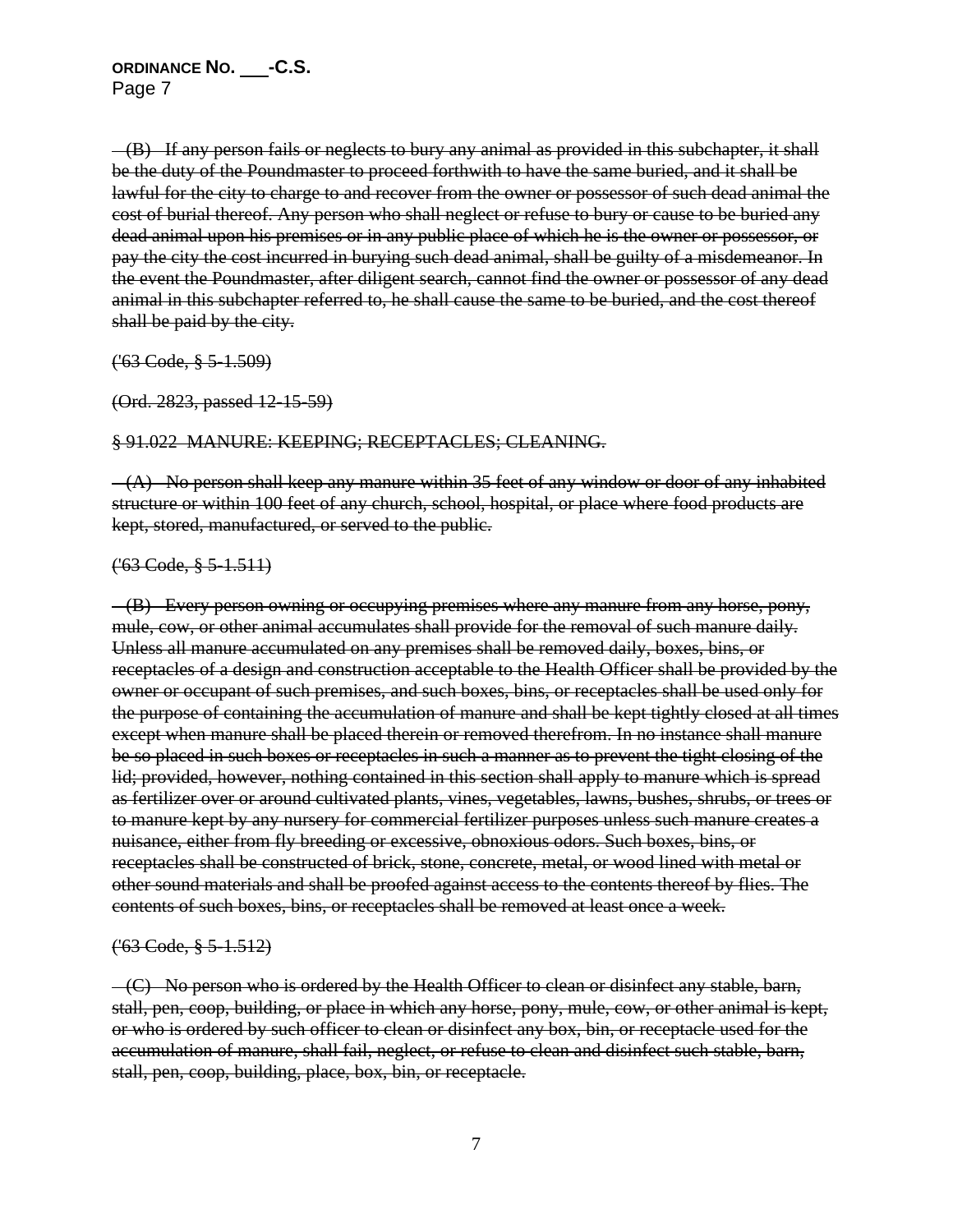### ('63 Code, § 5-1.513)

(Ord. 2823, passed 12-15-59) Penalty, see § 91.999

#### § 91.023 DAIRIES.

 $-(A)$  Maintenance. The provisions of this subchapter shall not be retroactive so as to apply to dairies in actual operation on January 1, 1960. No extensions or additions shall be permitted to be made to any such dairies except such alterations or repairs as may be required to be made therein to fulfill any requirements of the Humboldt-Del Norte Counties Department of Public Health, and in such event such alterations or repairs may be made only upon the express permission of the Planning Commission of the city, issued upon written approval of the Humboldt-Del Norte Counties Department of Public Health, stating the necessity therefor; and provided, further, no enlargement of any existing dairy shall be permitted by adding to the number of animals kept upon any premises in the city in connection with such use without the approval of the Planning Commission and the Health Officer.

('63 Code, § 5-1.514)

 (B) Abandonment. Any cessation of operations of existing dairies, coupled with a change in the use of the premises for other purposes, shall be construed to be an abandonment of the premises for such original purpose.

('63 Code, § 5-1.515)

(Ord. 2823, passed 12-15-59)

§ 91.024 RIDING ACADEMIES.

 From and after January 1, 1960, no riding academy, club, or school having horse, mule, or pony corrals or barns in connection therewith may be commenced, maintained, or operated within the city except upon special permit from the Planning Commission of the city first had and obtained.

('63 Code, § 5-1.516) (Ord. 2823, passed 12-15-59) Penalty, see § 91.999

### § 91.025 DANGEROUS ANIMALS AT LARGE.

- No person owning or having custody or control of any dog or other animal known by such person to be vicious or dangerous shall permit the same to run at large or to run loose on or within the premises of such person in such a manner as to endanger the life or limb of any person lawfully entering such premises.

('63 Code, § 5-1.517) (Ord. 2823, passed 12-15-59) Penalty, see § 91.999

§ 91.026 KEEPING DISEASED ANIMALS.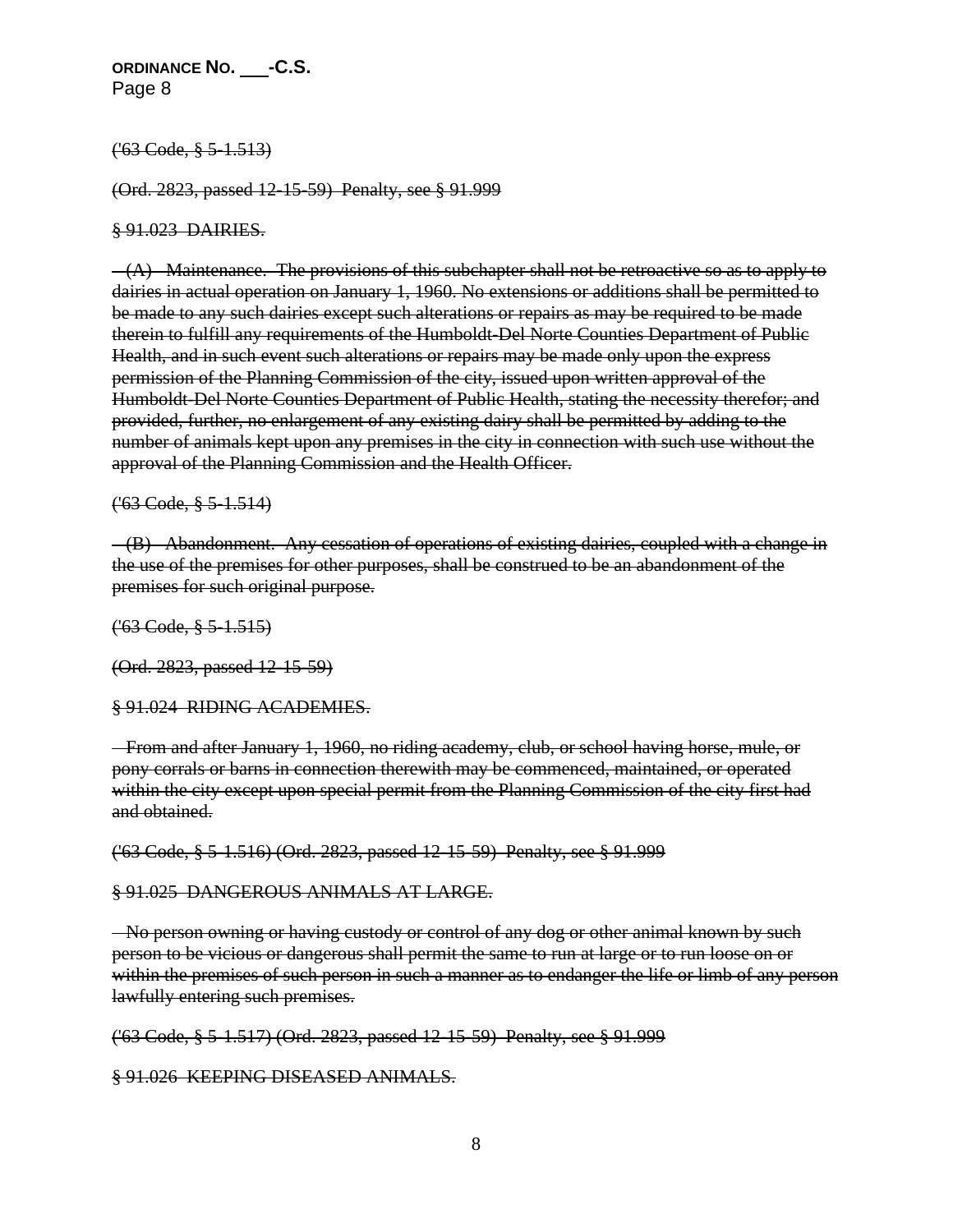No person shall keep any animal which is known or believed by him to be infected with any dangerous or communicable disease, or which is afflicted with any painful disease believed by him to be incurable, without a permit so to do from the Public Health Officer of the Humboldt-Del Norte Counties Department of Public Health.

('63 Code, § 5-1.518) (Ord. 2823, passed 12-15-59) Penalty, see § 91.999

### § 91.027 TRANSPORTING ANIMALS IN MOTOR VEHICLES.

 No person shall transport any animal on the running board of any motor vehicle, or outside the passenger compartment, tonneau, or body thereof, unless such animal is protected by a framework or other device which will prevent such animal from falling off or being thrown from such motor vehicle while it is in motion.

('63 Code, § 5-1.519) (Ord. 2823, passed 12-15-59) Penalty, see § 91.999

### § 91.028 VARIANCES.

 In the event any person believes that unreasonable restrictions or unnecessary and extraordinary hardship or damage will be imposed upon him from the carrying out of the strict letter of any of the provisions of this subchapter, he may request a hearing therein before the Council, and if, after a public hearing thereon held upon notice to the claimant, the Council finds that unreasonable restrictions or unnecessary and extraordinary hardship or damage will be imposed upon him, any of the provisions or regulations hereby made may be modified in harmony with the general purposes and objectives hereof to the end that the public health, safety, and welfare of the people may be secured and substantial justice done.

('63 Code, § 5-1.520) (Ord. 2823, passed 12-15-59)

IMPOUNDMENT

### § 91.040 SMALL ANIMAL POUND AUTHORIZED.

 A small animal pound is hereby authorized in the city. It shall be located at some convenient place to be fixed by the Council. The small animal pound shall be and remain under the charge and control of the Poundmaster. The Poundmaster shall cause all animals impounded to be provided with sufficient food and water suitable therefor and shall keep the small animal shelter in a clean and sanitary condition at all times.

### ('63 Code, § 5-1.101) (Ord. 2823, passed 12-15-59)

### § 91.041 POUNDMASTER.

 $-(A)$  The office of Poundmaster within the Police Department is hereby established as part of the administrative organization of the city. The Poundmaster shall be appointed by and hold office at the pleasure of the City Manager, receiving such compensation as the Council from time to time may provide for, and shall work under the supervision of the Chief of Police. While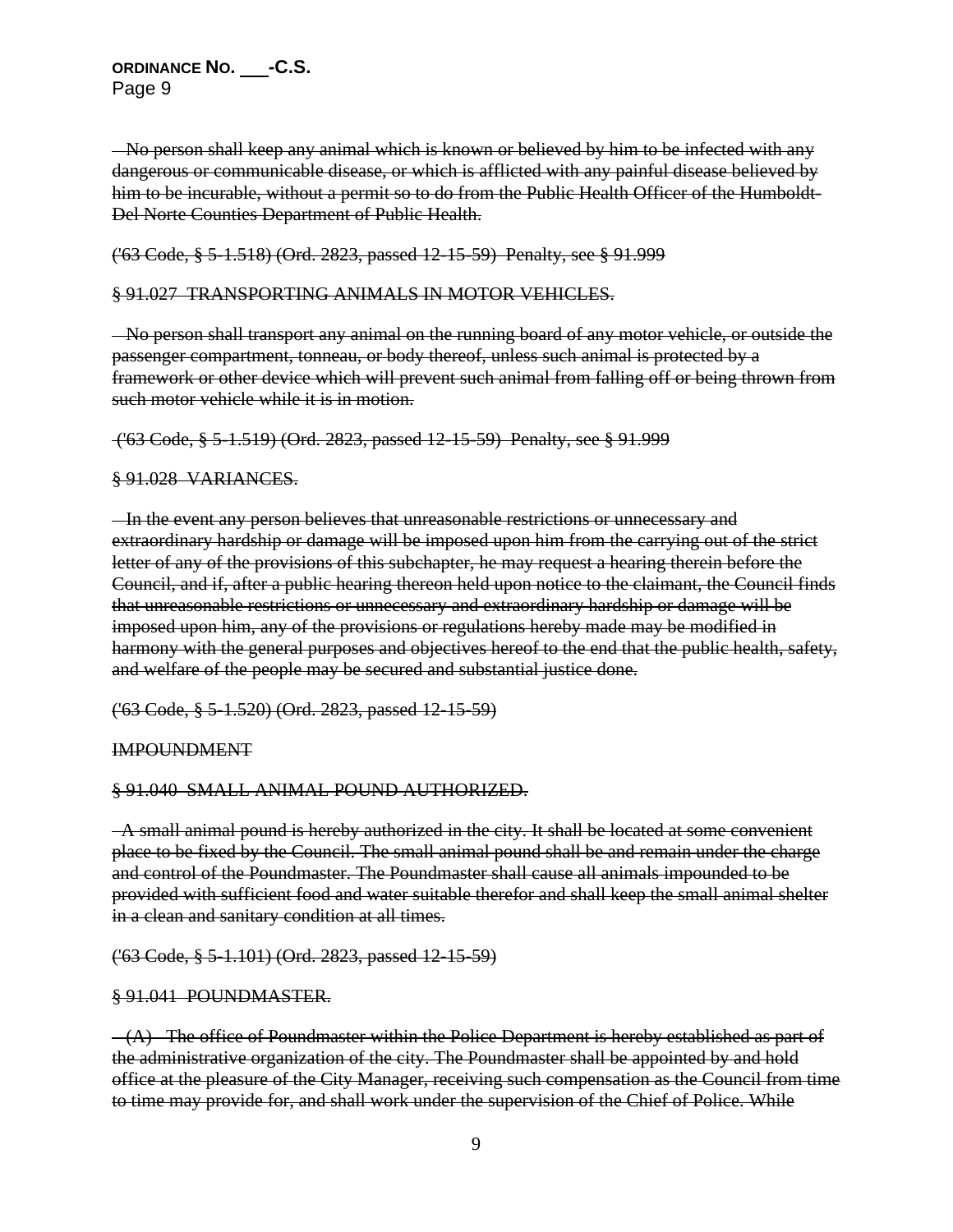engaged in the discharge of his duties, the Poundmaster shall wear a badge plainly designating his office. He shall enforce all laws of the city and state relating to the care, treatment, and impounding of dumb animals and the prevention of cruelty to dumb animals. He shall be sworn in as a police officer and be vested with the power and authority of such an officer for the sole purpose of performing the duties of Poundmaster, but he shall not be deemed to be a member of the Police Department unless qualified and appointed as such.

#### ('63 Code, § 5-1.201)

 (B) All employees of the city working under the supervision and direction of the Poundmaster shall possess every power and perform all duties belonging to the office of Poundmaster whenever the Poundmaster shall designate and authorize any employee to so act; provided, however, no employee shall be so empowered unless he has been sworn in as a police officer of the city and has been issued a metallic badge, plainly designating his office, to be worn while performing such duties.

('63 Code, § 5-1.202)

(Ord. 2823, passed 12-15-59)

#### § 91.042 RIGHT OF ENTRY.

 In the administration and enforcement of the provisions of this chapter the Poundmaster shall have authority to enter upon any premises upon which any animal is kept for the purpose of picking up, seizing, or impounding any animal found running at large, or staked, herded, or grazing thereon, contrary to the provisions of this chapter, or for the purpose of ascertaining whether such animal is registered or licensed as provided in this chapter, or for the purpose of inspecting the premises to ascertain whether any law of the city or state relating to the care, treatment, or impounding of dumb animals or birds, or to the prevention of cruelty to dumb animals or birds, is being violated; provided, however, the right of entry shall be exercised only during daylight hours, and no building shall be entered without the consent of the owner or tenant. If any owner or tenant objects to such entry into any building, the Poundmaster shall secure a warrant authorizing him to enter and search such building and to arrest any person there present violating, or attempting to violate, any law of the city or state relating to the care, treatment, or impounding of dumb animals or birds or to the prevention of cruelty to dumb animals or birds.

('63 Code, § 5-1.203) (Ord. 2823, passed 12-15-59)

#### § 91.043 INTERFERENCE WITH POUNDMASTER.

 No person shall resist or interfere with the Poundmaster in the performance of his official duties, nor shall any person fail or refuse to exhibit the registration of any animal required to be licensed by this chapter when required to do so by the Poundmaster.

('63 Code, § 5-1.204) (Ord. 2823, passed 12-15-59) Penalty, see § 91.999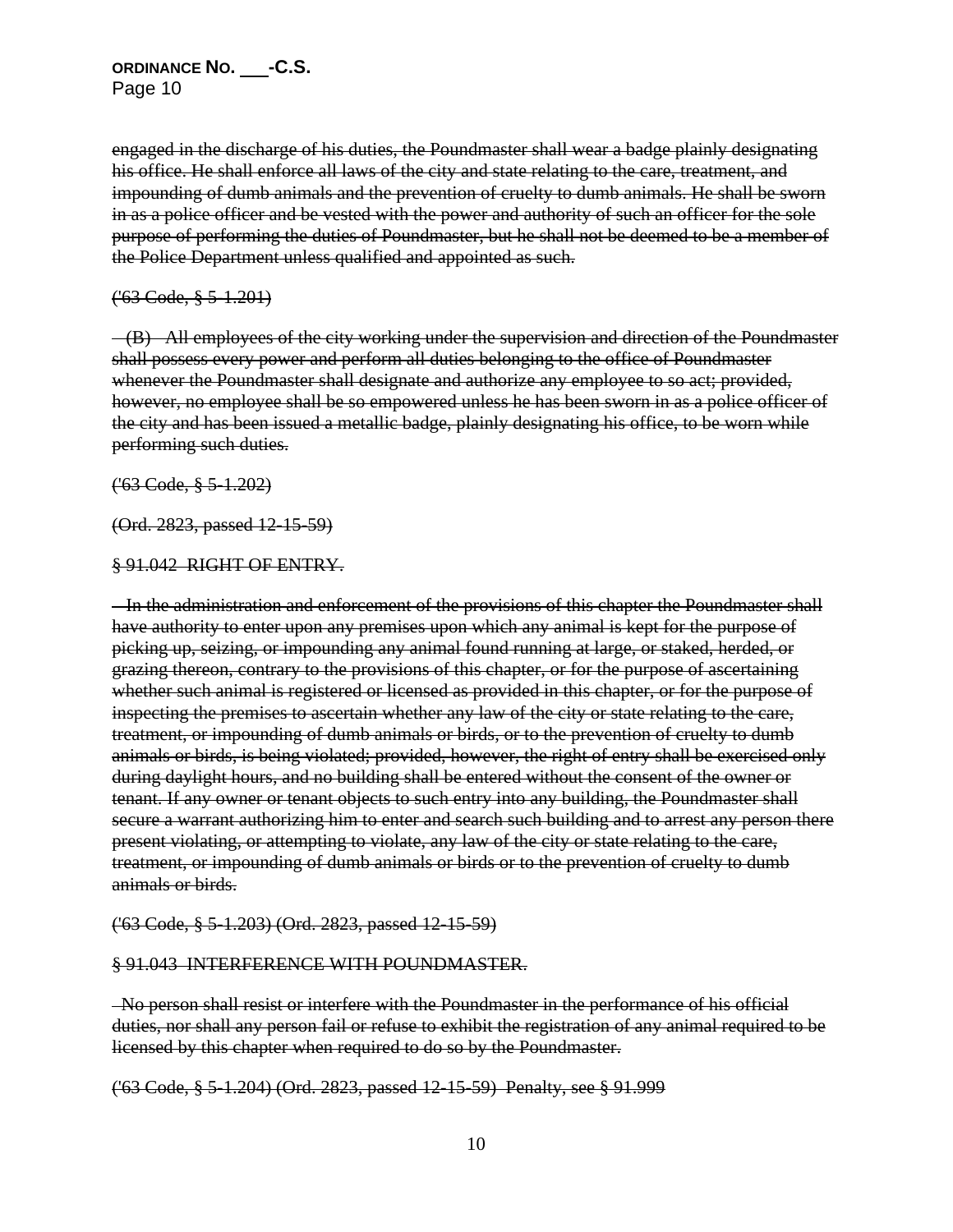§ 91.044 IMPOUNDING DUTIES.

 $-(A)$  It shall be the duty of the Poundmaster to take up, seize, and impound any animal found running at large in or upon any street or upon any unenclosed lot, or found staked out, herded, or grazing upon any street in any manner contrary to the provisions of this chapter. All police officers on duty shall be required to take up, seize, and immediately deliver to the Poundmaster any animals so found running-at-large.

('63 Code, § 5-1.205)

 (B) The Poundmaster shall keep a record of each animal impounded, including the date such animal was received, the date and manner of its disposal, and the name and address of the person who redeemed, reclaimed, or purchased the animal from the animal pound, together with the amount of all fees received and collected therefor and the number of any license or the date of any registration exhibited or issued in connection therewith.

('63 Code, § 5-1.206)

(Ord. 2823, passed 12-15-59)

§ 91.045 NOTICE OF IMPOUNDMENT.

 If any animal taken up or impounded shall be licensed or registered, and if such tag and number shall be upon the collar of such animal, the Poundmaster shall give notice to the owner thereof within 48 hours after the animal shall have been taken up. Such notice shall state that the animal has been taken up and impounded and will be disposed of or killed as provided in this chapter. The notice shall be served upon the owner by delivering the same to him personally, or by leaving the same with any person at the place of residence of the owner, as stated in the records of the city, or by posting the same in a conspicuous place at the address of such owner, or by United States mail.

('63 Code, § 5-1.208) (Ord. 2823, passed 12-15-59)

§ 91.046 RECLAIMING ANIMALS.

 The owner or person entitled to the custody of any animal taken up, seized, or impounded may, at any time before the sale or disposal thereof, redeem such animal by paying to the Poundmaster the charges and fees, including registration fees, accruing up to the time of such redemption.

('63 Code, § 5-1.207) (Ord. 2823, passed 12-15-59)

### § 91.047 NOTICE OF SALE; SALE OF ANIMALS.

 $-(A)$  All impounded animals, except dogs, cats, rabbits, birds, and poultry, shall be promptly advertised for sale by the Poundmaster if not redeemed within three days after being impounded. He shall post three notices of sale, one at the entrance to the animal pound, one at the entrance to the Police Department, and one at any other place in the city. The notice shall contain a general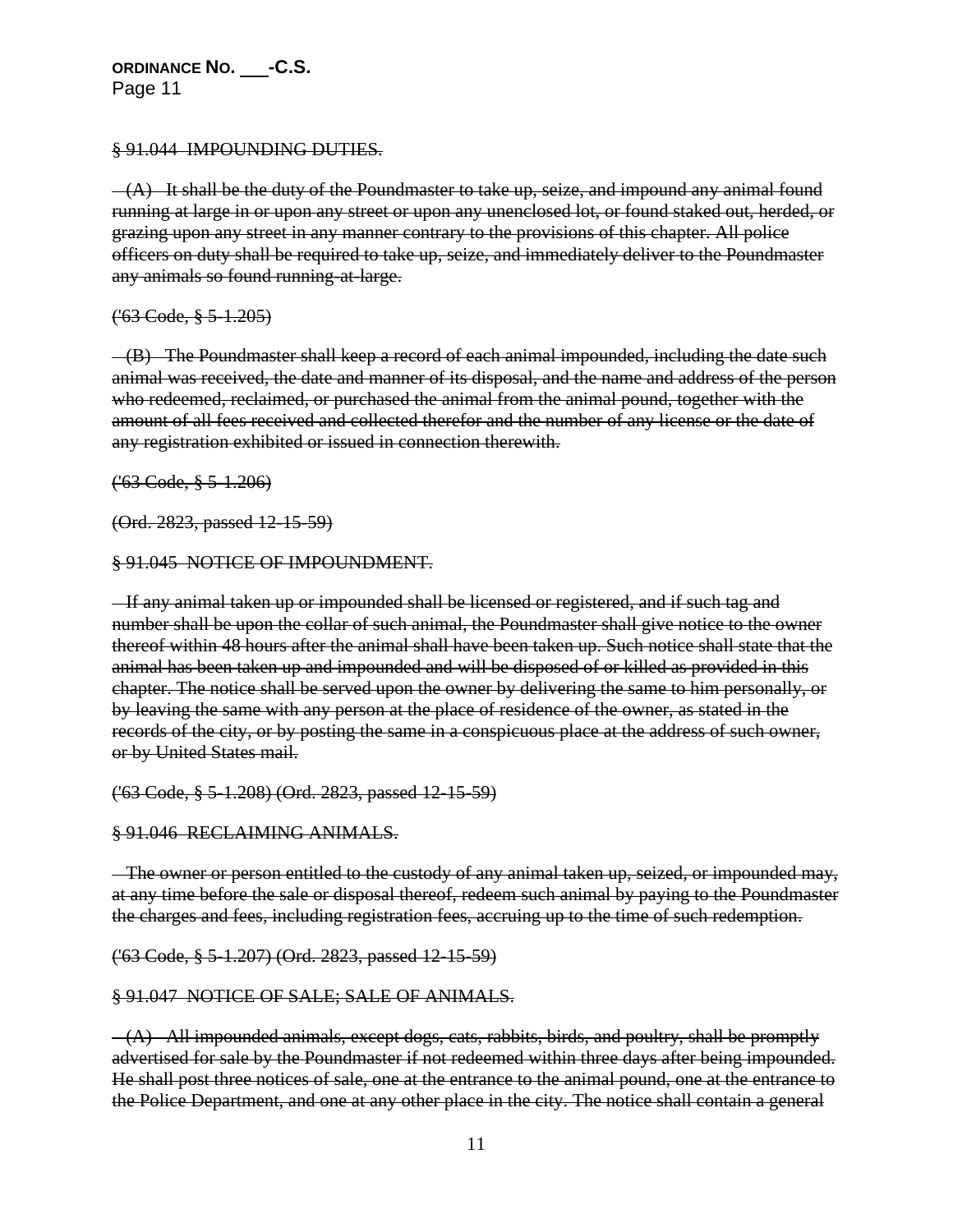description of the animal to be sold, with its marks or brands, if any, and shall note the date, hour, and place of sale.

('63 Code, § 5-1.209)

 (B) The Animal Control Officer shall proceed to sell for an amount of money established from time to time by resolution of the Council, those impounded animals advertised for sale by the Animal Control Officer. The Animal Control Officer shall execute to the purchaser thereof a bill of sale, and thereupon the title of such animal shall vest in such purchaser.

('63 Code, § 5-1.210)

(Ord. 2823, passed 12-15-59; Am. Ord. 308-C.S., passed 3-20-79)

§ 91.048 DISPOSITION OF UNREDEEMED OR INFECTED ANIMALS.

 $-(A)$  The Poundmaster shall sell, or order the destruction of, any dog, cat, rabbit, bird, or poultry which is unredeemed within three days after the notice of impoundment shall have been given to the owner or possessor of any such registered or licensed animal. Any person who buys any such animal shall pay the Poundmaster the reasonable value thereof, together with the accrued pound fees and the required registration fee therefor. No dog, cat, rabbit, bird, or poultry shall be retained in the animal pound longer than one week, except when under quarantine or upon the written approval of the City Manager.

('63 Code, § 5-1.211)

 (B) It shall be the duty of the Poundmaster to issue and sign a death warrant for, and to order the destruction of, any animal lawfully taken into the custody of the city which is, in the opinion of the Poundmaster, by reason of old age, unfit for use or which is infected with any dangerous or communicable disease, in any incurably crippled condition, or adjudged by a written report of a licensed veterinarian to be inflicted with any painful, incurable disease.

('63 Code, § 5-1.214)

(Ord. 2823, passed 12-15-59)

§ 91.049 PROCEEDS FROM SALE.

 Upon the sale of any animal, other than dogs, cats, rabbits, birds, and poultry, any balance of the proceeds remaining after the payment of the accrued fees, charges, and demands shall be paid into the city treasury for the use of the owner of such animal if claimed within six months thereafter; if not so claimed, the same shall be credited to the general fund of the city.

('63 Code, § 5-1.212) (Ord. 2823, passed 12-15-59)

§ 91.050 IMPOUNDING FEES.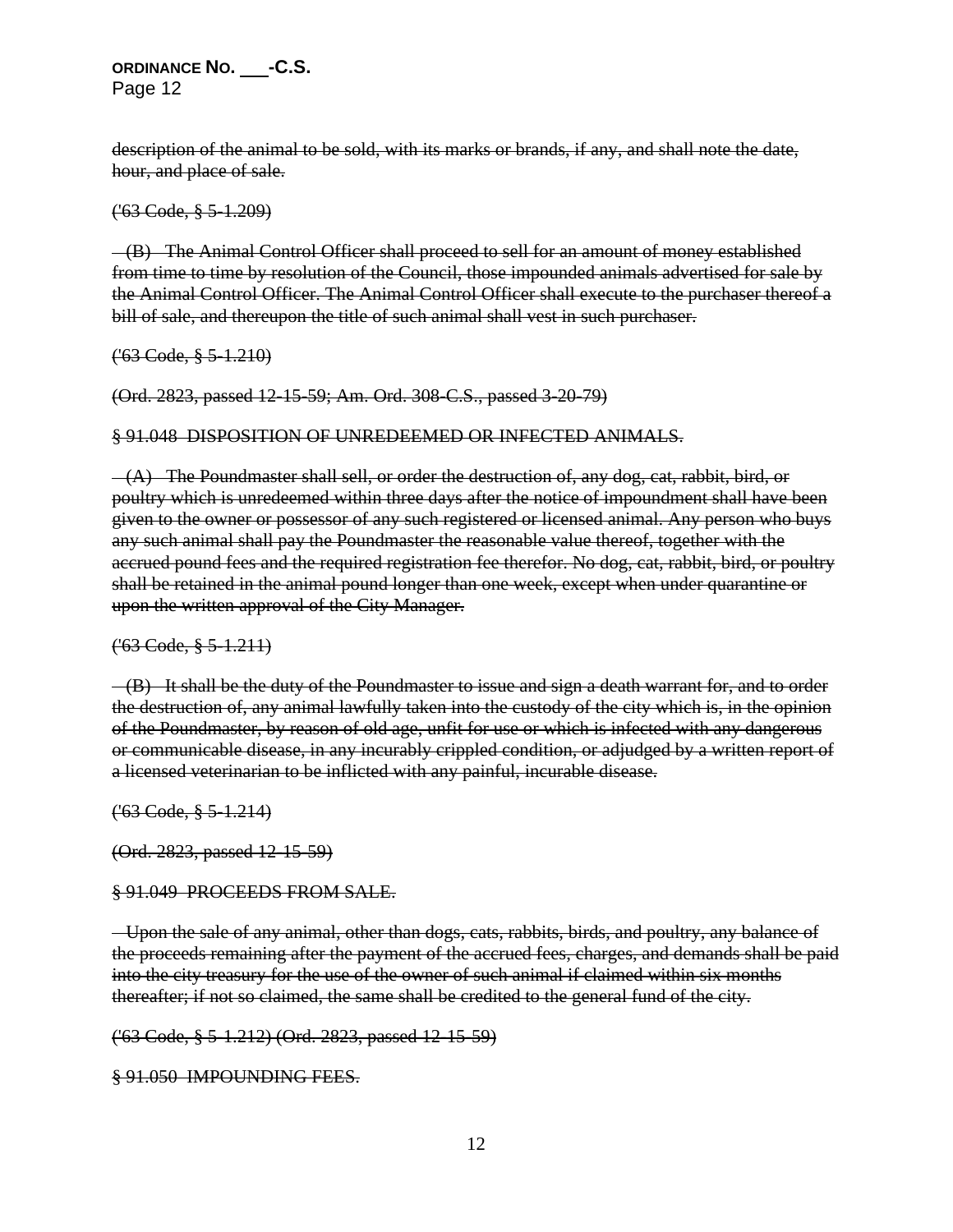The Animal Control Officer shall charge, receive and collect fees and charges for services and impounding animals as shall be established from time to time by resolution of the Council. All monies received therefor shall be paid into the city treasury to be credited to the general fund:

Services Fees

 $-(A)$  For picking up and impounding any dog  $$3.00$ 

 $(1)$  For the second offense  $5.00$ 

 $(2)$  For the third offense  $10.00$ 

Services Fees

(3) For the fourth and subsequent offenses \$25.00

(B) For picking up and impounding one or more cats 2.00

from one address

 $-(C)$  For picking up and impounding any other animal, 5.00

**except rabbits, birds, or fowl** 

 $-(D)$  For picking up and impounding one or more

rabbits, birds, or fowl at one address 1.00

(E) For feeding and caring for animals:

 $(1)$  For each dog, per day  $3.00$ 

 $(2)$  For each cat, per day  $.50$ 

 (3) For horses, mares, colts, mules, jacks, jennies, calves, sheep, goats, hogs, rabbits, birds, fowl, or other animals not specified or set forth in this section, the reasonable cost of feeding and caring for the same; provided, however, no feeding or care charge shall be made for the day upon which any animal is impounded, but a full day's charge shall be made for the day on which such animal is redeemed or sold.

 $-F$ ) For giving notice of the sale of any impounded

 $\frac{1.00}{1.00}$ 

 $-(G)$  For picking up and disposing of any dog at the

request of the owner 1.50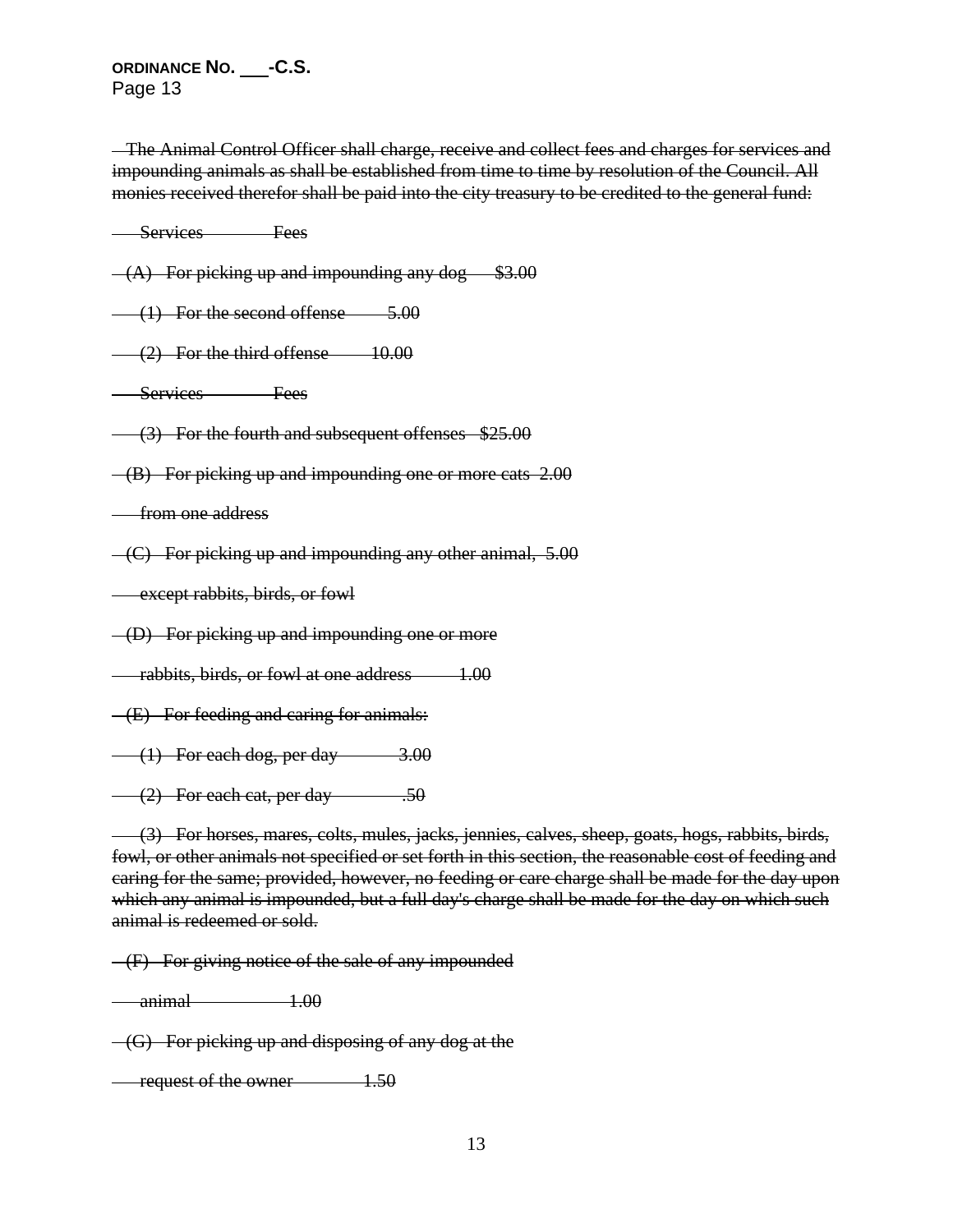(H) For picking up and disposing of one or more

cats at one address at the request of the owner 1.50

(I) For picking up and disposing of any other small

animal, rabbit, bird, or fowl at one address at

the request of the owner 1.00

(J) For picking up and disposing of dead animals

from animal hospitals, for each animal  $\sim$  .50

('63 Code, § 5-1.213) (Ord. 2823, passed 12-15-59; Am. Ord. 290-C.S., passed 3-10-78; Am. Ord. 308-C.S., passed 3-20-79)

REGISTRATION OF DOGS AND KENNELS

§ 91.065 DEFINITIONS.

 For the purpose of this subchapter, the following definitions shall apply unless the context clearly indicates or requires a different meaning.

 KENNEL. Any lot, building, structure, enclosure, or premises wherein or whereon four or more dogs are kept for any purpose.

OWNER. Any person keeping any dog for 15 consecutive days.

 UNLICENSED DOG. Any dog for which a registration fee has not been paid for the current year or to which a metal tag has not been attached as required by the provisions of this subchapter.

('63 Code, § 5-1.301) (Ord. 2823, passed 12-15-59)

#### § 91.066 REGISTRATION REQUIRED: EXCEPTIONS.

 $-(A)$  It shall be unlawful for any person owning or having the custody or control of any dog over the age of four months to keep or possess such dog in the city unless such dog has been duly vaccinated for rabies, licensed, and registered in accordance with the provisions of this subchapter.

 $-(B)$  The provisions of division  $(A)$  of this section shall not be deemed or construed to apply:

 $(1)$  To any dog owned by or in the custody or control of a nonresident of the city who is visiting or temporarily residing in the city for a period not exceeding 30 days; and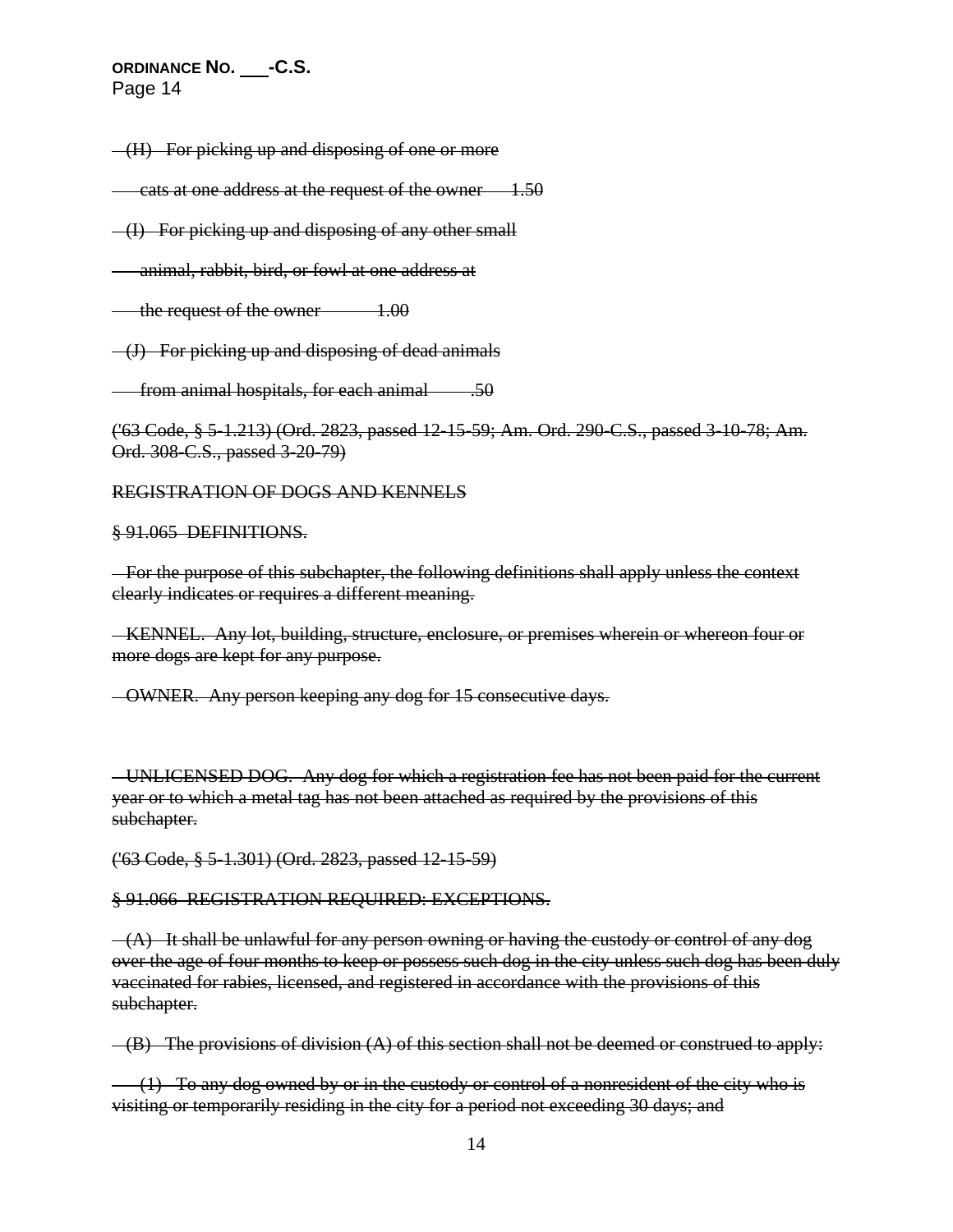(2) To any dog having an unexpired rabies vaccination certificate and an unexpired license or registration certificate issued by another city, county or city, or county in the state, and for a period of 30 days after the expiration of such certificates or until the expiration of the then current city dog registration period, whichever first occurs.

('63 Code, § 5-1.302) (Ord. 2823, passed 12-15-59; Am. Ord. 227-C.S., passed 4-5-74)

### § 91.067 REGISTRATION FEES.

 $-(A)$  An application for a dog license or kennel registration shall be made to the Finance Department, accompanied by the fee or charge as shall be established from time to time by resolution of the Council.

('63 Code, § 5-1.303)

 (B) Dogs which are duly licensed and registered pursuant to the provisions of this subchapter, or excepted therefrom, shall not be counted in computing the number of dogs in a kennel for the purposes of determining the kennel registration fee provided an affidavit is furnished with the application for the registration of such kennel stating the number of licensed and registered or excepted dogs in the kennel and the license and registration number or description of each. The Director of Finance shall turn such affidavit over to the Poundmaster.

### ('63 Code, § 5-1.304)

 $-(C)$  No license or registration fee need be paid for any assistance dog while being kept in training as provided in § 91.066 of this subchapter or when owned by or in the custody of a disabled person. The owner or person having custody or control of any such assistance dog shall present to the Director of Finance satisfactory proof in the form of a certificate from a recognized assistance dog training school that such dog has been trained as an assistance dog, and the license bureau shall issue, without charge, a dog license, registration, and metal tag. In the event the ownership of any such assistance dog changes, the license and registration shall be transferred without charge upon the submission of satisfactory proof of such change of ownership to a disabled person. Such exemptions from the registration fee shall not be construed as exempting the owner or person having custody or control of any such dog from the other requirements of this subchapter.

### ('63 Code, § 5-1.305)

(Ord. 2823, passed 12-15-59; Am. Ord. 2843, passed 5-3-60 ; Am. Ord. 169-C.S., passed 7-2-71; Am. Ord. 227-C.S., passed 4-5-74; Am. Ord. 308-C.S., passed 3-20-79; Am. Ord. 688-C.S., passed 5-3-05)

### § 91.068 REGISTRATION PERIOD.

 All registrations provided for in this subchapter shall be valid for a period of 12 months and shall expire 12 months after issuance. The license and registration fees prescribed in this subchapter shall be paid in advance. Fees shall not be prorated, and the full amount thereof shall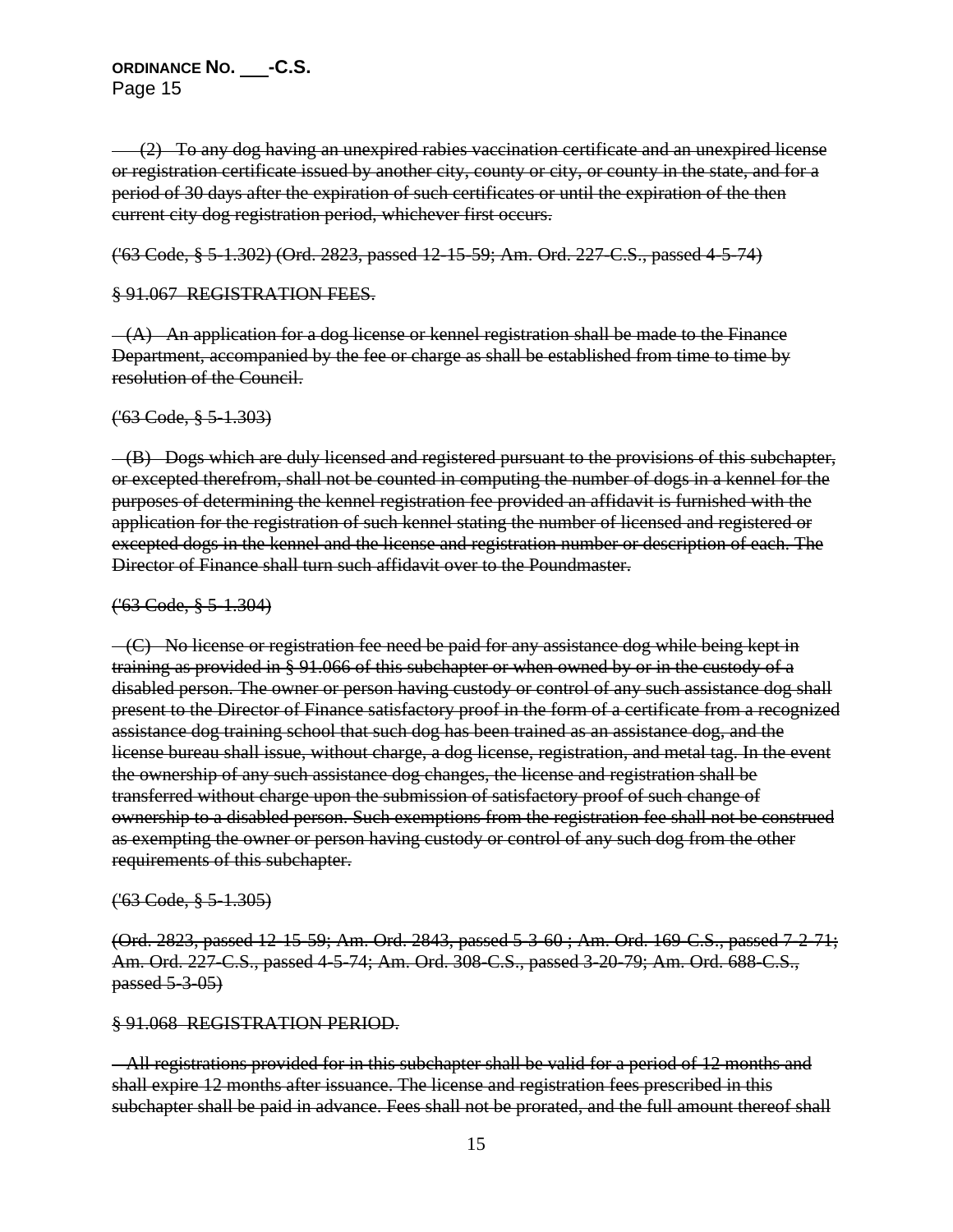be paid regardless of the time the fee became due. All fees shall become delinquent if not paid within 30 days of the issuance of a valid certificate of canine anti-rabies vaccination or within 60 days after the dog attains the age of four months. A penalty as shall be established from time to time by resolution of the Council shall be added to the fee which becomes delinquent. Such penalty, as well as the fee, shall be paid before the registration certificate is issued.

('63 Code, § 5-1.306) (Ord. 2823, passed 12-15-59; Am. Ord. 2837, passed 5-3-60; Am. Ord. 76- C.S., passed 6-18-66; Am. Ord. 169-C.S., passed 7-2-71; Am. Ord. 688-C.S., passed 5-3-05)

§ 91.069 VACCINATION; CERTIFICATE.

 $-(A)$  A dog license shall not be issued unless the applicant shows the license clerk a valid certificate of canine anti-rabies vaccination, which certificate adequately describes the physical features of the dog and the date of vaccination and which bears the signature of the licensed veterinarian.

('63 Code, § 5-1.307)

 (B) The type of vaccine acceptable and the frequency of vaccination shall be determined by the Department of Public Health of the state.

('63 Code, § 5-1.308)

(Ord. 2823, passed 12-15-59)

§ 91.070 LICENSE TAGS.

 $-(A)$  Dog license tags. With each dog registration there shall be issued a license tag bearing an identification number and the date of expiration, together with the words "Eureka Dog License" plainly inscribed thereon. Such license tag shall be securely fixed to a collar, harness, or other device to be worn at all times by the dog for whom the registration is issued, except while such dog remains indoors or in an enclosed yard or pen.

 (B) Duplicate license tags. Whenever a license tag, as provided for in this section, issued for the current year, has been lost, taken, or stolen by party unknown to the owner or persons having control of the dog for which the same was issued, such owner or person having control of such dog may, upon the payment of the fee or charge as shall be established from time to time by resolution of the Council and upon making and subscribing to a declaration of such loss of such tag, receive from the Director of Finance a duplicate license tag for the remaining portion of the year for which the original license was issued.

('63 Code, § 5-1.309)

 $-(C)$  Unauthorized removal. It shall be unlawful for any unauthorized person to remove from any dog any collar, harness, or other device to which is attached a license tag for the current year or to remove such tag therefrom.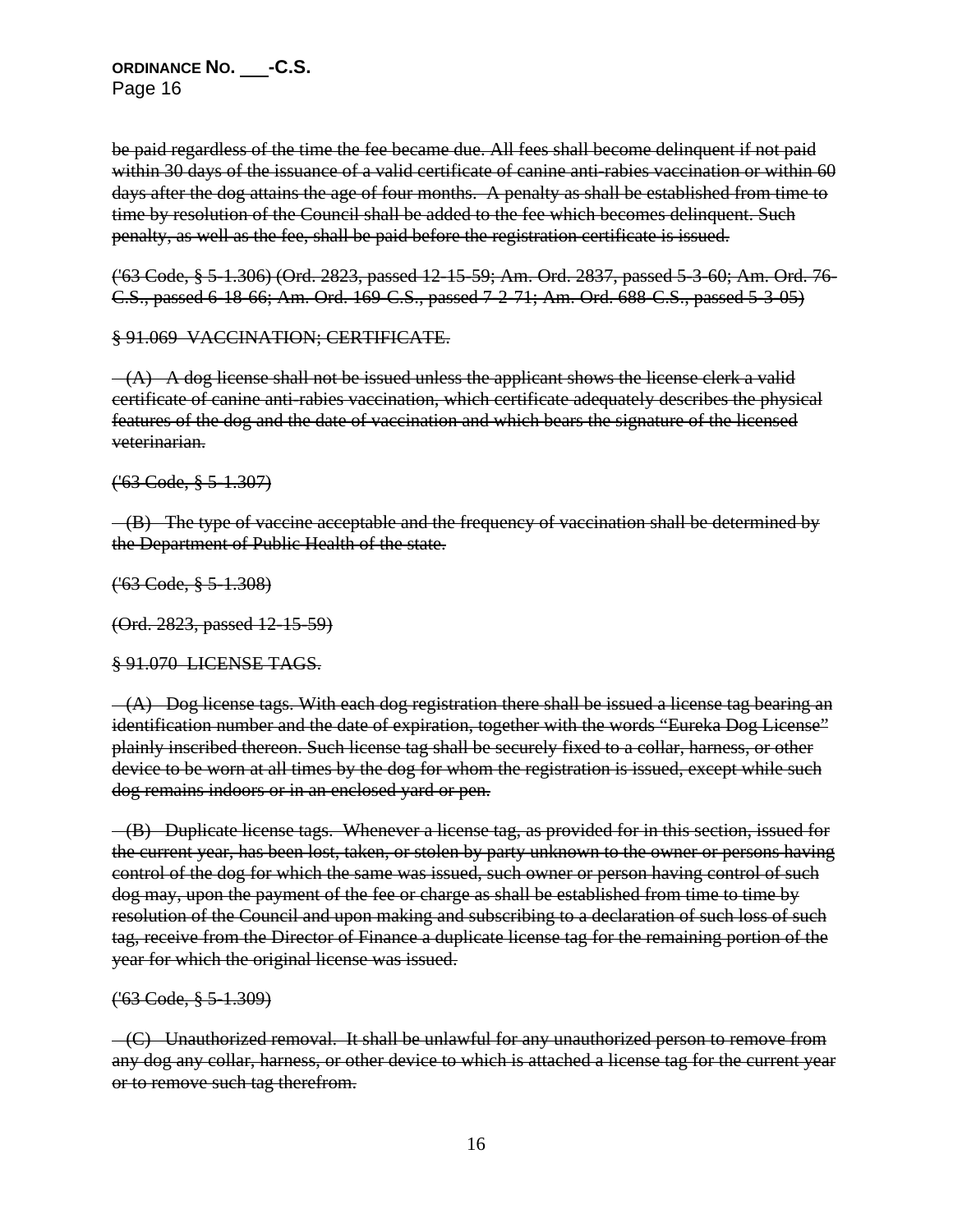('63 Code, § 5-1.310)

(Ord. 2823, passed 12-15-59; Am. Ord. 2922, passed 9-18-62; Am. Ord. 308-C.S., passed 3-20- 79)

§ 91.071 REGISTRATION RECORDS.

 $-(A)$  Each registration required by this subchapter shall state the name and residence address of the person to whom issued, the nature of the registration, the amount paid therefor, the date issued, and the date on which the registration shall expire. In the case of a dog registration, the registration shall also contain a description of the dog, the number of the metal tag accompanying the registration certificate, and the date of vaccination. In the case of a kennel registration, the registration shall also state the maximum number of dogs which may be kept in such kennel under the authority of such registration. No such kennel registration shall be made or issued except on the approval of the Planning Commission.

### ('63 Code, § 5-1.311)

 (B) The city shall keep a record of the name and address of each person to whom a registration certificate or certificate and tag are issued pursuant to the provisions of this subchapter, the date of issuance thereof, the number of the metal tag, and a description of the dog or kennel for which issued. All moneys received for registrations or licenses under the provisions of this chapter shall be paid to the city treasury, to be credited to the general fund.

('63 Code, § 5-1.312)

(Ord. 2823, passed 12-15-59)

RABIES CONTROL

§ 91.085 RABID ANIMALS AT LARGE.

 It shall be unlawful for any person owning, having an interest in, harboring, or having the care, charge, control, custody, or possession of a dog or other animal, knowing that such dog or animal has rabies, to allow or permit such dog to go free and run at large within the city.

('63 Code, § 5-1.401) (Ord. 2823, passed 12-15-59) Penalty, see § 91.999

§ 91.086 SUSPICION OF RABIES.

 $-(A)$  Whenever the owner or person having the custody or possession of any animal shall observe or learn that such animal has shown symptoms of rabies, or has acted in a manner which would lead a reasonable person to suspect that it might have rabies, such owner or person having the custody or possession of such animal shall immediately notify the Health Officer or his representative and shall permit the Health Officer to make an inspection or examination of such animal and to quarantine such animal until it shall be established to the satisfaction of the Health Officer that such animal does or does not have rabies.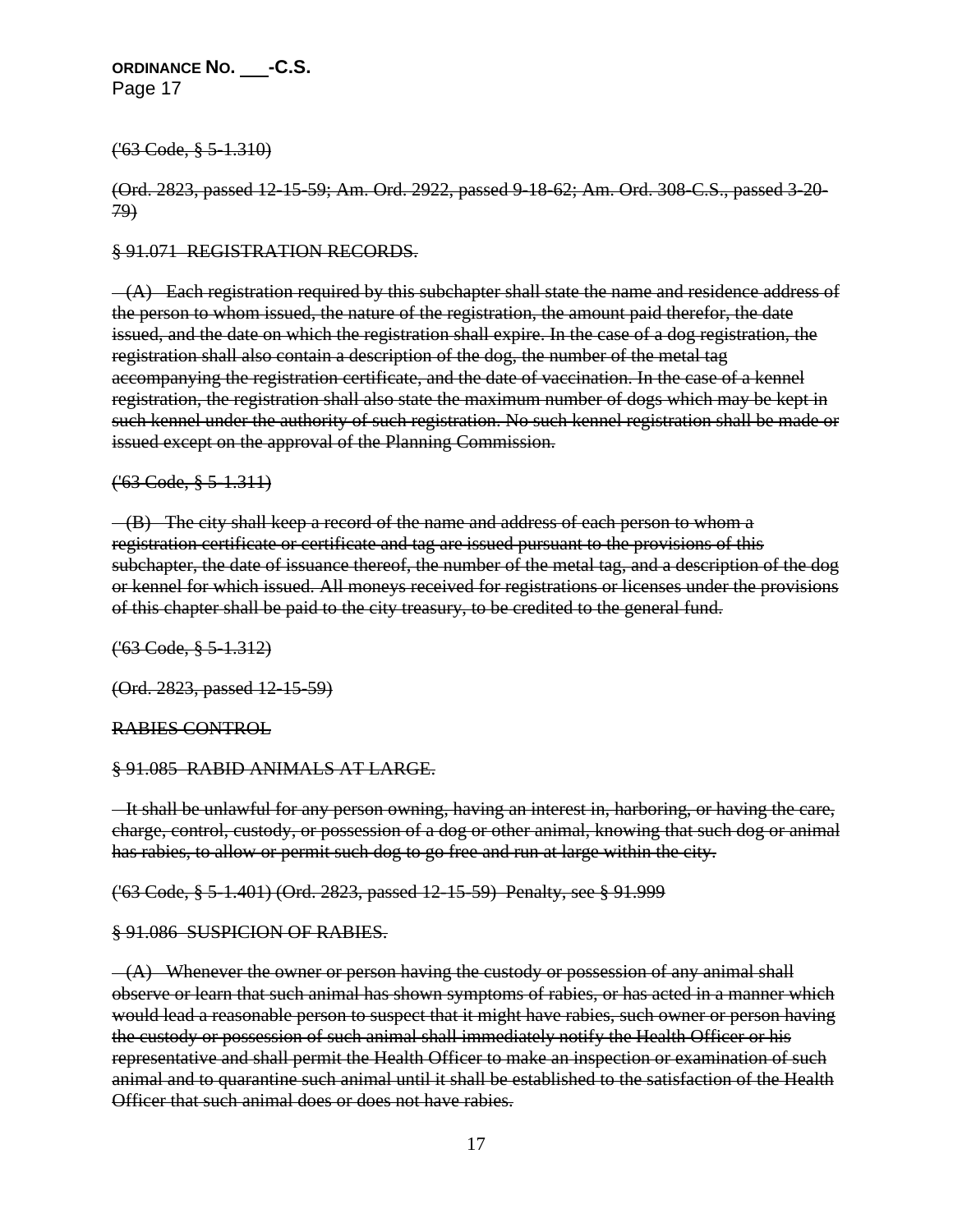('63 Code, § 5-1.402)

 $-(B)$  Whenever it shall appear to the Health Officer that there is reason to believe that any dog or other animal has rabies, or has been exposed to rabies, the Health Officer shall make an inspection and examination of such animal and shall quarantine such animal until it shall be established to the satisfaction of the Health Officer that such animal does or does not have rabies.

('63 Code, § 5-1.403)

(Ord. 2823, passed 12-15-59)

§ 91.087 QUARANTINE OF ANIMALS.

 $-(A)$  Whenever it is shown that any animal has bitten any person, the owner or person having custody or possession thereof shall isolate the animal as provided in Section 2606, Title 17 California Administrative Code.

 (B) Animals that have bitten a human shall be confined in a manner that will allow observation of the animal for the duration of the isolation period.

 (C) Isolation of a biting animal may be allowed on the owner's premises when, in the judgment of the Health Officer or Animal Control Officer, adequate facilities are provided to ensure adequate confinement and when the owner exhibits a responsible attitude that will ensure confinement during the isolation period. A securely fenced yard or caged area are considered adequate for home confinement.

 (D) When, in the judgment of the Health Officer or Animal Control Officer, adequate facilities for confinement may not exist or the owner may be unable or unwilling to properly supervise confinement of the animal, confinement shall occur at a veterinary hospital or a dog kennel, at the expense of the owner.

 $-(E)$  In cases where the owner does not desire to quarantine the biting animal, the owner may authorize euthanasia of the biting animal for the purpose of laboratory examination for rabies using the fluorescent rabies antibody (FRA) test in the health department laboratory.

 (F) Unvaccinated animals subject to rabies, which have been bitten or have been in intimate contact with a known or suspected rabid animal, shall be quarantined for a period of six months or destroyed. Animals quarantined pursuant to this section shall be quarantined in double confinement to prevent escape or contact with other animal species subject to rabies.

#### ('63 Code, § 5-1.404)

 $-(G)$  Whenever any animal shall be bitten by another animal having rabies, the owner or person having custody or possession of the animal so bitten shall, upon being informed thereof, quarantine it and keep it confined or tied for a period of six months, and the Health Officer shall have power, in, his discretion, to kill or quarantine any animal so bitten in the event the owner or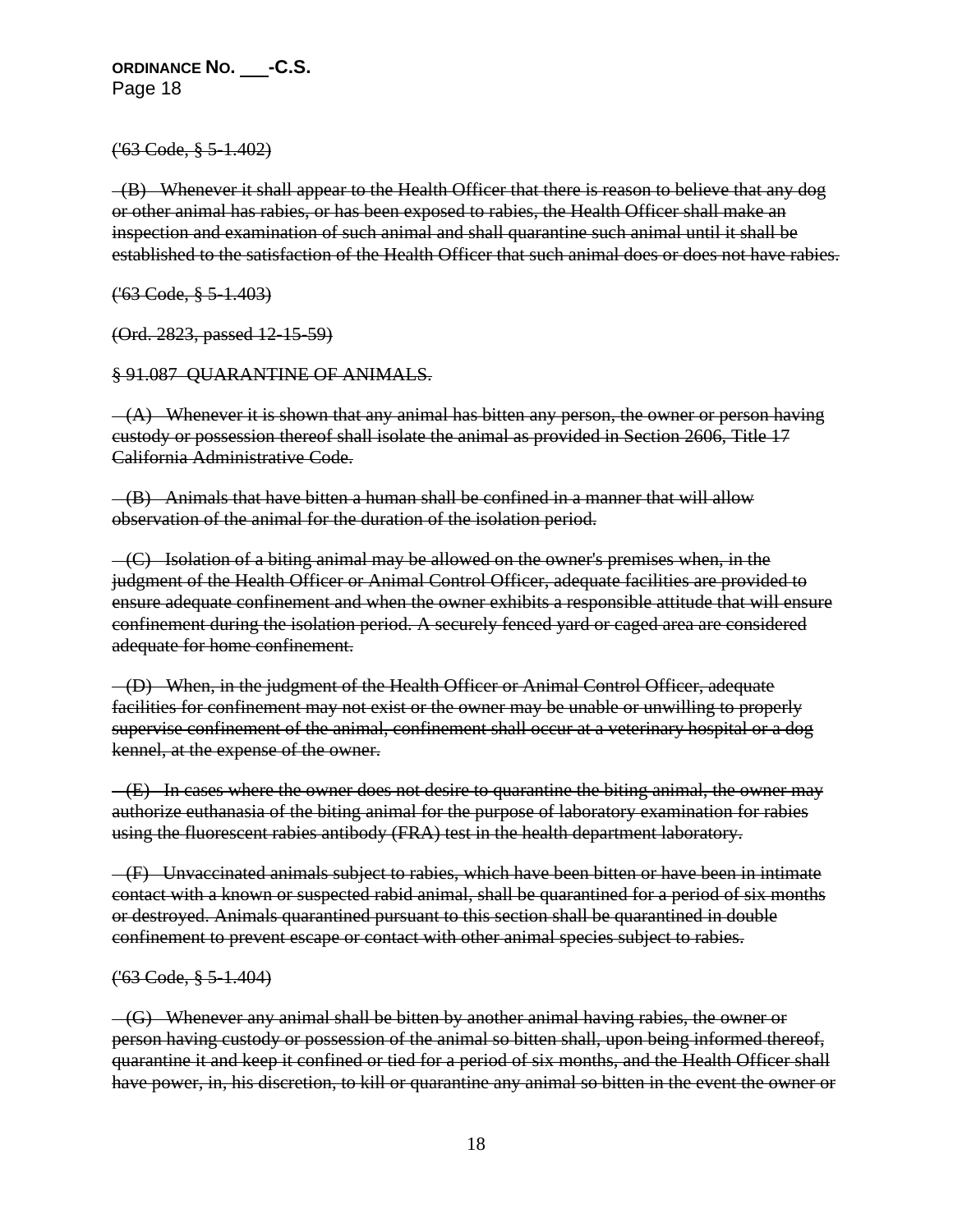person having custody or possession thereof shall fail to do so immediately or in the event the owner or person having custody or possession thereof is not readily accessible.

('63 Code, § 5-1.405)

(Ord. 2823, passed 12-15-59; Am. Ord. 436-C.S., passed 1-2-86)

§ 91.088 DISPOSITION OF RABID DOGS.

 If it shall appear to the Health Officer or other official of the Board of Health, upon examination, that a dog or other animal has rabies, he shall, after a quarantine period as provided in this subchapter, kill it forthwith.

('63 Code, § 5-1.406) (Ord. 2823, passed 12-15-59)

§ 91.089 TRANSPORTING DOGS TO OR FROM RABIES AREA.

 $-(A)$  No person shall take a dog or permit or encourage a dog to go from a city or town in which rabies exists or has existed within six months previously, or from any place in the country within five miles of which rabies exists or has existed within six months previously, to any county in which rabies does not exist or has not been known to be present within six months.

('63 Code, § 5-1.407)

 (B) No person shall bring a dog into the city from a county in which rabies is present or has been known to be present within six months.

('63 Code, § 5-1.408)

(Ord. 2823, passed 12-15-59)

#### VICIOUS, POTENTIALLY DANGEROUS, AND PUBLIC NUISANCE DOGS

§ 91.100 FINDINGS AND DECLARATIONS.

The City Council finds and declares all of the following:

 $-(A)$  Potentially dangerous and vicious dogs have become a serious threat to the safety and welfare of the citizens of the city and nuisance dogs present a threat to the peace and quiet of incorporated areas.

 (B) The number and severity of unprovoked attacks by potentially dangerous and vicious dogs have increased and have resulted in serious injuries to individuals, including injury and death to other domestic pets.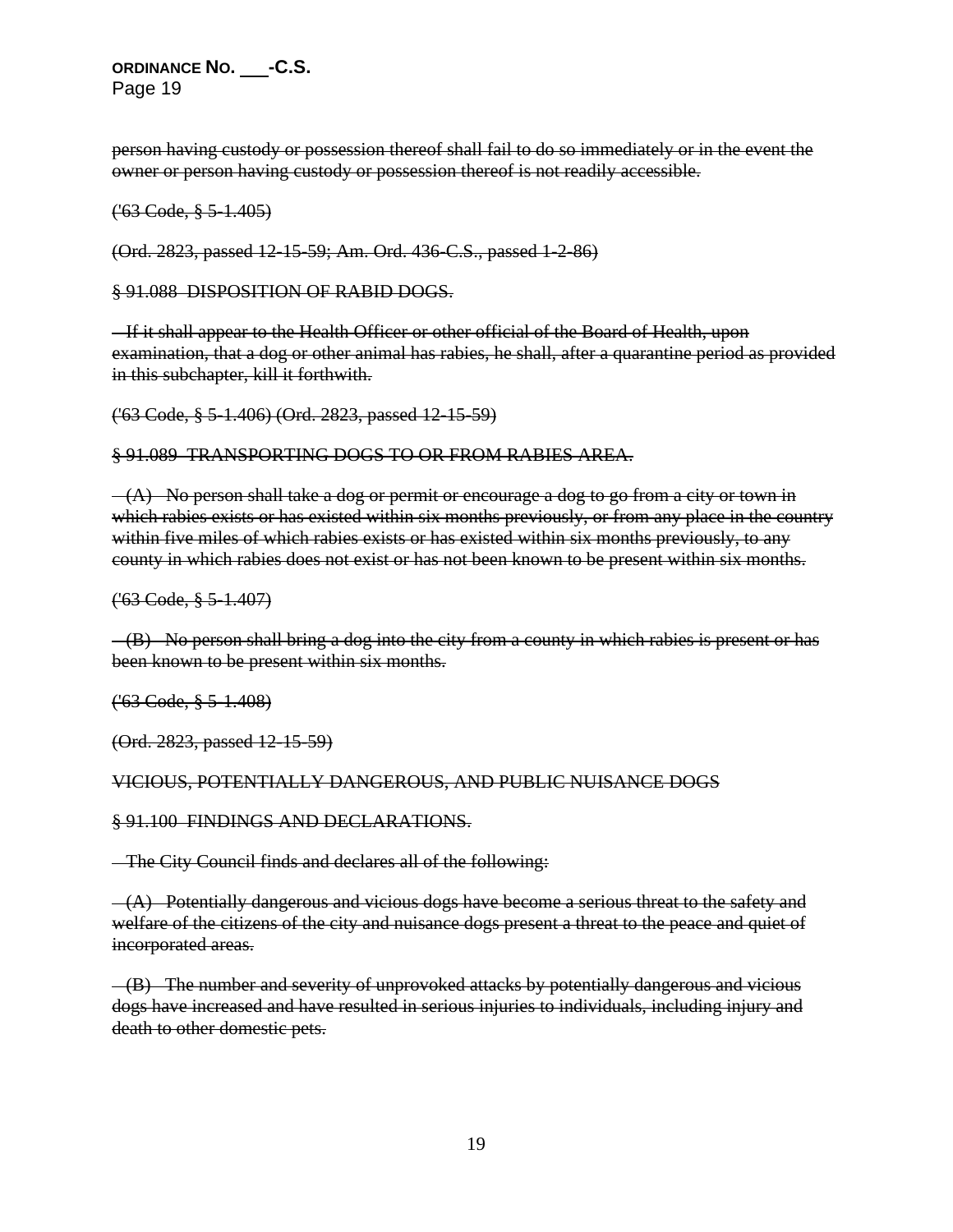$-(C)$  The failure of owners of such potentially dangerous and vicious dogs to properly confine and control their animals is the primary cause of the increased incidence of attacks upon persons and other animals and the disturbance of the peace and quiet of incorporated areas.

 (D) The necessity for the regulation and control of vicious, potentially dangerous and public nuisance dogs is a city-wide problem, requiring city regulation, and existing city ordinances are inadequate to deal with this threat to the public health and safety posed by vicious, potentially dangerous and public nuisance dogs.

('63 Code, § 5-1.601) (Ord. 543-C.S., passed 5-21-92)

Statutory reference:

For similar provisions, see Cal. Food & Agric. Code, §§ 31601 et seq.

§ 91.101 DEFINITIONS.

 For the purpose of this subchapter, the following definitions shall apply unless the context clearly indicates or requires a different meaning.

 ENCLOSURE. A fence or structure suitable to prevent the entry of young children, and which is suitable to confine a vicious dog in conjunction with other measures which may be taken by the owner or keeper, such as tethering the dog within the enclosure. The enclosure shall be securely locked and have secure sides, top, and bottom sufficient to prevent the animal from escaping.

('63 Code, § 5-1.606)

HEARING ENTITY/OFFICER. The Chief of Police or his or her designee.

 $(^{63}$  Code,  $\frac{8}{9}$  5 -1.608)

 OWNER OR KEEPER'S PROPERTY. For the purpose of defining potentially dangerous, vicious and public nuisance dogs, the owner or keeper's property includes that property over which the owner or keeper has the exclusive possession and use.

('63 Code, § 5-1.607)

## POTENTIALLY DANGEROUS DOG.

 (1) Any dog which, when unprovoked, on two separate occasions within the prior 36-month period, engages in any behavior that requires a defensive action by any person to prevent bodily injury when the person and the dog are off the property of the owner or keeper of the dog.

 (2) Any dog which, when unprovoked, bites a person causing a less severe injury than as defined in SEVERE INJURY below.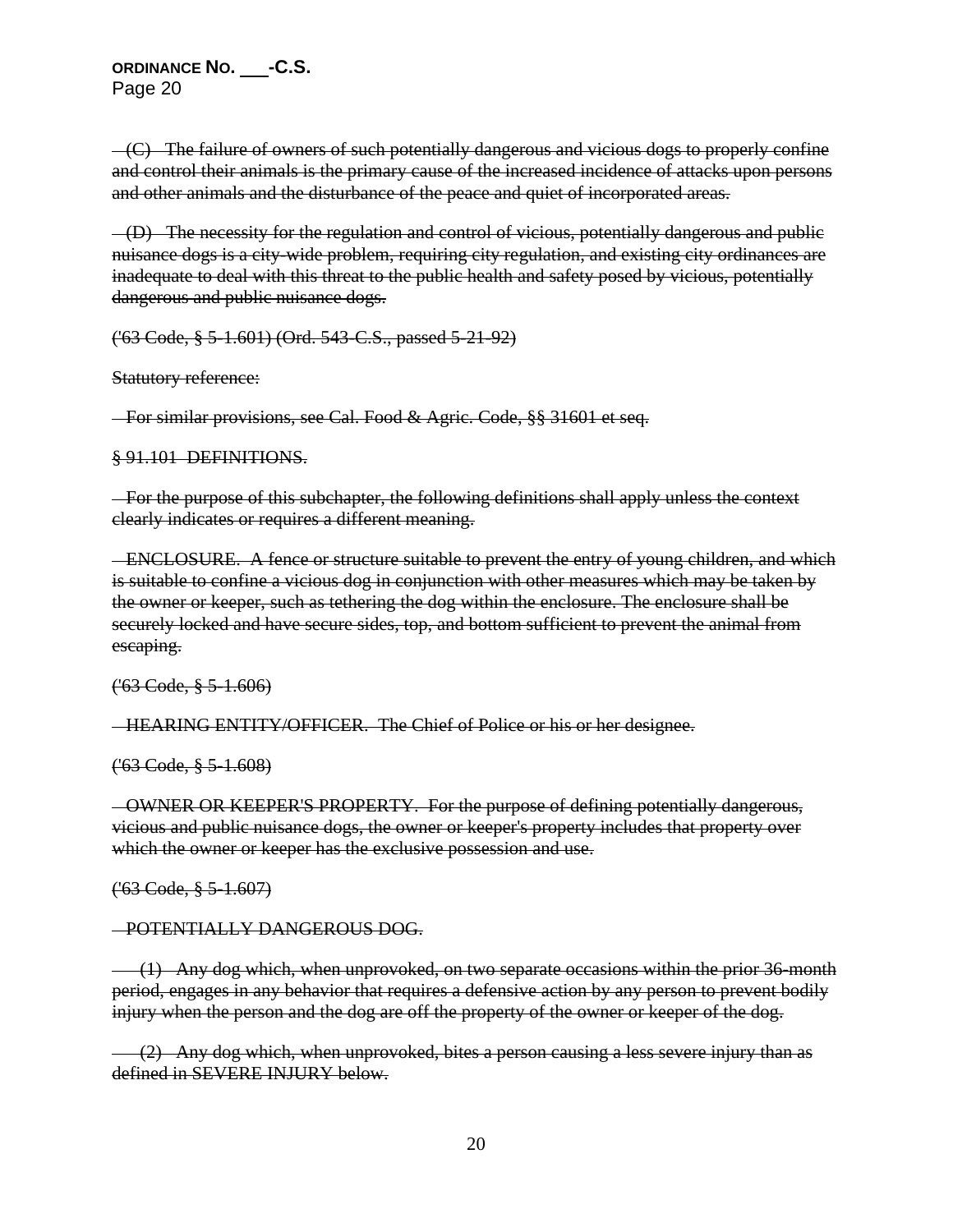(3) Any dog which, when unprovoked, on two separate occasions within the prior 36-month period, has killed, seriously bitten, inflicted injury, or otherwise caused injury attacking a domestic animal off the property of the owner or keeper of the dog.

('63 Code, § 5-1.603)

 PUBLIC NUISANCE DOG. Any dog which gives offense to human senses or substantially interferes with the rights of persons, other than its owner or keeper, to the enjoyment of life or property. The term shall include, but not be limited to, any dog which:

 (1) On three separate occasions within a 36-month period has been cited, or impounded for being off its owner's or keeper's property in violation of any state or local law prohibiting the running at large of dogs.

(2) Causes damage to the property of anyone other than its owner or keeper.

 (3) Harasses or intimidates persons on public property or private property other than owned or under the control of its owner or keeper.

(4) Repeatedly chases vehicles that are not on its owner's property.

 (5) Makes disturbing noises such as barking, howling, whining, or other utterances to the annoyance, disturbance, or discomfort of neighbors or others in the vicinity of the property where the dog is maintained.

 (6) Has been allowed by its owner or keeper to produce odors which annoy, disturb or cause discomfort to persons in the vicinity of the property where the dog is maintained.

 (7) Is one of a number of dogs or other animals maintained on the property owned or controlled by its owner or keeper so as to be offensive to persons or dangerous to the public health, safety or welfare.

 (8) Has, when unprovoked, bitten any person who is lawfully on the owner's or keeper's property causing minor injury.

('63 Code, § 5-1.604)

 SEVERE INJURY. Any physical injury to a human being that results in muscle tears, broken bones, or disfiguring lacerations or requires multiple sutures or corrective cosmetic surgery.

('63 Code, § 5-1.605)

VICIOUS DOG.

(1) Any dog owned or harbored for the purpose of dog fighting.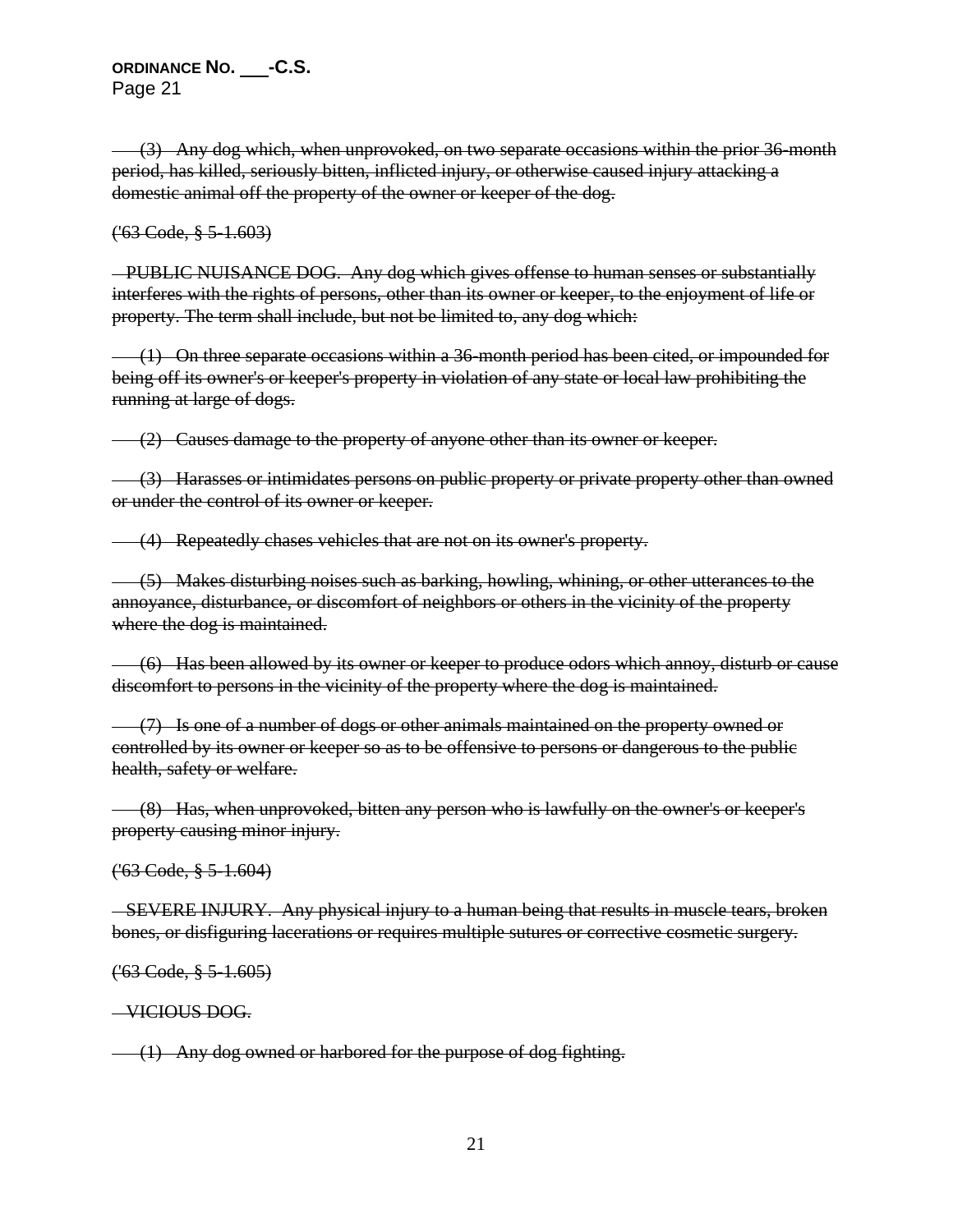(2) Any dog seized under Cal. Penal Code, § 599aa and upon sustaining of a conviction of the owner or keeper under Cal. Penal Code, § 597.5, subdivision (a).

 (3) Any dog which, when unprovoked, in an aggressive manner inflicts severe injury or kills a human being.

 (4) Any dog previously determined to be a potentially dangerous dog which, after its owner or keeper has been notified of this determination continues the behavior described in the definition of POTENTIALLY DANGEROUS DOG, above, or is maintained in violation of this subchapter.

('63 Code, § 5-1.602)

(Ord. 543-C.S., passed 5-21-92)

## § 91.102 PROCEDURE FOR DECLARING A DOG POTENTIALLY DANGEROUS, VICIOUS OR A NUISANCE.

 If an Animal Control Officer or a law enforcement officer has investigated and determined that there exists probable cause to believe that a dog is potentially dangerous, vicious or a nuisance, the Animal Control Officer, or his or her designee, shall petition the Chief of Police, or his or her designee, for a hearing for the purpose of determining whether or not the dog in question should be declared potentially dangerous, vicious, or a nuisance. Whenever possible, any complaint received from a member of the public which serves as the evidentiary basis for the Animal Control Officer or law enforcement officer to find probable cause shall be sworn to and verified by the complainant and shall be attached to the petition. The chief officer of the Animal Control Department or head of the local law enforcement agency shall notify the owner or keeper of the dog that a hearing will be held by the hearing officer at which time he or she may present evidence as to why the dog should not be declared potentially dangerous, vicious, or a nuisance. Said evidence may be offered either written or oral by the owner of the dog or any interested citizen, including Animal Control Officers, humane officers, or peace officers, citizen, including Animal Control Officers, humane officers or peace officers, and shall be sworn to and/or signed under declaration of penalty of perjury.

### ('63 Code, § 5-1.609) (Ord. 543-C.S., passed 5-21-92)

## § 91.103 NOTICE OF HEARING, DETERMINATION.

 $-(A)$  The owner or keeper of the dog shall be served with notice of the hearing and a copy of the petition, either personally or by first-class mail with return receipt requested. The hearing shall be held promptly within no less than five working days nor more than ten working days after service of notice upon the owner or keeper of the dog. The hearing shall be open to the public. The hearing officer may admit into evidence all relevant evidence, including incident reports and the affidavits of witnesses, limit the scope of discovery, and may shorten the time to produce records or witnesses. The hearing officer may find, upon a preponderance of the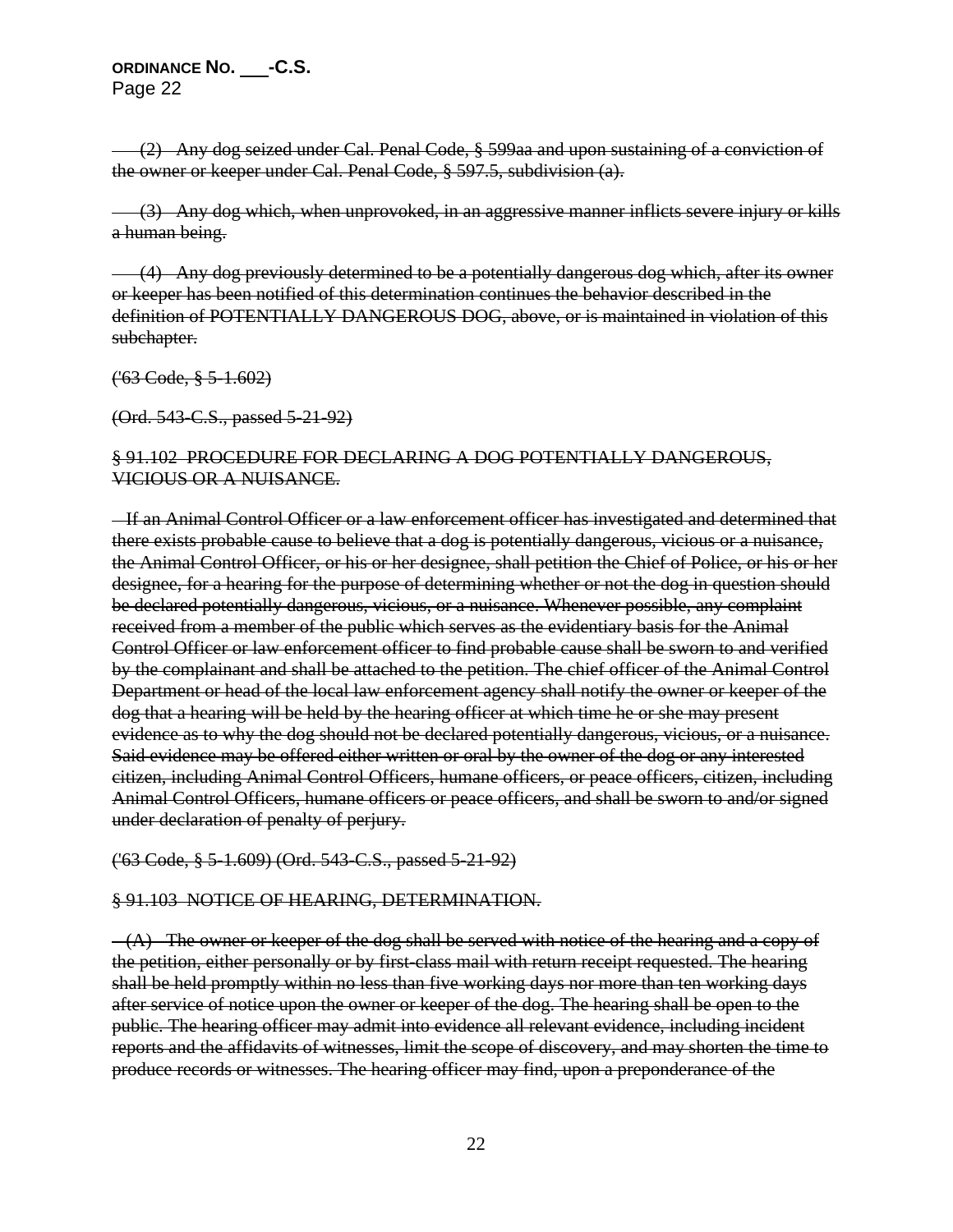evidence, that the dog is potentially dangerous, vicious, or a nuisance, and make other orders authorized by this subchapter.

('63 Code, § 5-1.610)

 $-(B)$  After the hearing conducted pursuant to division  $(A)$  of this section, the owner or keeper of the dog shall be notified in writing of the determination and orders issued, either personally or by first-class mail postage prepaid by the hearing officer. If a determination is made that the dog is potentially dangerous, vicious, or a nuisance, the owner or keeper shall comply with the provisions of this subchapter in accordance with a time schedule established by the chief officer of the Animal Control Department of the head of the local law enforcement agency, but in no case more than 30 days after the date of the determination or 35 days if notice of the determination is mailed to the owner or keeper of the dog.

 $(63 \text{ Code}, \frac{8}{9} \text{ 5-1.611})$ 

(Ord. 543-C.S., passed 5-21-92)

§ 91.104 APPEAL.

 $-(A)$  If the petitioner or the owner or keeper of the dog contests the determination of the hearing officer, he or she may, within five days of receipt of the notice of determination, appeal the decision of the hearing officer to a designated Appeal Committee. The Appeals Committee shall be comprised of three members: one selected by the hearing officer, one selected by the Animal Control Officer and one selected by the owner or keeper of the dog. The Appeals Committee shall be convened by the hearing officer within ten days of the receipt of notice of appeal. The party seeking the appeal shall serve personally or by first-class mail, postage prepaid, notice of the appeal upon the other party within two days of the filing of the notice of appeal.

('63 Code, § 5-1.612)

 $-(B)$  The hearing officer of original jurisdiction or the Committee hearing the appeal may decide all issues for or against the owner or keeper of the dog even if the owner or keeper fails to appear at the hearing.

('63 Code, § 5-1.613)

 $-(C)$  The determination of the Appeal Committee hearing the appeal shall be final and conclusive upon all parties.

('63 Code, § 5-1.614)

(Ord. 543-C.S., passed 5-21-92)

### § 91.105 SEIZURE AND IMMEDIATE IMPOUNDMENT.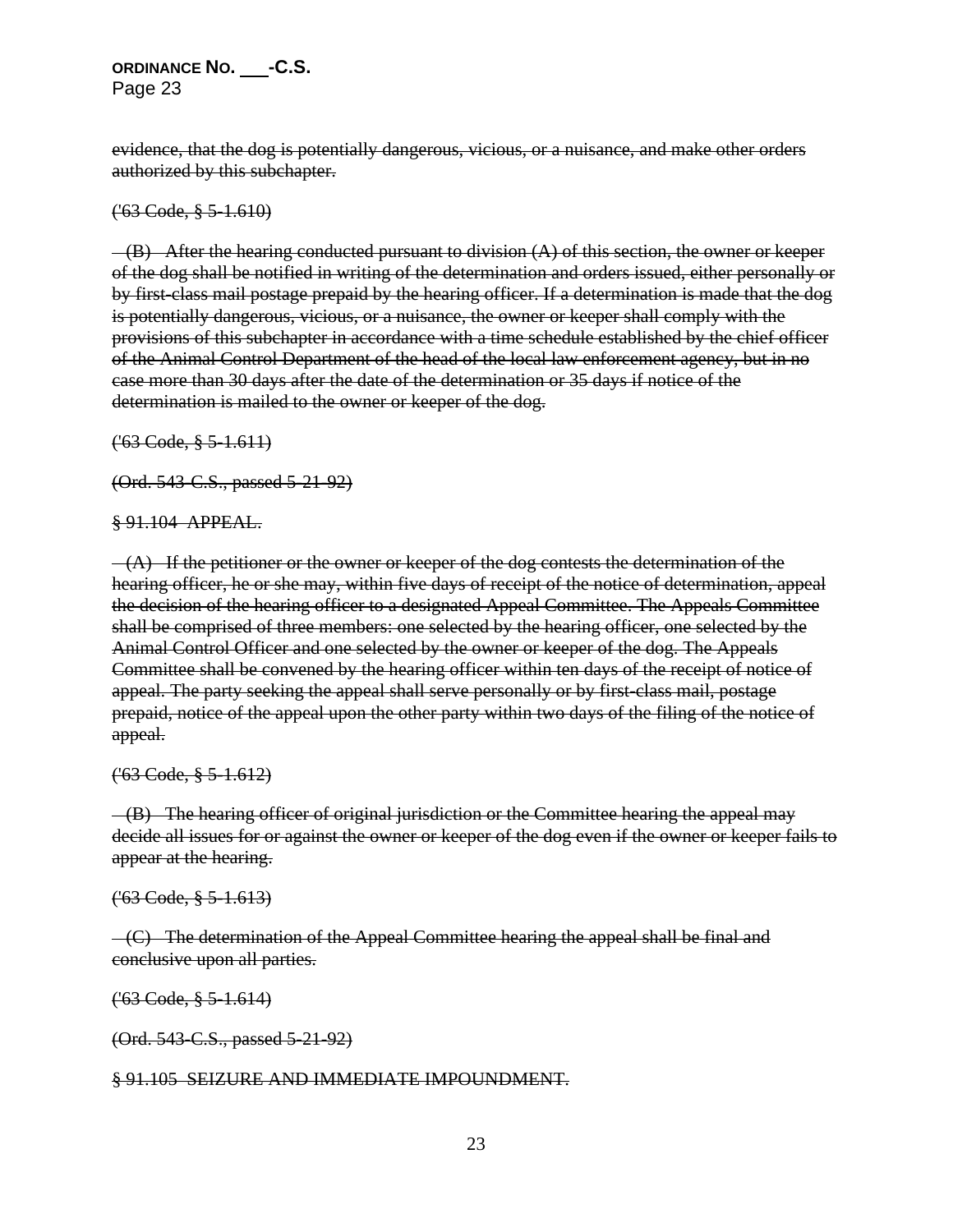If upon investigation it is determined by the Animal Control Officer or law enforcement officer that probable cause exists to believe the dog in question poses an immediate threat to public safety the Animal Control Officer or law enforcement officer may seize and impound the dog pending the hearing or determination provided for in §§ 91.102 and 91.103. The owner or keeper of the dog shall be liable to the city for the costs and expenses of keeping the dog if the dog is later determined to be potentially dangerous or vicious. If public safety is adequately assured, the Animal Control Officer of the city may permit the dog to be confined at the owner's expense in an approved kennel or veterinary facility or on the owner's premises.

### ('63 Code, § 5-1.615) (Ord. 543-C.S., passed 5-21-92)

# § 91.106 WHEN DOGS MAY NOT BE DECLARED POTENTIALLY DANGEROUS, VICIOUS OR PUBLIC NUISANCE.

 $-(A)$  No dog may be declared potentially dangerous, vicious, or a nuisance if any injury or damage is sustained by a person who, at the time of the injury or damage was sustained was committing a willful trespass or other tort upon premises occupied by the owner or keeper of the dog, or was teasing, tormenting, abusing or assaulting the dog, or was committing or attempting to commit a crime. No dog may be declared potentially dangerous, vicious or a nuisance if the dog was protecting or defending a person within the immediate vicinity of the dog from an unjustified attack or assault. No dog may be declared potentially dangerous, vicious or a nuisance if any injury or damage was sustained by a domestic animal which at the time the injury or damage was sustained was teasing, tormenting, abusing or assaulting the dog.

 (B) No dog may be declared potentially dangerous, vicious or a nuisance if the injury or damage to a domestic animal was sustained while the dog was working as a hunting dog, herding dog, or predator control dog on the property of, or under the control of, its owner or keeper, and the damage or injury was to a species or type of domestic animal appropriate to the work of the dog.

## ('63 Code, § 5-1.616) (Ord. 513-C.S., passed 5-21-92)

### § 91.107 DISPOSITION OF POTENTIALLY DANGEROUS OR VICIOUS DOGS.

 $-(A)$  All dogs which had been determined by the hearing entity to be potentially dangerous dogs or vicious dogs shall be properly licensed and vaccinated. The status of the dog shall be included in the licensing records either after the owner or keeper has agreed to the designation or the hearing entity has determined the designation applies to the dog. An additional fee of twice the applicable license fee shall be charged for maintaining this additional information in the records.

 (B) A potentially dangerous or vicious dog while on the owners' property, shall, at all times, be kept indoors, or in an enclosure as defined in § 91.101. A potentially dangerous dog may be off the owner's property only if it is restrained by a substantial leash or within an enclosed vehicle. A vicious dog may be off the owner's property if the owner complies with division  $(E)(8)$  below.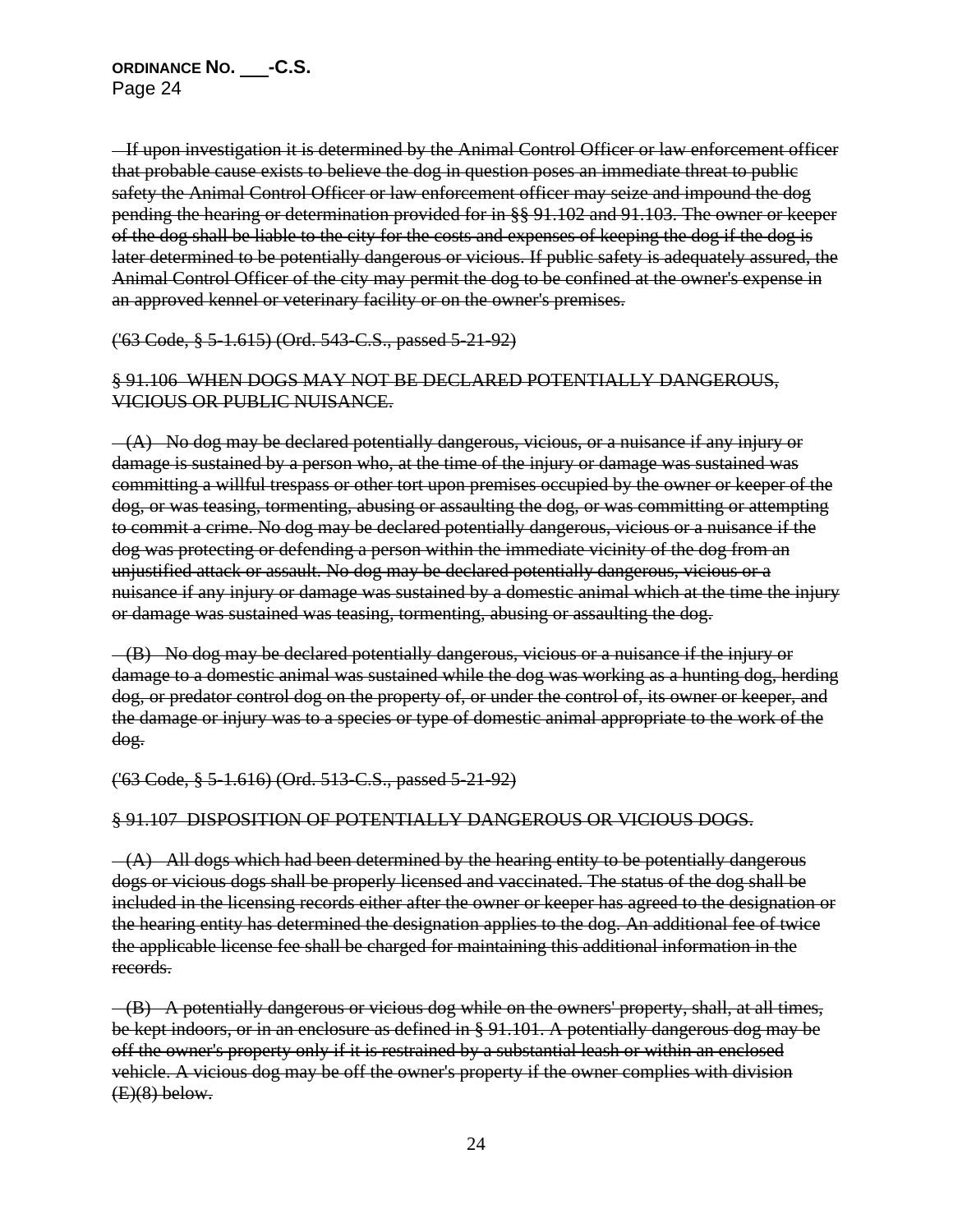$-(C)$  The owner of a potentially dangerous or vicious dog shall notify the Animal Control Department, in writing, within two working days if the dog in question dies, is sold, transferred, or permanently removed from the city.

 (D) Owners of potentially dangerous or vicious dogs shall notify in writing any person to whom the dog is sold that the dog is potentially dangerous or vicious.

 $(^{63}$  Code,  $\frac{8}{3}$  5-1.617)

 $-(E)$  In addition to the dispositions in divisions  $(A)$  through  $(D)$  above, upon a determination by the hearing entity that a dog is a vicious dog the following shall apply:

 $(1)$  A dog which has been determined to be vicious pursuant to the provisions of §§ 91.101 through 91.103 shall not be licensed unless the owner or keeper of the vicious dog is 18 years of age or older and meets the following requirements:

 (2) Provide proof to the Animal Control Officer the owner or keeper has procured liability insurance in the amount of at least \$100,000 covering any damage or injury which may be caused by the vicious dog during the 12-month period for which the licensing is sought.

 (3) The owner or keeper shall, at his or her own expense, and within two working days of receipt of notice of determination that the dog is vicious shall provide the Animal Control Department with two current color photographs of the dog which shows the animal in a standing position.

 (4) The owner or keeper of a vicious dog shall certify under penalty of perjury to all of the following:

 (a) The owner or keeper shall maintain and not voluntarily cancel the liability insurance required by this section during the period for which licensing is sought, unless the owner or keeper shall cease to own or keep the dog prior to the expiration of that license.

 (b) The owner or keeper shall, on or before the effective date of the license for which application is being made, have an approved enclosure for the dog on all property where the vicious dog will be kept or maintained.

 (c) The owner or keeper shall notify the Animal Control Officer immediately upon discovery if the vicious dog is running at large, is unconfined, has attacked another domestic animal or has attacked a human being, has died, has been sold, or transferred, or has been permanently removed from the city. Immediately upon discovery shall mean as soon as practicable taking into consideration the circumstances, but in no event later than 24 hours after the occurrence or the next working day in which the animal control office is open.

 (d) If the vicious dog is sold, the owner or keeper shall provide the Animal Control Officer with the name, address, and telephone number of the new owner or keeper.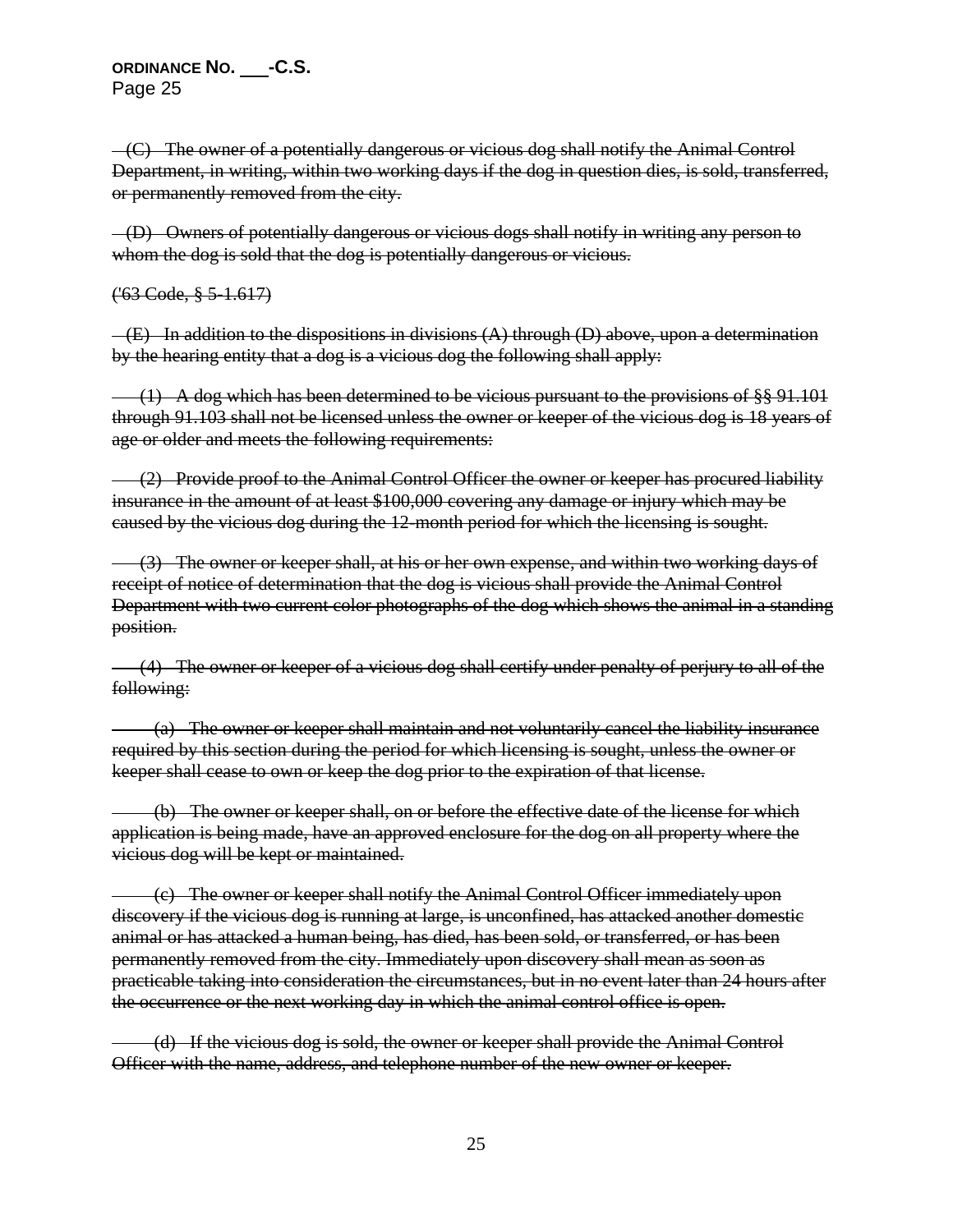(5) It shall be unlawful to sell or give away a dog previously determined to be vicious unless the owner or keeper of the dog advises the new owner or keeper of the status of the dog in writing.

 $(6)$  All dogs determined to be vicious shall be confined in an enclosure as defined in § 91.101. It is unlawful for any owner or keeper to maintain a vicious dog upon any property which does not have an enclosure as described in § 91.101.

 (7) It is unlawful for any owner or keeper to allow any vicious dog to be outside of the enclosure unless it is inside the dwelling of the owner or keeper or it is necessary for the owner or keeper to obtain veterinary care for the dog, to sell or give away the dog, or to comply with any directive of the Animal Control Officer with respect to the dog.

 $(8)$  In any case where a vicious dog is lawfully outside the enclosure, except in cases where it is inside the dwelling of the owner or keeper, the dog shall be securely muzzled and restrained, with a leash sufficient to restrain the dog, having a minimum tensile strength of 300 pounds and not exceeding three feet in length, and the dog shall be under the direct control and supervision of its owner or keeper.

 (9) The hearing entity may impose any additional conditions upon the ownership of the dog that protect the public health, safety or welfare.

('63 Code, § 5-1.618)

(Ord. 543-C.S., passed 5-21-92)

§ 91.108 PROCEDURE FOR DESTRUCTION OF VICIOUS DOGS.

 $-(A)$  A dog determined to be vicious may be destroyed by the Animal Control Officer when it is found, after proceedings conducted under §§ 91.102 and 91.103, that the release of the dog would create a significant threat to the public health, safety, or welfare.

 (B) An owner of a dog which has previously been determined to be a vicious dog violates the provisions of this subchapter relating to the keeping of vicious dogs.

 $-(C)$  A dog which has previously been determined to be a vicious dog, when unprovoked, attacks, wounds, bites, or otherwise injures or kills any person.

 $-(D)$  A dog shall not be destroyed pursuant to divisions  $(B)$  and  $(C)$  above without a hearing pursuant to §§ 91.102 and 91.103.

('63 Code, § 5-1.619) (Ord. 543-C.S., passed 5-21-92)

# § 91.109 OWNERSHIP OF VICIOUS DOGS PROHIBITED.

The owner of a dog determined to be a vicious dog may be prohibited by the Animal Control Officer from owning, possessing, controlling, or having custody of any dog for a period of up to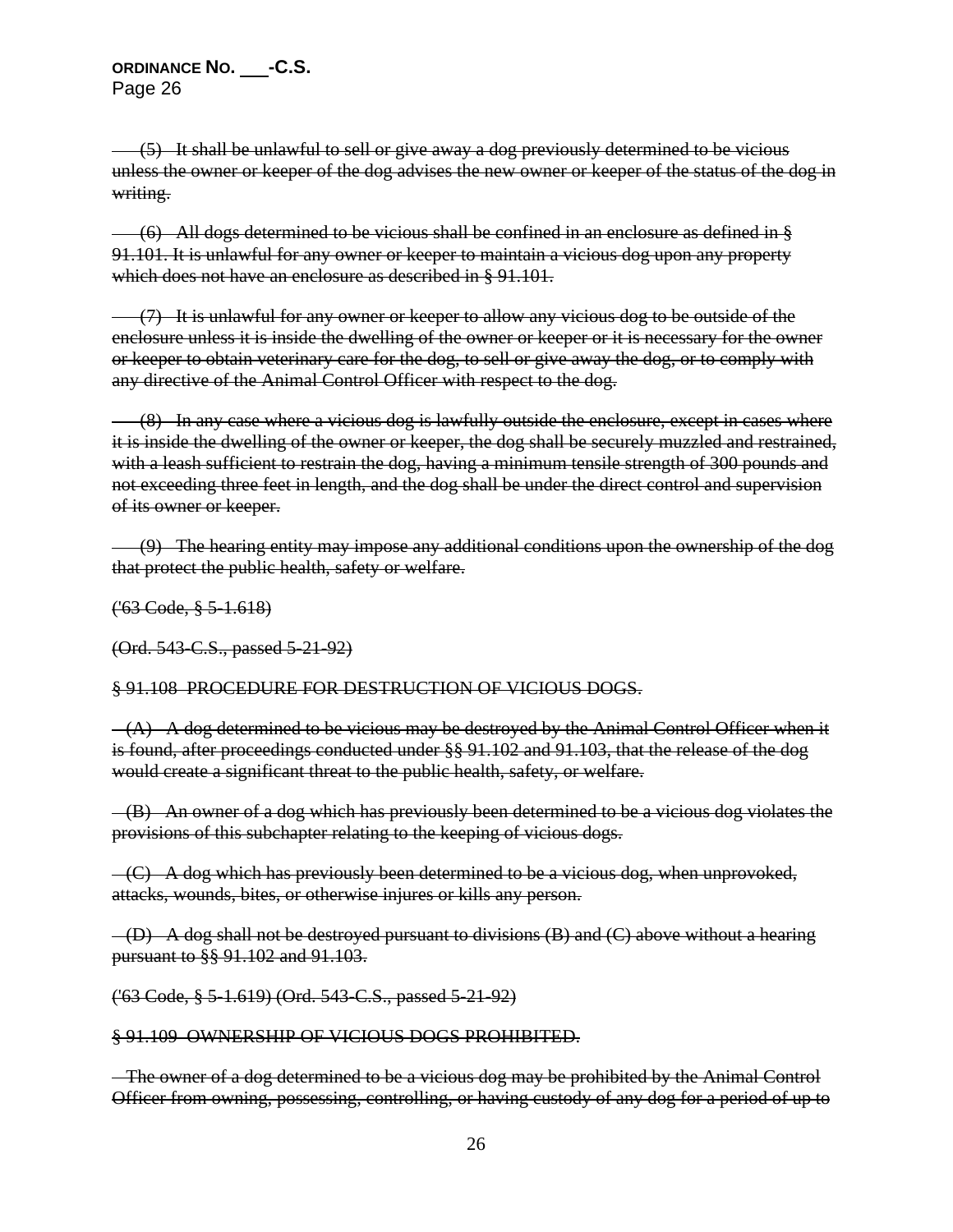three years, when it is found, after proceedings conducted under §§ 91.102, and 91.103, that ownership or possession of a dog by that person would create a significant threat to the public health, safety, and welfare.

### ('63 Code, § 5-1.620) (Ord. 543-C.S., passed 5-21-92)

### § 91.110 DISPOSITION OF PUBLIC NUISANCE DOGS.

 $-(A)$  No person shall keep or maintain any dog in such a manner as to cause or permit the dog to be a public nuisance dog.

 $-(B)$  No owner or keeper of a dog shall fail to abate a nuisance created by the keeping of such dog when ordered to do so by the Animal Control Officer or other peace officer employed by the county or a humane officer employed by the city.

 $-(C)$  The hearing entity may impose any reasonable conditions upon the ownership of the dog which shall correct the circumstances which creed the nuisance.

 (D) Any dog having been declared to be a public nuisance dog pursuant to the provisions of §§ 91.101, 91.102 and 91.103 shall be delivered to the Animal Control Officer for impoundment until such time as the owner or keeper shall have satisfied the Animal Control Officer that they have taken steps to abate the nuisance created by the keeping of the dog. Failure to take such steps to the satisfaction of the Animal Control Officer within five working days following impoundment of the dog and notice of the conditions for release imposed by the Animal Control Officer, shall result in forfeiture of ownership of said dog.

 $-(E)$  No dog may be euthanized or otherwise disposed of if the owner or keeper of the dog has sought judicial review of the determination that the dog was a public nuisance dog until that review has been completed. The owner or keeper of the dog shall be liable for the cost of the care and feeding of the dog pending the outcome of the judicial review and shall deposit monthly in advance the cost of such care and feeding as determined by the Animal Control Officer. Failure to make such a deposit shall result in forfeiture of ownership of said dog after giving the owner or keeper of the dog five days written notice of their failing to make the required deposit in advance. In the event the judicial review is favorable to the owner or keeper of the dog, the amounts paid for the care and feeding of the dog pending the judicial review shall be refunded.

### ('63 Code, § 5-1.621) (Ord. 543-C.S., passed 5-21-92) Penalty, see § 91.999

## § 91.111 REMOVAL FROM LIST.

 If there are no additional instances of the behavior described in the definitions of POTENTIALLY DANGEROUS DOG and PUBLIC NUISANCE DOG in § 91.101, within a 36 month period from the date of designation as a potentially dangerous or public nuisance dog, the dog shall be removed from the list of potentially dangerous or public nuisance dog. The dog may, but is not required to be, removed from the list of potentially dangerous or public nuisance dog prior to the expiration of the 36-month period if the owner or keeper of the dog demonstrates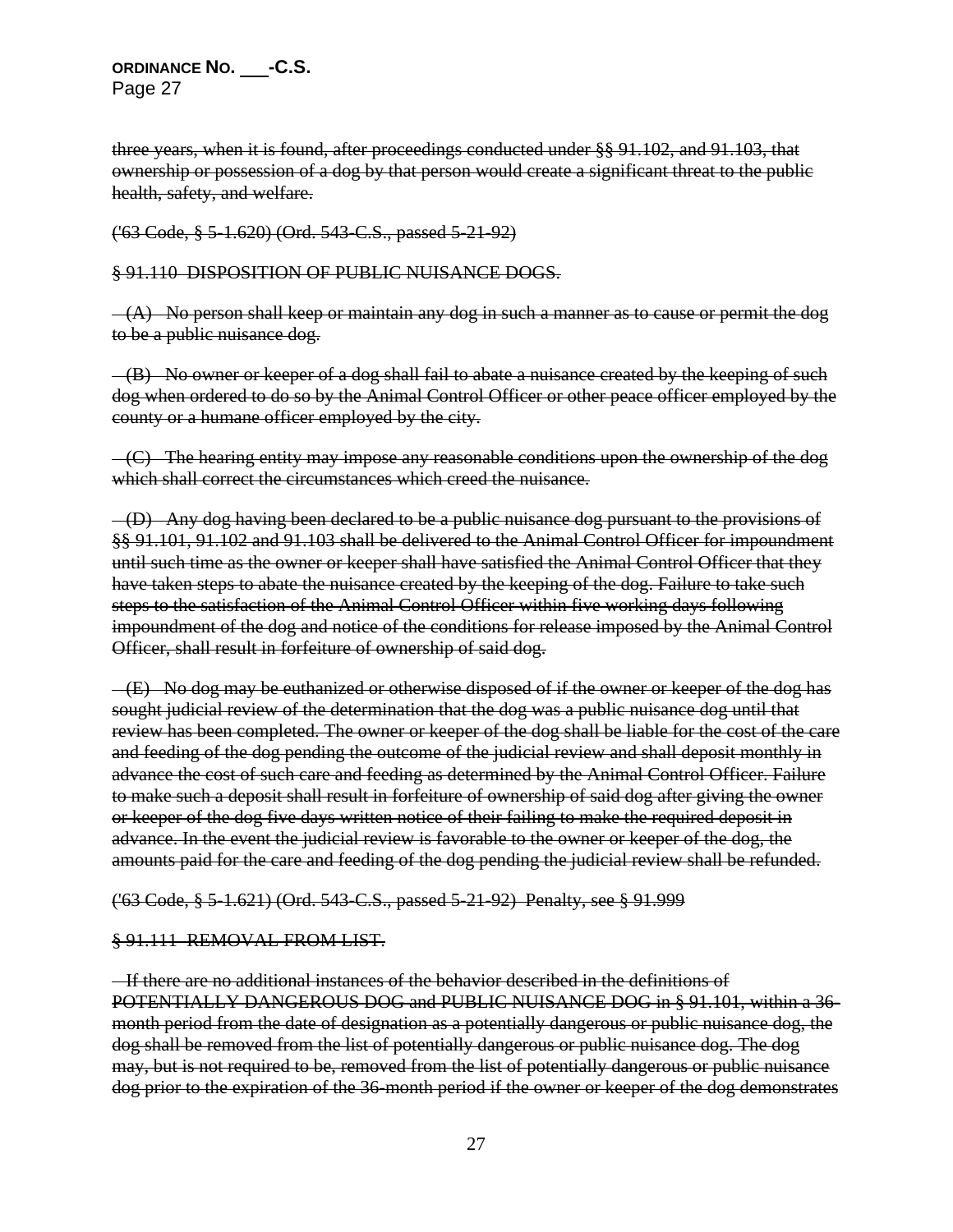to the Animal Control Officer that changes in circumstances or measures taken by the owner or keeper, such as training of the dog, have mitigated the risk to the public safety.

('63 Code, § 5-1.622) (Ord. 543-C.S., passed 5-21-92)

§ 91.999 PENALTY.

 $-(A)$  Whoever violates any provision of this chapter for which no specific penalty is otherwise provided, shall be subject to the penalty contained in § 10.99.

 (B) Any violations of §§ 91.100 through 91.111 relating to vicious or potentially dangerous dogs shall be a misdemeanor as set forth in Cal. Food & Agric. Code, § 31662, \$1,000 in the case of vicious dogs and \$500 in the case of potentially dangerous dogs.

 (C) Any violation of §§ 91.100 through 91.111 relating to public nuisance dogs shall be an infraction, punishable as set forth in § 10.99 of this code of ordinances.

('63 Code, § 5-1.623) (Ord. 543-C.S., passed 5-21-92)

Section 2.

Title IX, Chapter 91, Sections 91.001 through 91.999, is hereby *added* as follows:

## **CHAPTER 91—ANIMALS**

## **I. GENERAL PROVISIONS**

### **§ 91.101 PURPOSE.**

The purpose of this Chapter is to regulate the keeping and handling of Domestic Animals within the City with an emphasis on public safety, quality of life, and responsible animal ownership.

### **§ 91.102 DEFINITIONS.**

For purposes of this Chapter, the following definitions apply, unless the context clearly indicates or requires a different meaning: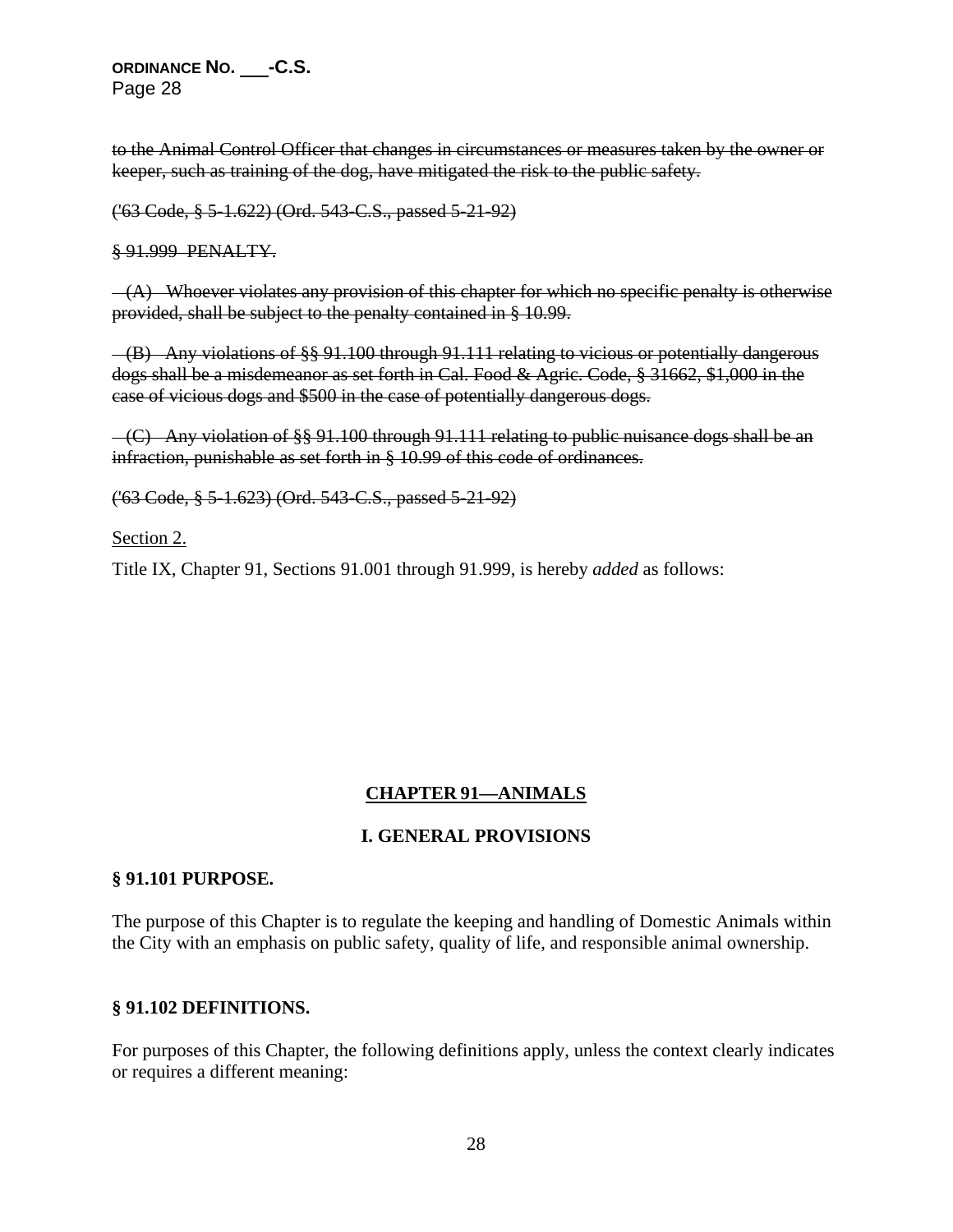**ABANDON** means the act of leaving an Animal without Adequate Food, Adequate Water, or Adequate Care for 24 hours or more; or leaving an Animal in a situation where the conditions present an immediate, direct, and serious threat to the life, safety, or health of the Animal or to public safety. It also means to desert, forsake, or absolutely give up an Animal on public property or on another's property without having secured another Owner or custodian for the Animal.

**ALTER** means to permanently render an Animal incapable of reproduction.

**ANIMAL** means and includes any members of the kingdom Animalia, except for Homo sapiens.

**ANIMAL CONTROL OFFICER** means any person who is appointed by the Chief of Police for the purpose of aiding in the enforcement of any ordinance or law relating to the welfare, licensing, control, quarantine, seizure, or impoundment of Animals. The Chief of Police or his/her designee will supervise the Animal Control Officer.

**AT LARGE** means any Domestic Animal away from the premises or property of its Owner, and not under physical restraint, such as a leash no longer than six feet in length. A Domestic Animal will not be considered At Large when: (1) the Animal is assisting a peace officer who is engaged in law enforcement duties; or (2) the Animal is enrolled in and actually participating in a training or obedience course, exhibition, or competition conducted by an organization on private or public property with the permission of the owner or operator of the grounds or facilities.

**CARE** means the responsible practice of good Animal husbandry, handling, production, management, confinement, feeding, watering, protection, shelter, transportation, treatment, exercise, enrichment, and when necessary, euthanasia, that is appropriate for the age, species, condition, size, and type of Animal. It also refers to the provision of veterinary care when needed to prevent suffering or impairment of health.

**CARRIAGE** means any non-motorized vehicle with four wheels that carries people.

**CAT FANCIER** means an Owner who wishes to keep four or more cats four months of age or older on any enclosure, premises, building structure, lot or area. Cat Fancier's must obtain a Cat Fancier's License from the City.

**DOG FANCIER** means an Owner who wishes to keep four or more dogs four months of age or older on any enclosure, premises, building structure, lot or area. Dog Fancier's must obtain a Dog Fancier's License from the City.

**DOMESTIC ANIMAL** means and includes dogs and cats, except feral Animals, as well as horses, donkeys, mules, burros, cattle, sheep, goats, swine, llamas, camels, rabbits, and fowl commonly kept or raised as farm or livestock Animals.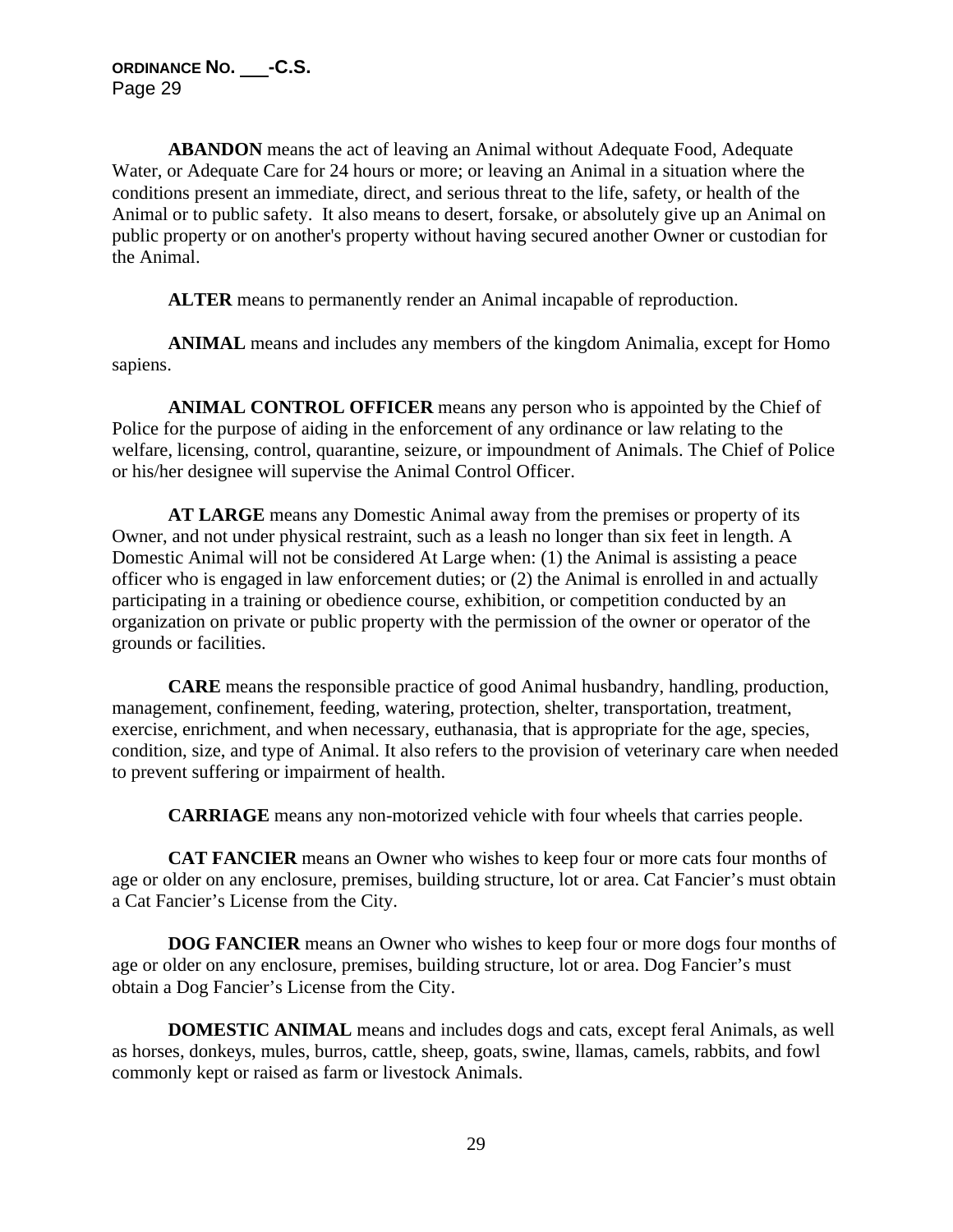**ENCLOSURE** means a fence or structure to prevent the entry of young children, and that is suitable to confine a vicious dog in conjunction with other measures that may be taken by the owner or keeper, such as tethering the dog within the enclosure. When in use, the enclosure must be securely locked and have secure sides and bottom, sufficient to prevent the animal from escaping.

**ESTRUS** means a regularly recurrent state of sexual receptivity during which the female of most mammals will accept the male and is capable of conceiving—often referred to as "heat" or "in season".

**EXERCISE** means the opportunity for an Animal to move sufficiently to maintain normal muscle tone and mass for the age, species, size, and condition of the Animal.

**EXOTIC ANIMAL** means any animal kept as a pet other than those species defined in this section as HOUSEHOLD PET or LIVESTOCK. Reptiles, amphibians, arachnids and birds of the orders Psittaciformes, Passeriformes, and Piciformes are considered Exotic Animals. This section is not meant to allow endangered, protected or wild animals to be kept as pets in violation of any federal or state law in the absence of legally required permits.

**EXOTIC ANIMAL FANCIER** means an Owner who wishes to keep eleven or more exotic animals on any enclosure, premises, building structure, lot or area. Exotic Animal Fanciers must obtain an Exotic Animal Fancier's License from the City.

**FEED** means food that is of sufficient quantity and nutritive value to maintain each Animal in good health; is accessible to each Animal; is prepared so as to permit ease of consumption for the age, species, condition, size, and type of each Animal; is provided in a clean and sanitary manner; is placed so as to minimize contamination by excrement and pests; and is provided at suitable intervals for the species, age, and condition of the Animal, but at least once daily, except as prescribed by a veterinarian or as dictated by naturally occurring states of hibernation or fasting normal for the species.

**HEARING ENTITY/OFFICER***.* The Chief of Police or the Chief of Police's designee.

**HOUSEHOLD PETS.** Includes cats, dogs, domesticated rodents, , and other kindred Animals usually and ordinarily kept as household pets. Birds of the orders Psittaciformes, Passeriformes, and Piciformes are considered Exotic Animals.

**IMPOUNDMENT** means and refers to the taking up and confining of an Animal by an Animal Control Officer or peace officer in accordance with the provisions of this Chapter or other applicable law or regulation.

**LIVESTOCK** means any bovine animal, swine, horse, pony, mule, burro, sheep, goat, rabbit or other animal regularly raised for meat, fur, wool or milk. This term does not include miniature pigs or miniature goats kept as pets.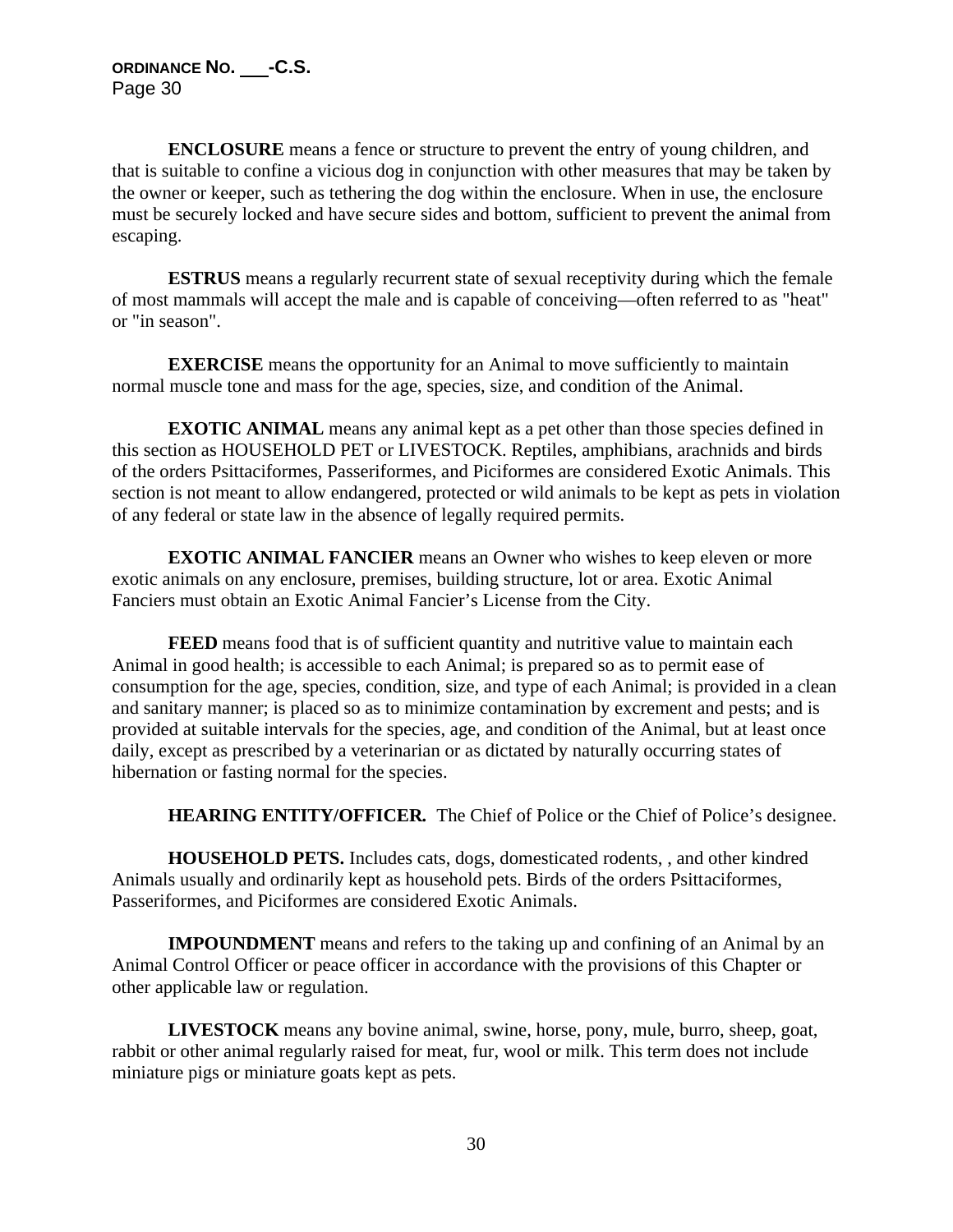**NUISANCE ANIMAL** means any animal that gives offense to human senses or substantially interferes with the rights of persons, other than its Owner, to the enjoyment of life or property. The term includes, but is not limited to, any animal that:

- (1) On three separate occasions within a 36-month period has been cited and/or impounded for being off its Owner's property in violation of any State or local law that prohibits running At Large.
- (2) Causes damage to the property of anyone other than its Owner.
- (3) Harasses or intimidates persons on public property or private property other than that owned by or under the control of its Owner.
- (4) Repeatedly chases vehicles that are not on its Owner's property.
- (5) Excessive, continuous, or untimely noises or other utterances to the annoyance, disturbance, or discomfort of neighbors or others in the vicinity of the property where the animal is maintained.
- (6) Has been allowed by its Owner to produce odors that annoy, disturb, or cause discomfort to persons in the vicinity of the property where the animal is maintained.
- (7) Is one of a number of animals maintained on the property owned or controlled by its Owner so as to be offensive to persons or dangerous to the public health, safety, or welfare.
- (8) Has, when Unprovoked, bitten any person who is lawfully on the Owner's property causing less than severe injury.
- (9) Is unattended or at large while in Estrus.

**POTENTIALLY DANGEROUS ANIMAL** means any Animal, except a trained dog assisting a peace officer engaged in law enforcement duties that because of its disposition, behavior, training or other characteristic constitutes a danger to person or Domestic Animal, as determined by the Animal Control Officer under the provisions of this Chapter. A potentially dangerous animal includes all of the following:

- (1) An animal that, when Unprovoked, on two separate occasions within the prior 36 month period, engages in any behavior that requires a defensive action by any person to prevent bodily injury when the animal and person are off of the Owner's property.
- (2) Any animal that, when Unprovoked, bites a person causing a less than Severe Injury; or
- (3) Any animal that, when Unprovoked, on two separate occasions within the prior 36 month period, has killed or severely injured a Domestic Animal off the Owner's property.

**POULTRY.** Pigeons, chickens, ducks, geese, turkeys, and all other domesticated fowl other than Household Pets and Racing-Homing Pigeons.

**RACING-HOMING PIGEONS.** Those pigeons, identified by seamless leg bands that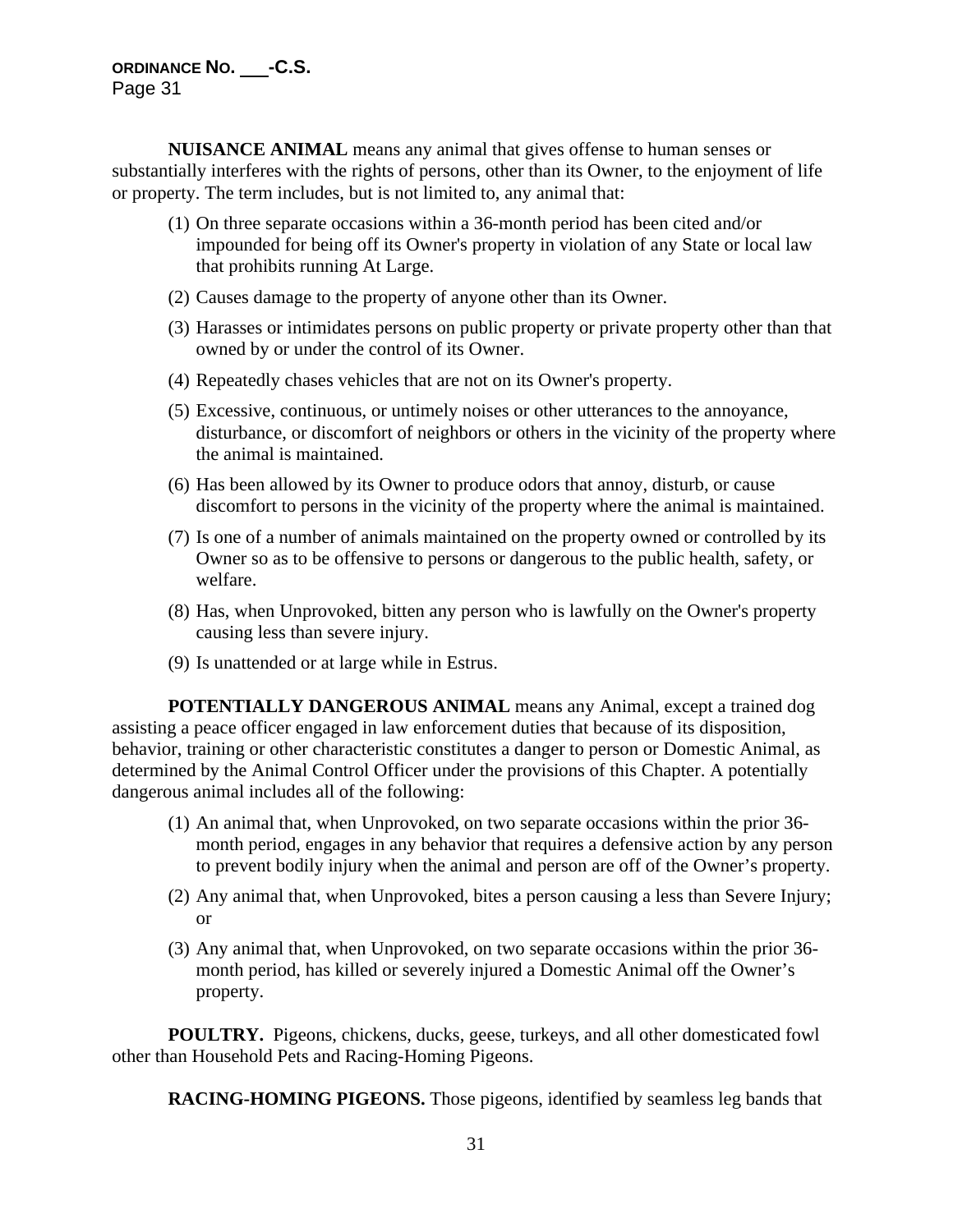are kept and maintained for the specific purpose of racing or message carrying. Pigeons kept or raised for market or other commercial purposes are not Racing-Homing Pigeons for the purposes of this Chapter.

**OWNER** means the primary or responsible person who possesses, has title to or an interest in, harbors, or has control, custody, or possession of an Animal, or feeds the Animal for 14 or more consecutive days. An Owner must be a person 18 years of age or older.

**SEVERE INJURY** means any physical injury that results in one or more of the following: one or more broken bones; one or more disfiguring lacerations, avulsions, cuts, or puncture wounds requiring medical attention; two or more sutures or staples; permanent nerve damage; or transmittal of an infectious or contagious disease.

**SHELTER** means shelter that is suitable for the species, age, condition, size, and type of each Animal; provides adequate space for each Animal to express normal behavior for its species, age, condition, size, and type of each Animal; is safe and protects each Animal from injury, rain, sleet, snow, hail, direct sunlight, the adverse effects of heat or cold, physical suffering, and impairment of health; is properly lighted; is properly cleaned; enables each Animal to be clean and dry, except when detrimental to the species; and, for dogs and cats, provides a solid surface, resting platform, pad, floor mat, or similar device that is large enough for the dog or cat to lie on in a normal manner and can be maintained in a sanitary manner.

Under this Chapter, shelters with wire, grid, or slat floors that permit the Animal's feet to pass through the openings, sag under the Animal's weight, or otherwise do not protect the Animal's feet or toes from injury are not adequate Shelter. Materials not suitable for shelters include, but are not limited to:

- (1) Metal or plastic drums;
- (2) Abandoned vehicles;
- (3) Uncovered porches or decks;
- (4) Lean-tos; or
- (5) Any other structure that fails to provide sufficient protection from the elements.

**UNLICENSED DOG** means any dog for which a registration fee has not been paid to the City of Eureka for the current year or to which a metal tag has not been attached as required by this Code.

**UNPROVOKED** means an aggressive act by an animal that is not prompted by torment, physical abuse, or injury to the animal. It will also refer to an aggressive act by an animal where the animal was not protecting itself, another Animal, its Owner, or another person from being assaulted. It will also refer to an aggressive act by an animal where the animal was not protecting real property belonging to its Owner from a crime being committed on the Owner's property at that time.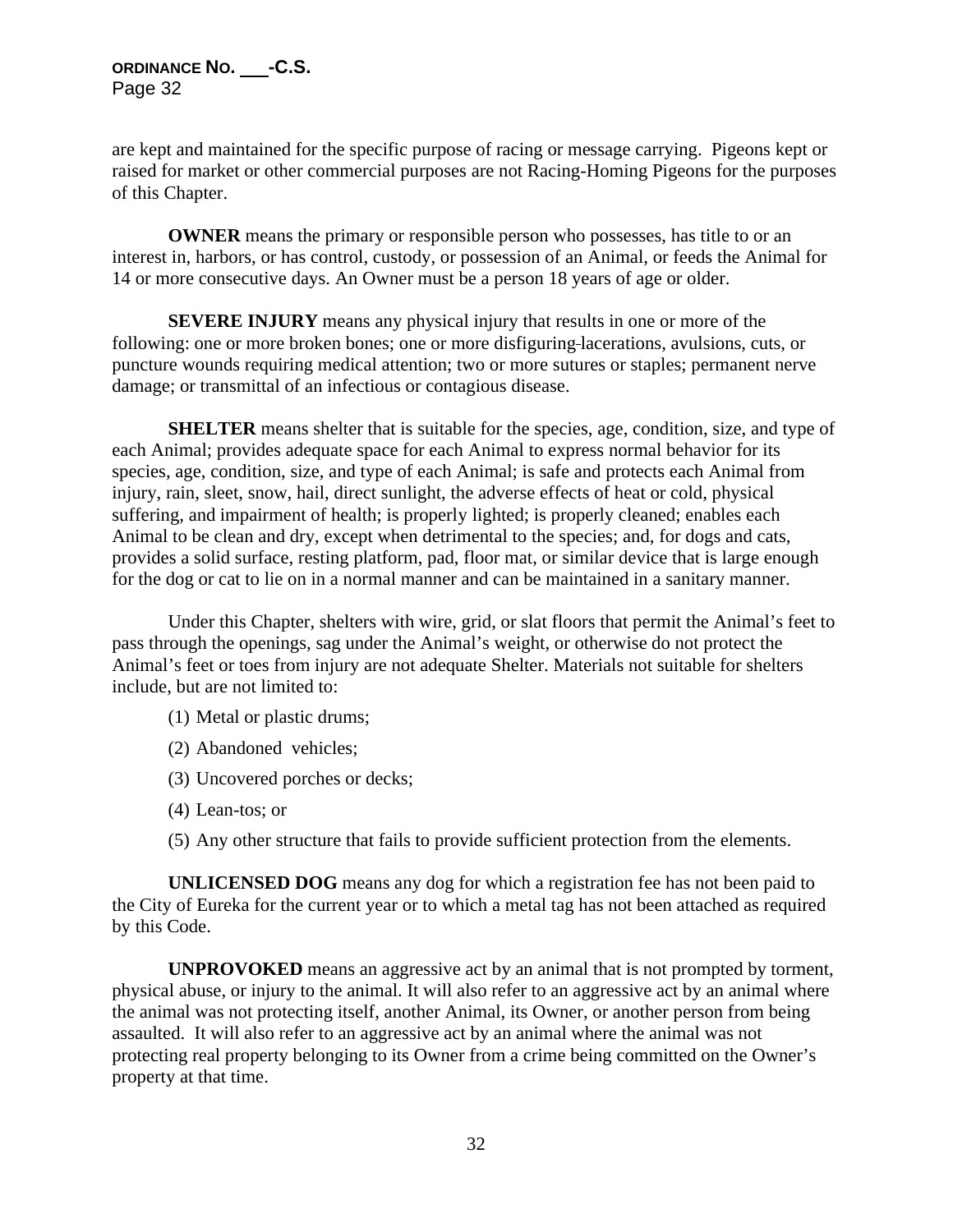An incident will also be considered unprovoked if an animal injures law enforcement personnel while they are lawfully carrying out their duties.

**VICIOUS ANIMAL** means any animal that, when Unprovoked, inflicts severe injury, inflicts multiple bites, injures multiples parties in the same incident, kills a person, or any animal previously determined to be a Dangerous Animal that, after its Owner has been notified of this determination, continues or escalates the behavior of a Potentially Dangerous Animal or is involved in a subsequent incident, as determined by the Animal Control Officer in accordance with this Chapter.

**WATER** means clean, fresh, and potable water of a drinkable temperature that is provided in a suitable manner, in sufficient volume, and at suitable intervals, appropriate for the weather and temperature, to maintain normal hydration for the age, species, condition, size, and type of each Animal. Except as prescribed by a veterinarian Animals must have access to Water at all times. Water must be provided in clean and durable receptacles that are accessible to each Animal and are placed so as to minimize contamination of the water by excrement and pests.

## **§ 91.103 SCHEDULE OF FEES AND CHARGES.**

Fees and charges referred to in this chapter will be as set forth in a resolution adopted by the City Council and on file in the City Clerk's office.

### **§ 91.104 VIOLATIONS AND PENALTIES.**

Each violation of this Chapter constitutes a separate offense under Section 10.99 of the Eureka Municipal Code. A violation is punishable as a misdemeanor or infraction, chargeable at the City Attorney's discretion.

## **§ 91.104 INTERFERENCE WITH ANIMAL CONTROL OFFICER.**

It is unlawful to resist or interfere with the Animal Control Officer in the performance of their official duties, or to fail or refuse to exhibit the registration of any Animal required to be licensed by this Chapter when requested by the Animal Control Officer.

### **§ 91.105 RIGHT OF ENTRY.**

In the administration and enforcement of the provisions of this Chapter the Animal Control Officer has authority to enter any premises upon which any Animal is kept for the purpose of picking up, seizing, or impounding any Animal found running At Large, or staked, herded, or grazing thereon, contrary to the provisions of this Chapter, or for the purpose of ascertaining whether such Animal is registered or licensed as provided in this Chapter, or for the purpose of inspecting the premises to ascertain whether any law of the City or State relating to the care, treatment, or impounding of Animals or birds, or to the prevention of cruelty to Animals or birds, is being violated; provided, however, the right of entry will be exercised only during the hours of 8:00 a.m. to 6:00 p.m., and no building will be entered without the consent of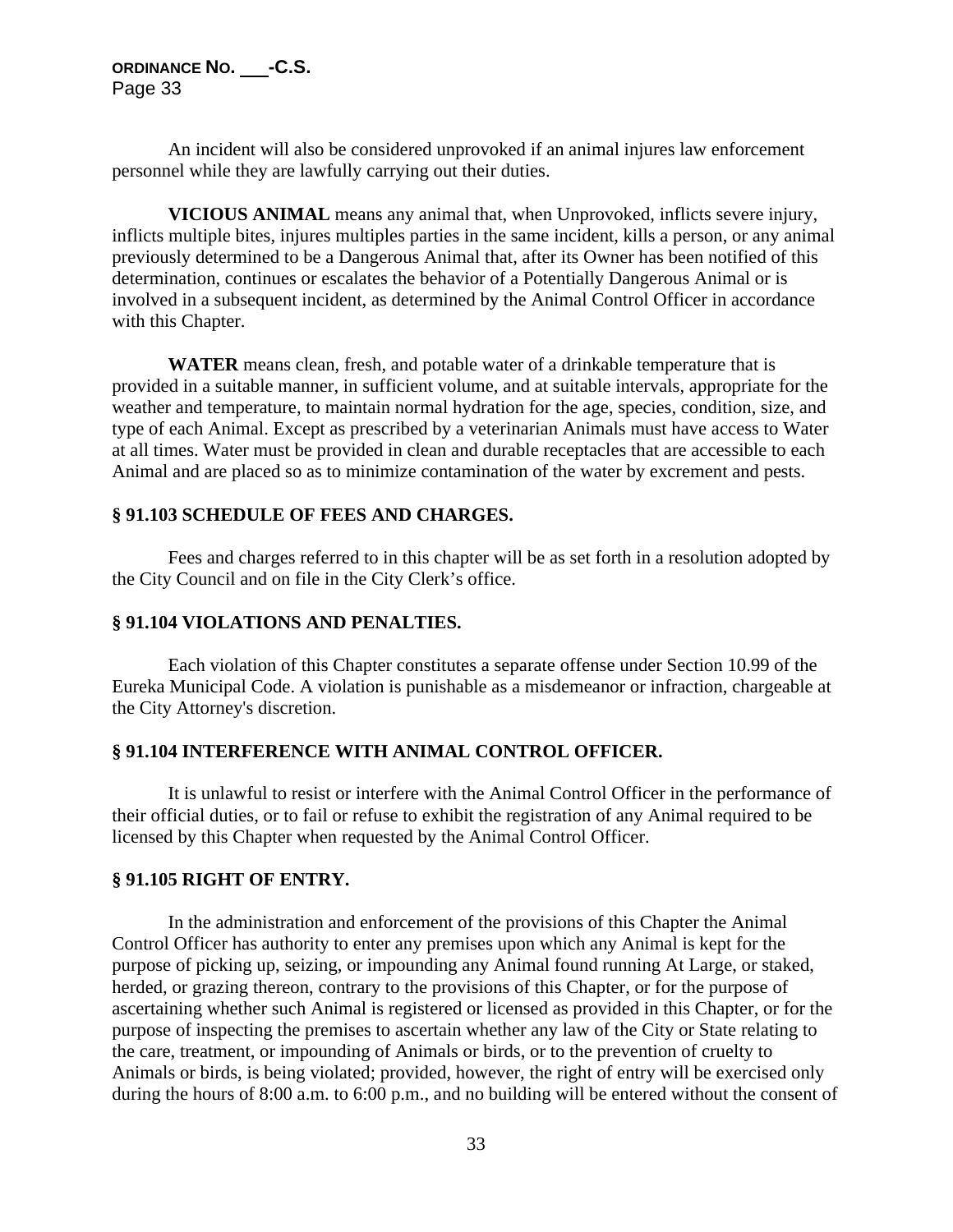the Owner or tenant, unless exigent circumstances exist.

If any owner or tenant objects to such entry into any building, the Animal Control Officer may secure a warrant authorizing entry to search the building and arrest any person there present violating, or attempting to violate, any law of the City or State relating to the care, treatment, or impounding of Animals or birds or to the prevention of cruelty to Animals or birds.

### **§ 91.107 SEVERABILITY.**

If any provision of this Chapter is held invalid it will not offset other provisions that can be given effect without the offending provision.

### **§ 91.108. CONSTRUCTION OF CHAPTER**

Nothing in this Chapter is intended to authorize the keeping, maintaining, or handling of any animal that is otherwise prohibited or restricted by law, regulation, or permit requirement.

## **II. DUTIES OF ANIMAL OWNERSHIP**

#### **§ 91.201 ADEQUATE CARE.**

An Owner or custodian of an Animal must provide that Animal with adequate Feed, Water, Shelter, Exercise, and veterinary care. No Owner or custodian of an Animal can keep or permit to be kept upon any premises any Animals in foul, offensive, obnoxious, filthy, or unsanitary conditions.

- (1) An Owner or Custodian must, when ordered to do so by an Animal Control Officer, provide care, feed, water, shelter, exercise, or veterinary care.
- (2) An Owner or Custodian must, when ordered to do so by an Animal Control Officer, clean or disinfect any stable, barn, stall, pen, coop, enclosure, building, or other place where any Animal is kept, and/or any box, bin, or receptacle used for the accumulation of manure or waste.
- (3) The provisions of this Section are applicable to every any place where Domestic Animals are kept, including animal shelters, pounds, dealers, pet shops, exhibitors, Kennels, Catteries, groomers, boarding and establishments with a Dog and/or Cat Fancier's License. An Animal Control Officer or law enforcement officer may enter any of these facilities at any time during the hours of 8:00 a.m. to 6:00 p.m. to inspect such facility for compliance with the provisions of this Chapter.
- (4) Violations of this section will be grounds for immediate impoundment by the Animal Control Officer.

## **§ 91.202 PARENTAL LIABILITY.**

The parent or guardian of a minor is responsible for all actions required of an Owner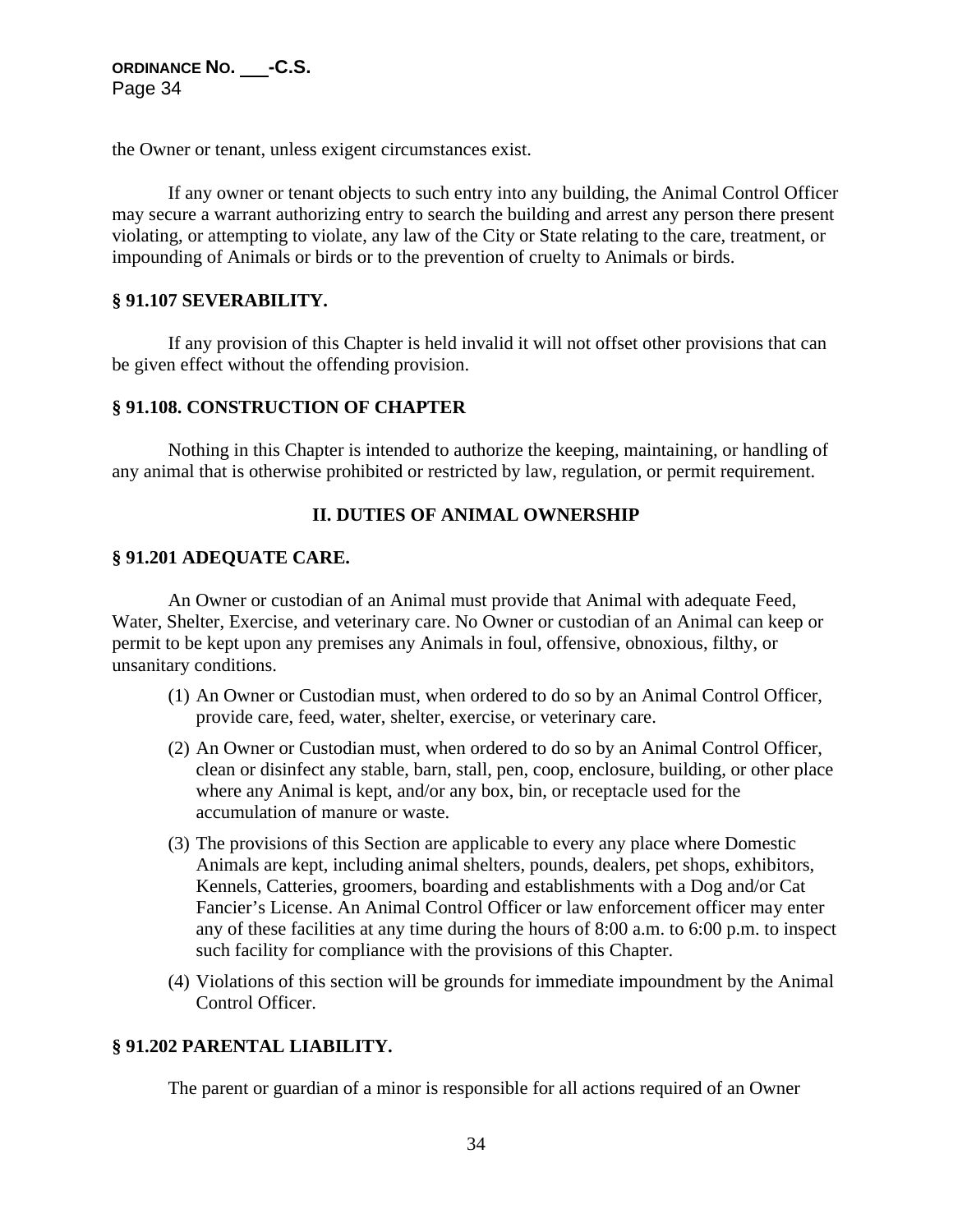under this Chapter. The parent or guardian, not the minor, will be liable for any violations of this Chapter.

### **§91.203 ABANDONMENT OF ANIMALS.**

No person may abandon any Animal in any public place, including but not limited to the right-of-way of any public highway, road, or street, or on the property of another.

### **§91.204 SCOOP LAW.**

An Owner or Custodian is responsible for immediately removing and properly disposing of their Animals feces by placing it in a closed or sealed container or bag and depositing it in a garbage receptacle. This section does not apply to guide, service, or signal dogs as defined by California Civil Code Section 54.1. This section does not authorize any person to enter or allow their Animal to enter upon the private property of another.

### **§91.205 ANIMALS AT LARGE.**

No Owner or Custodian may allow any Domestic Animal under their control to run at large on public property or the private property of another. This section does not apply to Domestic Cats.

### **§§91.206 and 91.207 RESERVED.**

### **§91.208 TETHERING.**

No person is allowed to tether, fasten, chain, tie, or restrain a dog, or cause a dog to be tethered, fastened, chained, tied, or restrained, to a dog house, tree, fence, or any other stationary object unless one of the following apply:

- (1) The dog is attached to a running line, pulley, or trolley system by means other than a choke collar or pinch collar.
- (2) The dog is tethered, fastened, chained, or tied pursuant to the requirements of a camping or recreation area.
- (3) The dog is tethered, fastened, chained, or tied no longer than is necessary for the person to complete a temporary task that requires the dog to be restrained for a reasonable period. In no event may this period be more than 30 minutes.
- (4) The dog is tethered, fastened, chained, or tied while actively engaged in conduct that is directly related to shepherding livestock or other agricultural activity if the restraint is necessary to accomplish such conduct.

Violations of this chapter are enforced in accordance with California Health and Safety Code § 122335.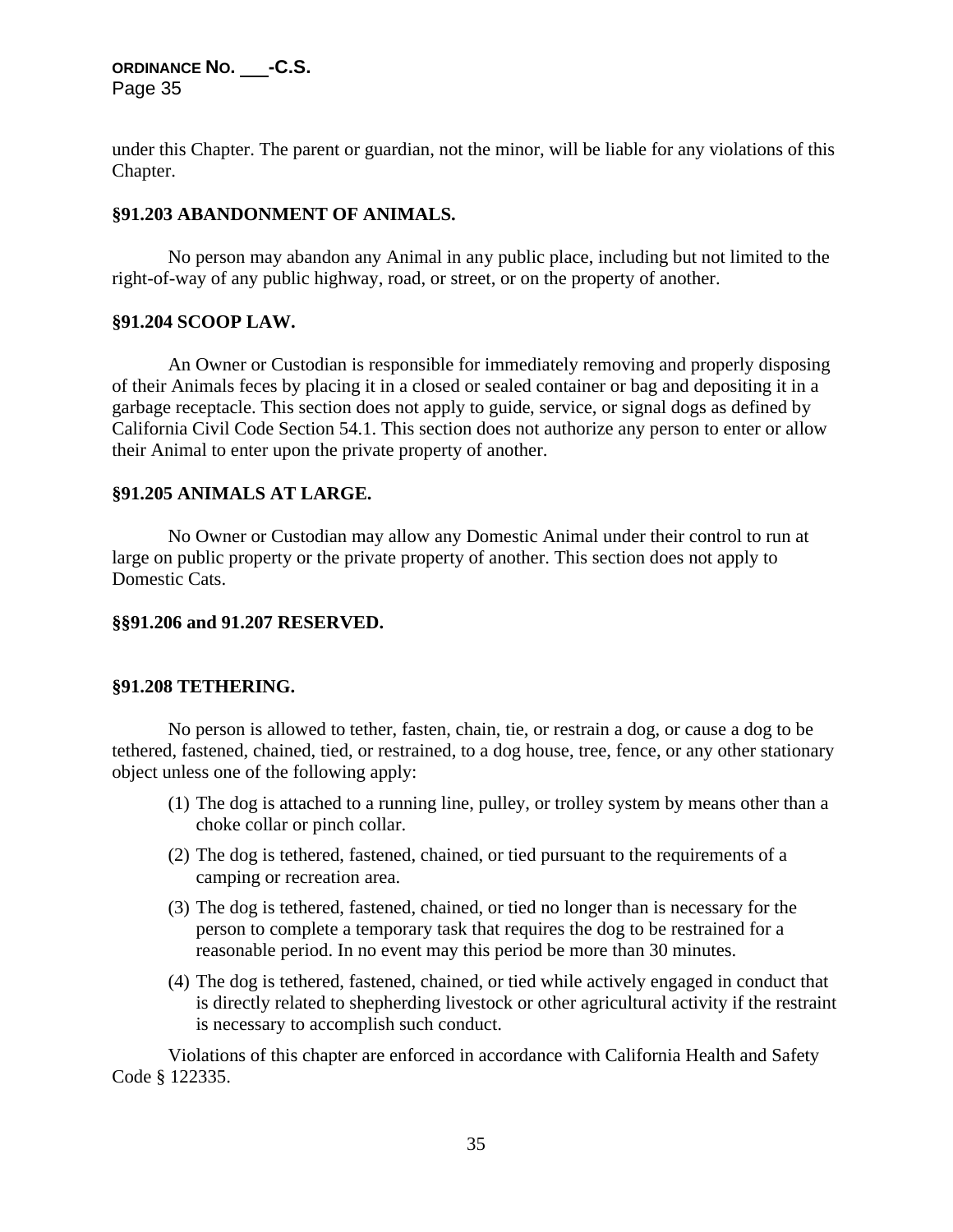## **§91.209 ANIMALS IN VEHICLES***.*

- (1) No person is allowed to transport or carry, on any public highway or public roadway, any Animal in a motor vehicle unless the Animal is safely enclosed within the vehicle or protected by a cab or container, cage, or other device that will prevent the Animal from falling, being thrown, or jumping from the motor vehicle.
- (2) No person is allowed to leave an Animal in any unattended vehicle without adequate ventilation or in such a manner as to subject the Animal to extreme temperatures that adversely affect or have the potential to imminently affect the Animal's health or welfare. If an Animal is left unattended in violation of this Subsection, any Animal Control Officer, firefighter, fire marshal, or law enforcement officer is authorized to remove the Animal from the vehicle if they determine the Animal is being confined in a manner that is detrimental to its health and safety, and after making a reasonable attempt to contact the Owner.
- (3) The Animal will be impounded and taken to a veterinarian for any care needed and then placed at an animal shelter. A written notice will be left attached to the vehicle with the impounding officer's name, badge number, and contact information, as well as the time, date, and location where the Animal is being held.
- (4) Any person who violates this Subsection will be responsible for all costs and expenses incurred by the City resulting from the violation, including, but not limited to, Animal care and medical treatment, impound costs, and removal costs.

## **§ 91.210 RESERVED.**

## **III. IMPOUNDMENT**

## **§ 91.301 AUTHORIZATION TO IMPOUND.**

An animal may be impounded at the discretion of the Animal Control Officer for good cause. Instances warranting impoundment include, but are not limited to, the following:

- (1) The Owner or custodian of the animal consents to the impoundment.
- (2) The animal is at large.
- (3) The Animal Control Officer has reasonable grounds to believe that the Animal may be rabid.
- (4) The Animal Control Officer has reasonable grounds to believe that the Animal is a dangerous or vicious animal as defined in this Chapter.
- (5) To protect an animal that is injured, sick, starving or suffering from heat, cold or confinement or needs immediate care.
- (6) When the Animal Control Officer has reasonable grounds to believe that immediate impoundment of the animal is necessary to protect the public health or safety of any person or animal.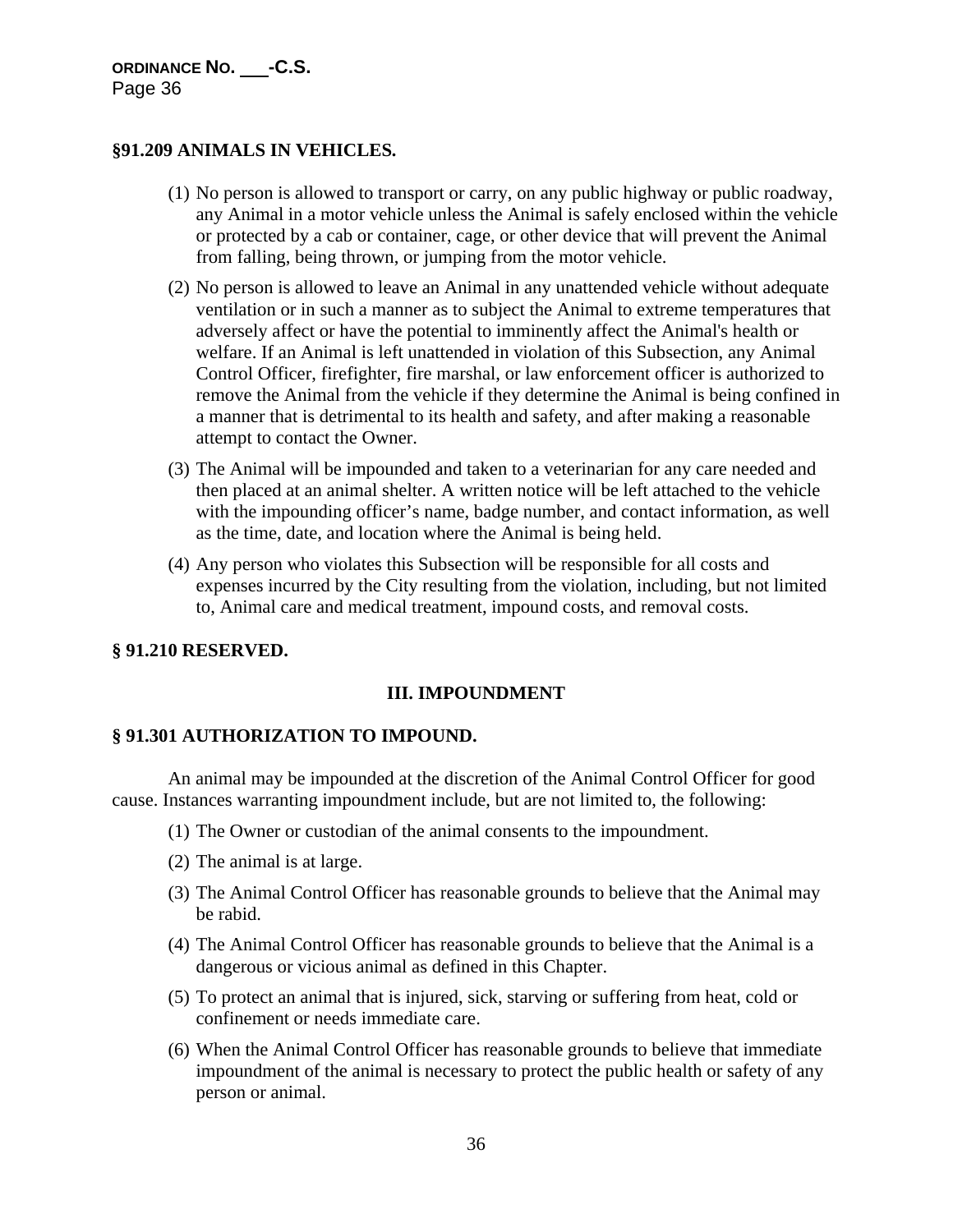- (7) The impoundment is authorized by the Chief of Police.
- (8) Any other violation of the provisions of this Chapter warranting, in the discretion of the Animal Control Officer and for good cause.

### **§ 91.302 NOTICE**.

If there is a known address or Owner for the animal, the Animal Control Officer will when possible serve a notice of impoundment within twenty-four hours of the impoundment, either in person or by attaching to the Owner's door if the Owner has been ascertained and located. The notice will state:

- (1) The date of impoundment and the place where the animal is impounded;
- (2) The grounds for impoundment; and
- (3) The action to be taken to retrieve the animal from impoundment, if any.

### **§ 91.303 CARE OF IMPOUNDED ANIMALS**.

The Animal Control Officer or designee will ensure that all impounded animals receive suitable and adequate food, water and shelter. Designee in this case will include a veterinarian, the Humboldt County Animal Shelter, or any other responsible caretaker.

### **§ 91.304 RECLAIMING IMPOUNDED ANIMALS.**

The Owner or person entitled to the custody of any Animal taken up, seized, or impounded at the Police Department may, redeem such Animal by paying to the Police Department the charges and fees, including registration fees, accruing up to the time of such redemption.

### **§ 91.305 IMPOUND FEES.**

The Animal Control Officer may charge, receive, and collect fees and charges for services and impounding Animals as established from time to time by resolution of the City Council. All such monies will be paid into the City treasury to be credited to the general fund.

### **§ 91.306 RESERVED.**

### **IV. REQUIREMENTS AND LIMITATIONS OF ANIMAL OWNERSHIP**

### **§ 91.401. LIMITATIONS ON OWNERSHIP**

**RABBITS.** No person may keep, harbor, or maintain more than 20 rabbits upon any property within the City that is smaller than 5,000 square feet. No person may keep, harbor, or maintain more than 40 rabbits on any property.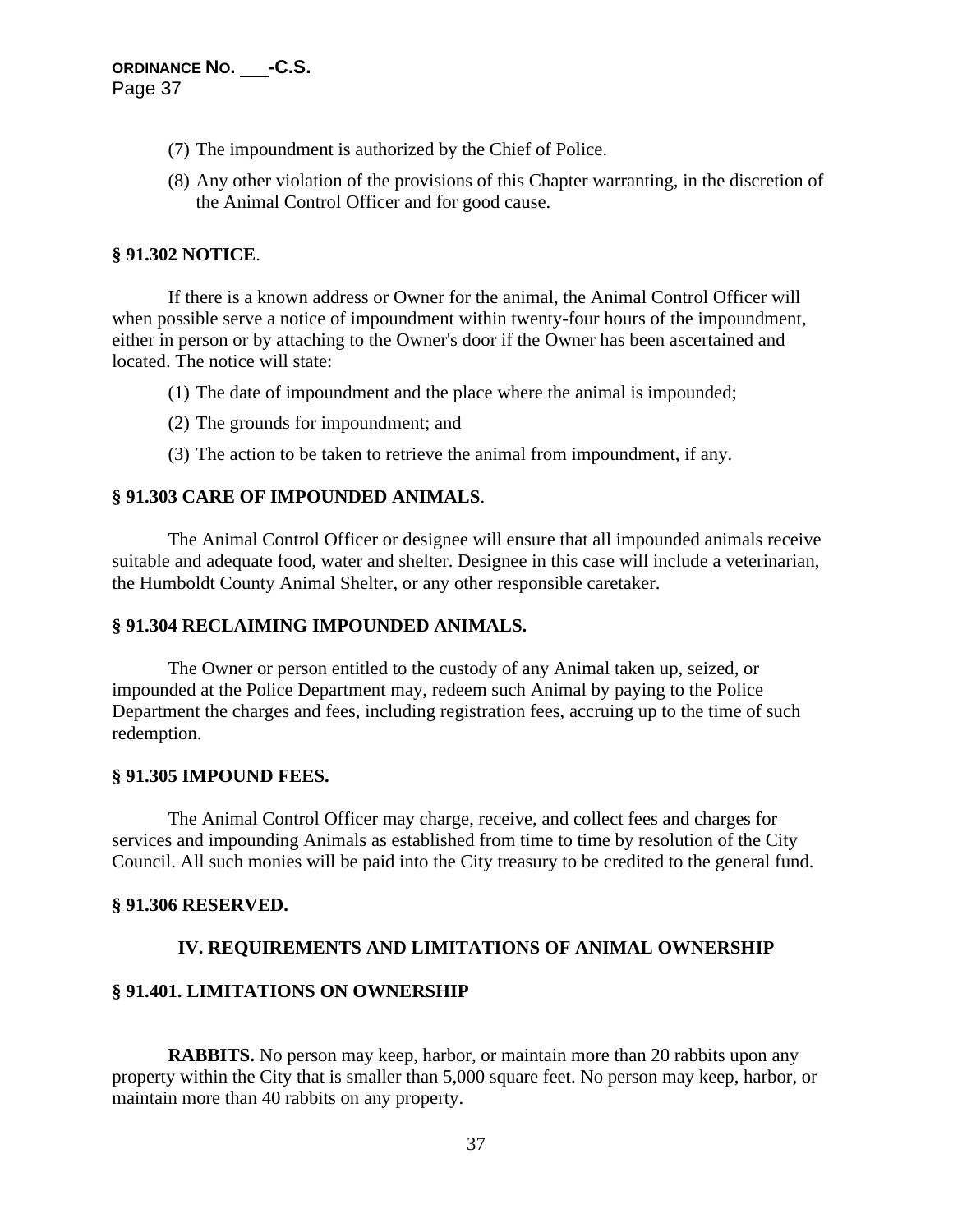**LIVESTOCK.** Unless otherwise expressly permitted by this Chapter or by variance obtained from the City, no person may keep, harbor, or maintain on any premises within the City any bovine Animal, swine, horse, pony, mule, burro, sheep, goat, or other domestic livestock.

**PROHIBITED ANIMALS.** No person may keep animals belonging to the following orders, with the exception of a properly permitted and licensed zoo.

Anseriformes - (e.g. swans and screamers) except ducks and geese;

Artiodactyla - (e.g. cattle, goats, sheep, pigs, deer, elk, alpacas and llamas), except: Miniature Pigs or Miniature Goats with a current, valid license;

Carnivora or hybrids of these - (e.g. otters, wolves, bears, coyotes, foxes, tigers, leopards, cougars, lions, lynx, mink, skunks, weasels, badgers, mongooses and raccoons), except domestic dogs and domestic cats; wolf hybrids of any type are prohibited;

Chiroptera - (e.g. bats, myotis and flying foxes);

Crocodylia - (e.g. alligators, crocodiles, gavials and caimans);

Lithobates catesbeianus - commonly known as the American Bullfrog;

Marsupialia - (e.g. koalas, kangaroos, opossums, sugar gliders and wallabies);

Perissodactyla (e.g. donkeys, jackasses, mules, and zebras) – with the exception of horses, ponies and miniature horses;

Primates - old world, new world and primitive primates (e.g. chimpanzees, gorillas, monkeys, lorises and lemurs);

Raptors - (e.g. eagles, hawks, falcons and owls) except as allowed by Title 14 CCR § 670;

Rodentia - (e.g. porcupines, prairie dogs, and nutria) except Rodentia: (a) where neither the female nor the male of the species exceeds or will exceed 4 pounds in weight before or at maturity; and (b) that are derived from a self-sustaining captive population;

Reptilia - (e.g. lizards, snakes, turtles) are allowed with the following exceptions:(b) front fanged venomous snakes and (c) heloderma and (d) lizards where either the female or the male of the species exceeds or will exceed eight feet in length from nose to tip of tail before or at maturity; (d) Trachemys scripta elegans commonly known as the Red Eared Slider;

Struthioniformes - (e.g. ostriches, rheas, cassowaries, emus and kiwis);

Order Xenarthra-Sloths - (e.g. Anteaters, Armadillos, etc);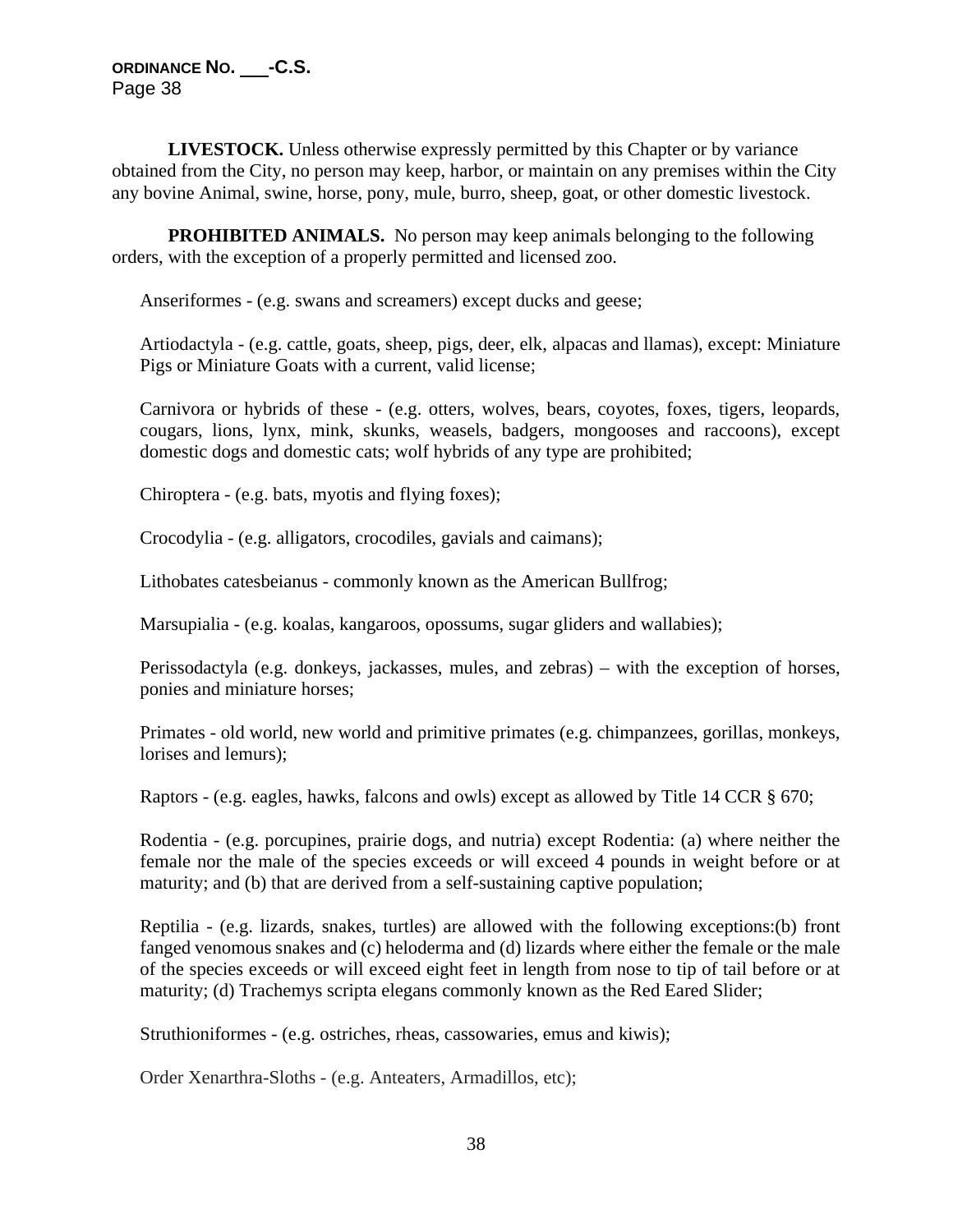> It is unlawful for any person to keep or permit any animal permitted under this subsection except in an escape-proof enclosure.

**EXTRAORDINARY RELIEF.** If any person believes that they are entitled to extraordinary relief from the provisions of this Section or the enforcement thereof because enforcement of this Section in the particular instance would be unreasonable and result in unreasonable hardship or damage to that person, such person may request a hearing for the grant of extraordinary relief before the City Manager or their designee. If, after a hearing held after 7 days' notice to the applicant, the City Manager or their designee finds that enforcement of this Section in the applicant's case would be unreasonable or unnecessary and would result in unreasonable hardship or damage, any of the provisions or regulations of this Section may be modified or abated in harmony with the general purposes and objectives hereof. The decision of the City Manager is final as to the City.

**VIOLATIONS.** Any person found in violation of this Section may be provided with up to 30 days to remove any excess or prohibited Animals from the premises, unless the keeping of the Animals is deemed a public safety hazard, in which case the Animal Control Officer can require the immediate removal of the Animal(s) or seize the Animal(s), at the Animal Control Officer's discretion. If 30 days' notice is given, at the end of the 30-day period, if any excess or prohibited Animals are still present on the premises, a fine will be levied for each excess or prohibited Animal, and any Animal Control Officer or peace officer will have authority to seize any excess or prohibited Animals. Any seized Animal will be subject to regular impound procedures. The Owner of the Animal may claim the Animal if the Owner is able to pay the required impound fees and provide proof the Owner will no longer keep, harbor, or maintain any Animals in violation of this Section.

### **§ 91.402 LIVESTOCK.**

No person may keep, harbor, or maintain on any premises within the City any Livestock as defined in this subchapter unless that person can abide by the following provisions:

- (1) No Livestock may be kept on property with a multifamily housing unit or complex.
- (2) No person may keep, harbor, or maintain a horse, pony, miniature horse or bovine on any property within the City that is smaller than 21,000 square feet in size. The property must be an additional 11,000 square feet in size for each additional horse, pony, miniature horse or bovine.
- (3) No person may keep, harbor, or maintain a goat, sheep or pig on any property within the City that is smaller than 11,000 square feet in size.
- (4) Two goats, sheep or pigs may be kept on a property that is 11,000 square feet or larger. The property must be an additional 11,000 square feet in size for each additional goat, sheep or pig. This does not apply to properly licensed miniature goats and miniature pigs.
- (5) All feed must be stored and waste disposed of in a manner that prevents the attraction of rodents, flies, and other pests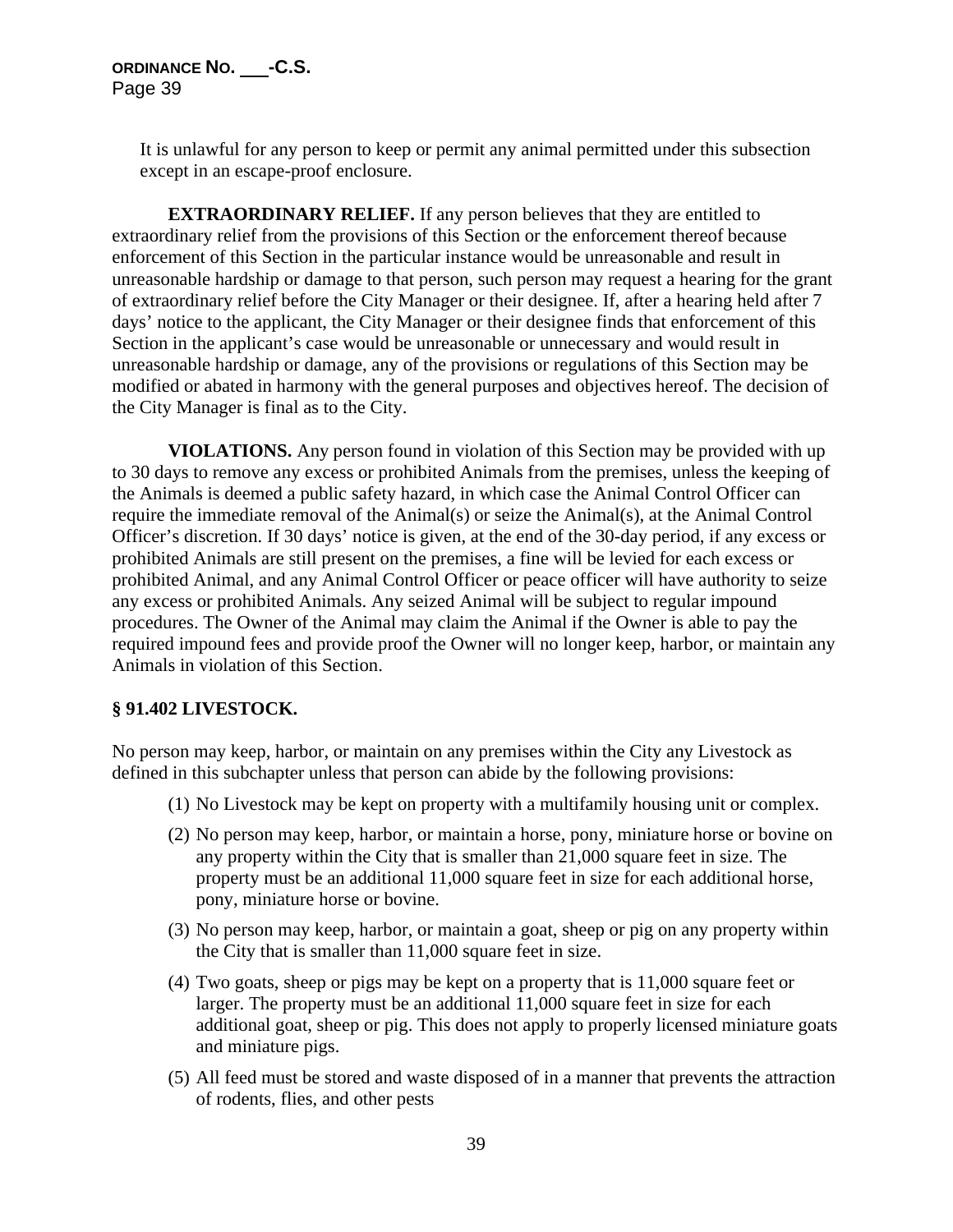## **§ 91.403 POULTRY.**

Keepers of poultry within City limits must abide by the following provisions:

- (1) No poultry may be kept on property with a multifamily housing unit or complex.
- (2) No person may keep, harbor, or maintain more than 10 total poultry on any property within the City that is smaller than 5,000 square feet in size.
- (3) No person may keep, harbor, or maintain more than 20 birds on any property larger than 5,000 square feet in size.
- (4) All poultry must be provided a coop consisting of a covered, predator-proof shelter that is thoroughly ventilated, provides adequate protection from the elements, is designed to be easily cleaned, and provides a feeder and watering space sufficient for the number of birds being kept.
- (5) All coops must be maintained in orderly and working condition at all times and must be cleaned regularly so as to prevent odors from being perceptible from other properties. All feed must be stored and waste disposed of in a manner that prevents the attraction of rodents, flies, and other pests.
- (6) Coops must be kept at least 15 feet away from any property line and any dwelling unit.
- (7) No person may keep, harbor, or maintain on any premises in the City any crowing rooster.

### **§ 91.404 DOGS.**

- (1) No person may keep, harbor, or maintain on any premises in the City more than 3 dogs, each of which is over the age of 4 months, unless that person possesses a valid Dog Fancier's License from the City.
- (2) Every Owner of a dog over the age of four months must register the dog with the City and pay an annual dog license fee within 30 days of acquiring the dog.
- (3) Every Owner of a dog must thereafter pay an annual dog license fee to the City within 30 days of the anniversary of the dog's initial registration with the City.
- (4) The amounts of both the initial and subsequent dog license fees are established by resolution of the City Council.
- (5) The provisions of this Subsection do not apply to any dog owned by, or in the custody of, a nonresident of the City who is visiting or temporarily residing in the City for a period not exceeding 30 days.
- (6) A dog license will not be issued unless the applicant shows the license clerk a valid certificate of canine anti-rabies vaccination, which adequately describes the physical features of the dog and the date of vaccination, and bears the signature of a licensed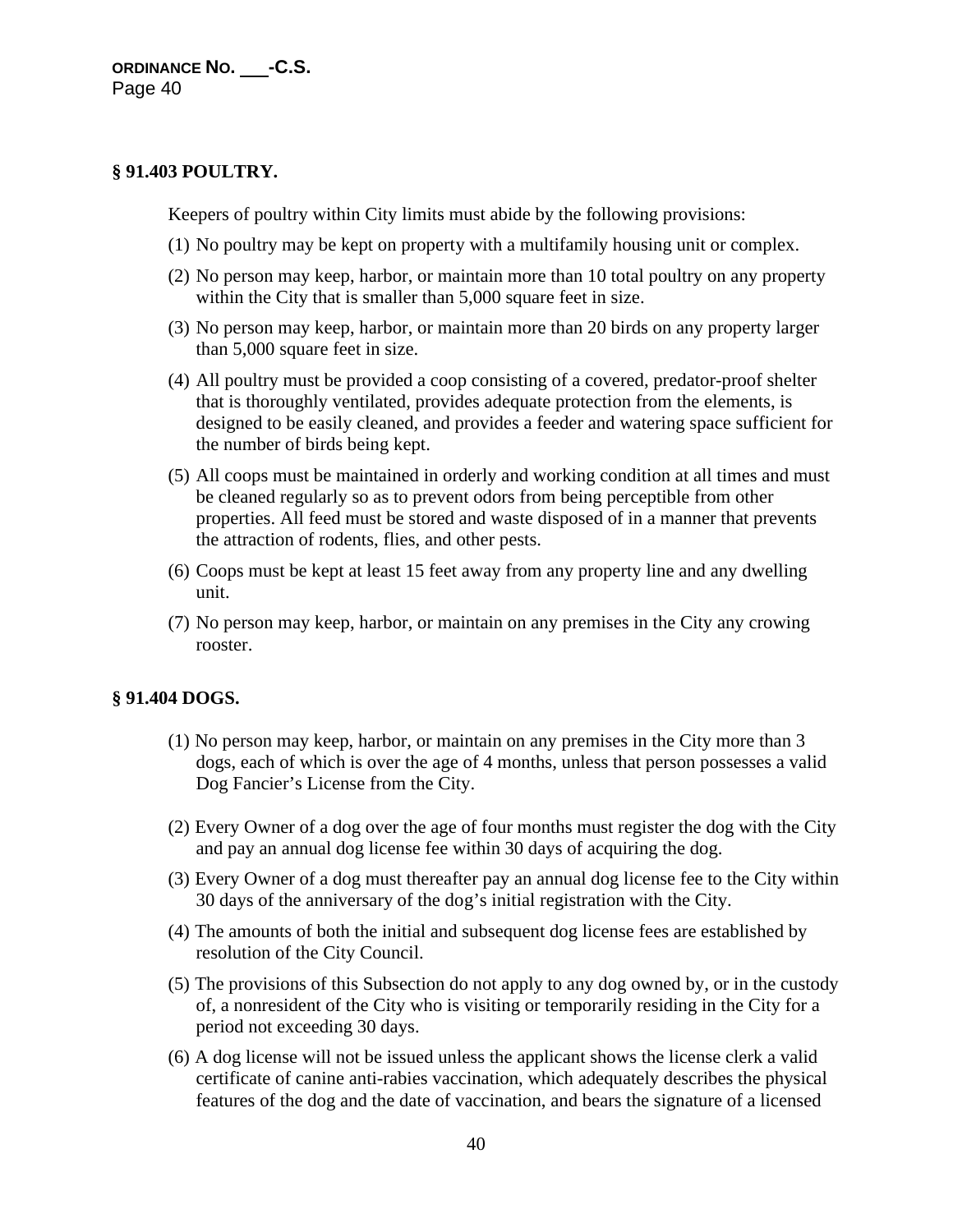veterinarian.

- (7) With each dog registration, the City will issue a license tag bearing an identification number and the date of expiration, together with the words "Eureka Dog License" plainly inscribed thereon. Such license tag must be securely fixed to a collar, harness, or other device to be worn at all times by the dog for whom the registration is issued, except while such dog remains indoors or in an enclosed yard or pen.
- (8) A license tag or decal issued for one dog cannot be transferred or attached to any other dog.
- (9) If a license tag is lost or stolen, the Owner can apply for a replacement tag. The City will require a declaration regarding the circumstances and payment of a fee prior to issuing a replacement.
- (10) It is unlawful for an unauthorized person to remove a current license tag from any dog.
- (11) Pursuant to the City's Schedule of Fees, the cost of licensing will be reduced for any dog that is altered if the Owner provides a veterinary certificate as proof of surgical altering.

### **§ 91.404.5 EXCEPTIONS AND DISCOUNTS.**

- (1) A license fee will not be levied for any dog license issued for any assistance dog. As used in this chapter, "assistance dogs" are dogs specially trained as guide dogs, signal dogs or service dogs. Owners of assistance dogs may apply for an assistance dog license free of charge. All active applications that have been endorsed will be kept on file with the Director of Finance.
	- (a) Whenever a person applies for an assistance dog identification tag, the person must sign an affidavit stating as follows:

By affixing my signature to this affidavit, I hereby declare I fully understand that Section 365.7 of the Penal Code prohibits any person to knowingly and fraudulently represent themselves, through verbal or written notice, to be the Owner or trainer of any canine licensed as, to be qualified as, or identified as, a guide dog, signal dog or service dog, as defined in subdivisions (d), (e), and (f) respectively, of Section 365.5 of the Penal Code and paragraph (6) of subdivision (b) of Section 54.1 of the Civil Code, and that a violation of Section 365.7 of the Penal Code is a misdemeanor, punishable by imprisonment in a county jail not exceeding six months, by a fine not exceeding one thousand dollars (\$1,000) or by both that imprisonment and fine.

(b) Upon the death or retirement of an assistance dog, the Owner or person in possession of the assistance dog identification tag must immediately return the identification tag to the department that issued the tag.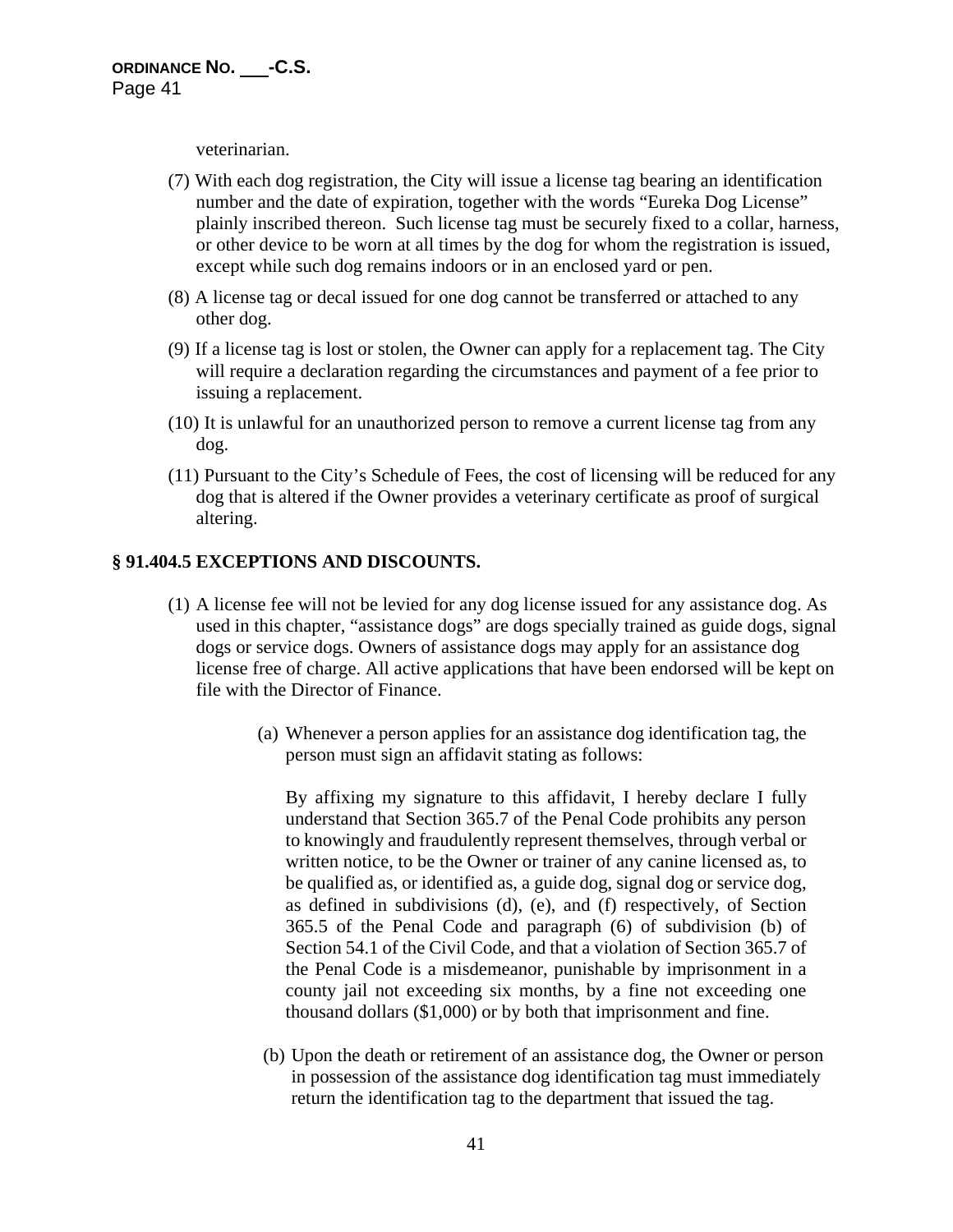- (2) A fee will not be levied for any dog license issued to a licensed service-animal training organization or dog Owner when such dog is currently enrolled in a serviceanimal training program with a licensed training organization.
- (3) Dogs that are certified in writing by a licensed veterinarian as not being suitable subjects for sterilizing due to health or age reasons will be assessed the altered license fee for one year. If the dog, at a later date, is determined by the veterinarian to be suitable for sterilization, then the current standard license fee amount will apply.
- (4) A fee will not be collected or received for any dog license issued for a dog used in active duty status with a governmental law enforcement agency.
- (5) Nothing in this section may be construed to limit the access of any person in violation of the American's with Disabilities Act of 1990.

### **§ 91.405 MINIATURE PIGS.**

No person may keep, harbor, or maintain on any premises in the City more than two miniature pigs over the age of four weeks, and only if that person has a valid license or permit from the City.

- (1) No miniature pig may be kept on property with a multi-family housing unit or complex.
- (2) No breeding of miniature pigs is permitted in the city.
- (3) The Owner or keeper of any miniature pig must maintain proper hoof and tusk care for the animal.

The Owner of a miniature pig ("Pig") must obtain a license for the miniature pig within 30 days of entry of any miniature pig into the City. The Owner must pay a license fee in an amount established by resolution of the City Council. To obtain a license the Owner of must also present, to the satisfaction of the license clerk, the following:

- (1) Proof that the Pig is spayed or neutered; except those miniature pigs that are certified in writing by a licensed veterinarian as not being suitable subjects for sterilizing due to health or age reasons.
- (2) The address of the real property where the pig will be kept; a description of the physical location where the pig will be kept. No miniature pig may be kept on property with a multifamily housing unit or complex.
- (3) Written permission from the Owner of such land or dwelling unit in which a miniature pig is kept or maintained.

### **§ 91.406 MINIATURE GOATS.**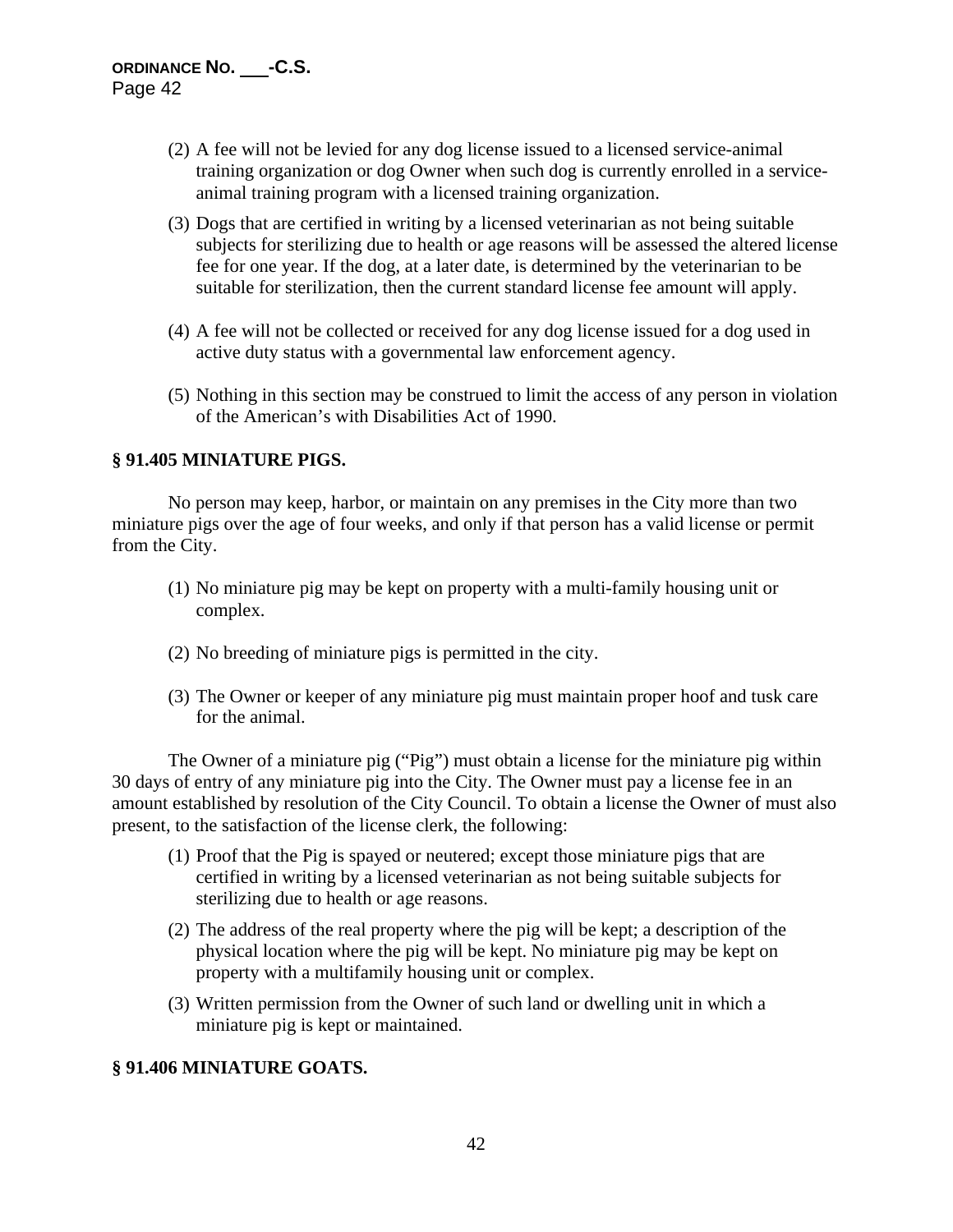No person will keep, harbor, or maintain upon any premises in the City more than 2 Miniature Goats, each of which is over the age of 4 weeks, and only if that person has a valid license or permit from the City.

- (1) No miniature goat may be kept on property with a multifamily housing unit or complex or on a property of less than 6,000 square feet.
- (2) No breeding of miniature goats is permitted in the city.
- (3) The Owner or keeper of any miniature goat must maintain proper hoof care for the animal.

Every Owner of a Miniature Goat ("Goat") must obtain a valid license from the City for each Goat within 30 days of acquiring the Goat. To obtain a license the Owner must present, to the satisfaction of the license clerk, the following:

- (1) Certification by a licensed veterinarian that the goat has current vaccinations and, if male, is neutered; except those miniature Goats that are certified in writing by a licensed veterinarian as not being suitable subjects for sterilizing due to health or age reasons.
- (2) Written permission from the Owner of such land or dwelling unit in which a miniature goat is kept or maintained.
- (3) The address of the real property where the goat will be kept; proof the property is 6,000 square feet or greater and a description of the physical location where the goat will be kept. No miniature goat may be kept on property with a multifamily housing unit or complex.

## **§ 91.407 PERMITS FOR PET DEALERS, GROOMING SALONS, AND PET SHOPS.**

- (1) Any person operating a pet shop or grooming salon, boarding facility or pet day care or operating as a dealer in Domestic Animals, including birds, fish, and reptiles, or offering for commercial sale any Domestic Animal ("Permittee"), is required to obtain a permit ("Permit") from the Animal Control Officer no later than January 31 of each year.
- (2) An Animal Control Officer will inspect any such facility prior to Permit issuance. The Permit must be renewed each year thereafter on the anniversary of issuance, subject to the approval of the Animal Control Officer.
- (3) The amount of the fee to obtain an initial Permit and to renew any Permit will be established by resolution of the City Council.
- (4) Any Permittee will maintain records as specified by the City on an application form that has been approved by the City for Permit issuance.
- (5) Any Animal Control Officer or public health officer will be allowed to inspect any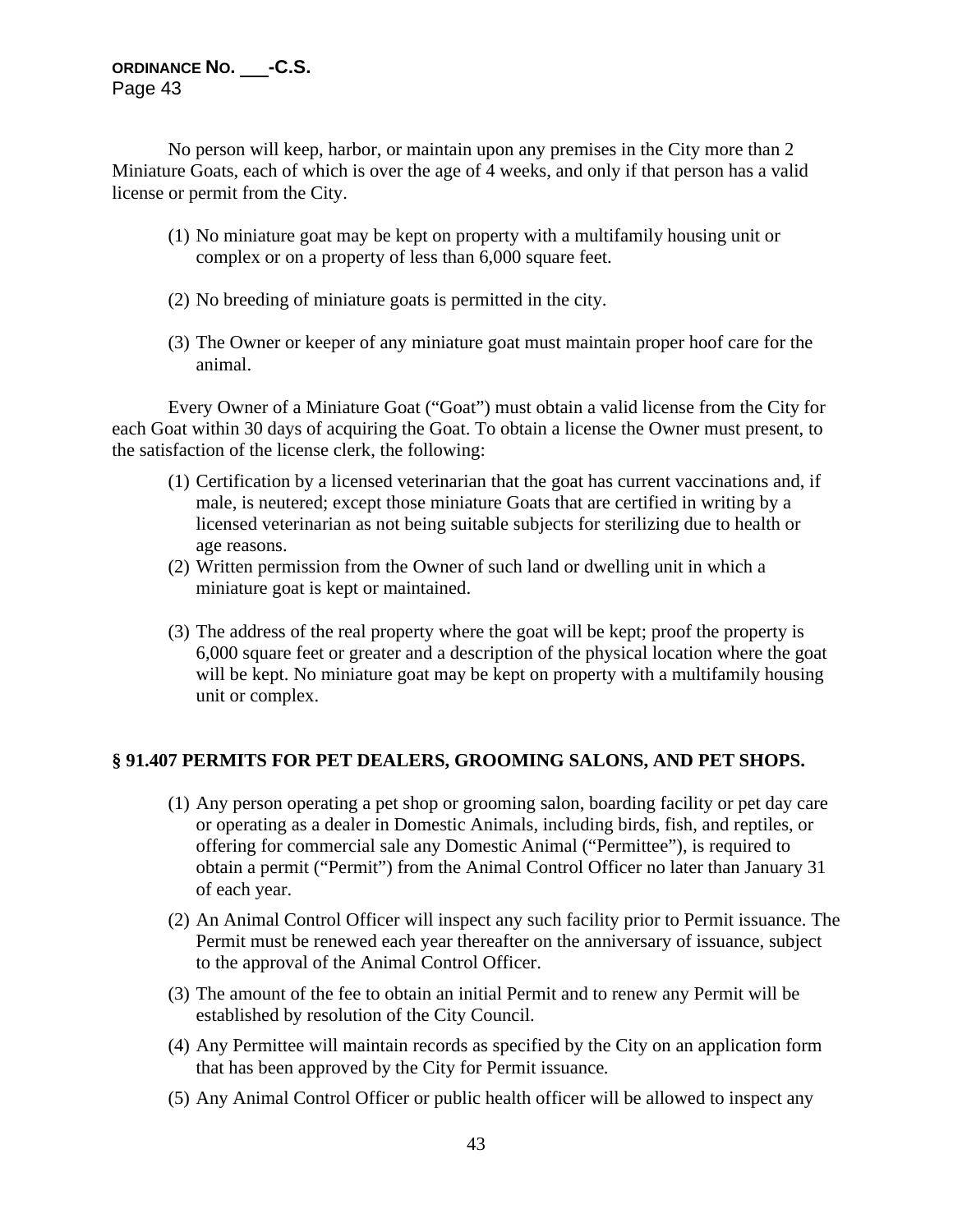facility at which the Permittee is engaging in activities requiring a Permit during regular hours of operation without prior notice to the Permittee.

- (6) Any Permit must be conspicuously displayed in an area within public view of any place where the Permittee is engaging in activities requiring a Permit.
- (7) Applications to obtain and renew Permits may be denied by the Animal Control Officer if any Animal Control Officer determines an applicant or Permittee has demonstrated fraudulent practices, inhumane treatment of Animals, or violation of local, State, or federal laws.
- (8) An applicant may appeal any denial for a Permit or renewal to the City Manager or the City Manager's designee.
- (9) A Permit may be revoked after investigation by the Animal Control Officer and hearing in accordance with Subchapter VIII.

## **§ 91.408 DOG FANCIER'S LICENSE.**

- (1) Any person who seeks to own or keep four or more dogs within the City ("Licensee") must first apply for a Dog Fancier's License ("License") and pay an annual License fee in an amount prescribed by resolution of the City Council. No person who has been denied a License may keep more than 3 dogs on any property for any reason.
- (2) Any License fee must be paid prior to obtaining a fourth dog and thereafter on or before the first day of July of every year. If a License fee is not paid on or before the 31st day of July, the Licensee will be required to pay an additional late fee as prescribed by resolution of the City Council.
- (3) If a License fee is not paid by August 31st, an Animal Control Officer may give the Licensee 30 days to remove any excess Animals from its property or bring their license status into compliance.
- (4) Any Animal Control Officer or peace officer will be authorized to seize any excess Animals at the end of the 30-day period. The Animals will be subject to regular impound procedures, and the Licensee may claim the Animals if it pays the required impound fees and shows proof it has paid all outstanding License fees.
- (5) An Animal Control Officer may at any time Monday through Friday during the hours of 8:00 a.m. to 6:00 p.m. enter onto the premises of any Licensee to inspect the premises. The purpose of such inspection will be to ensure that the Licensee's premises are being maintained in a sanitary and proper condition, and that the premises have not been permitted to become a nuisance or detriment to the community.
- (6) If the Animal Control Officer finds that the Licensee's premises are not maintained in a sanitary and proper manner, the Animal Control Officer may revoke the License for the premises. Once the License has been revoked, the Licensee will have 30 days to remove any excess Animals from the premises or resolve the issue.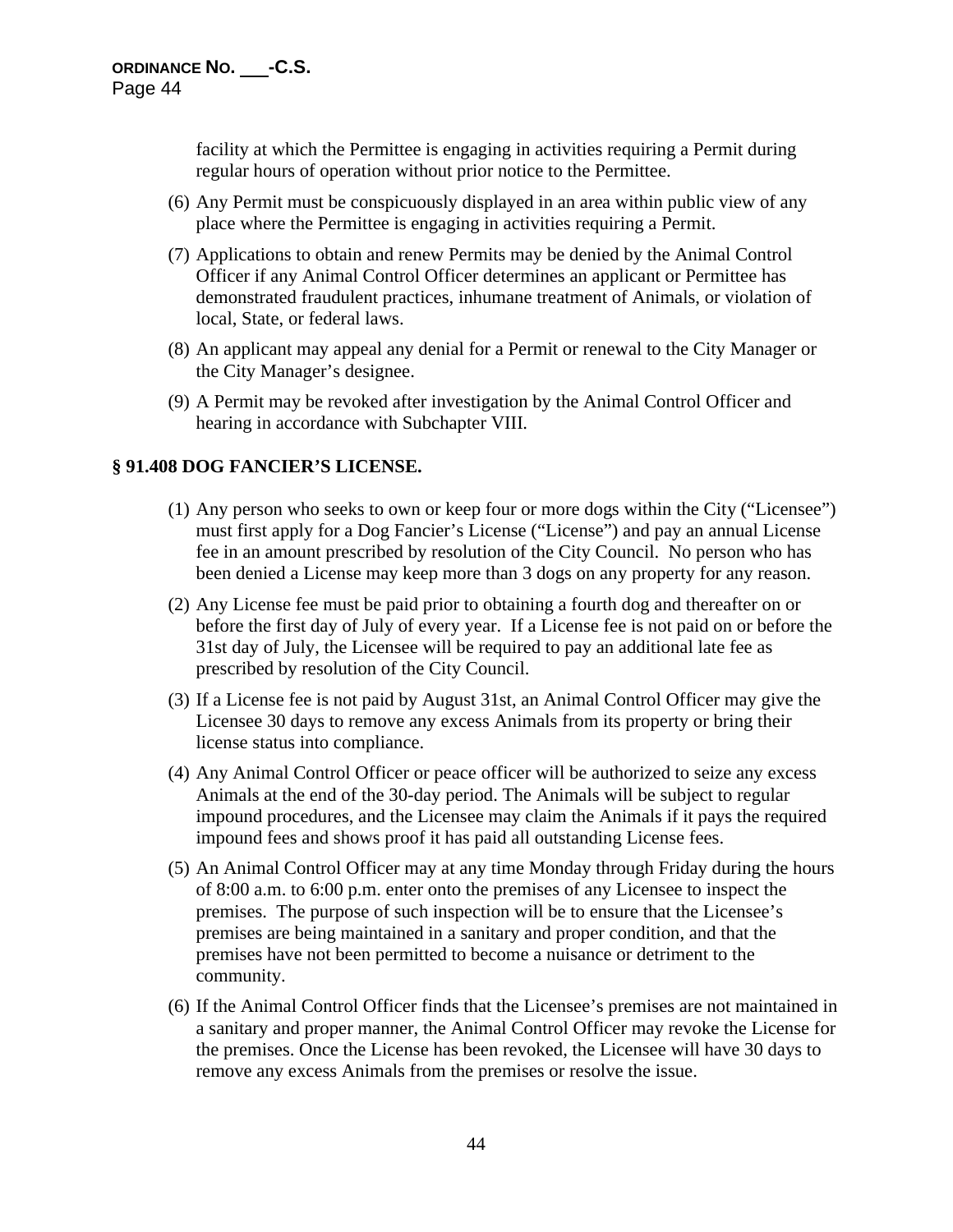## **§ 91.409 CAT FANCIER'S LICENSE.**

- (1) Any person who seeks to own or keep more than four cats within the City ("Licensee") must first apply for a Cat Fancier's License ("License") and pay an annual License fee in an amount prescribed by resolution of the City Council. No person who has been denied a License may keep more than three (3) cats on any property for any reason.
- (2) Any License fee must be paid prior to obtaining a fourth cat, and thereafter on or before the first day of July of every year. If a License fee is not paid on or before the 31st day of July, the Licensee will be required to pay an additional late fee as prescribed by a Fee Schedule adopted by the City Council.
- (3) If a License fee is not paid by August 31st, an Animal Control Officer may give the Licensee 30 days to remove any excess Animals from its property or bring their license status into compliance. Any Animal Control Officer or peace officer will be authorized to seize any excess Animals at the end of the 30-day period. The Animals will be subject to regular impound procedures, and the Licensee may claim the Animals if it pays the required impound fees and shows proof it has paid all outstanding License fees.
- (4) An Animal Control Officer may at any time during the hours of 8:00 a.m. to 6:00 p.m. enter onto the premises of any Licensee to inspect the premises. The purpose of such inspection will be to ensure that the premises are being maintained in a sanitary and proper condition, and that the premises have not been permitted to become a nuisance or detriment to the community.
- (5) If the Animal Control Officer finds that the premises are not maintained in a sanitary and proper manner, the Animal Control Officer may revoke the License.
- (6) Once the License has been revoked, the Licensee will have 30 days to remove any excess Animals from the premises or resolve the issue.

## **§ 91.410 EXOTIC ANIMAL FANCIER'S LICENSE.**

- (1) Any person who seeks to own or keep more than ten exotic animals within the City ("Licensee") for any reason, must first apply for an Exotic Animal Fancier's License ("License") and pay an annual License fee in an amount prescribed by resolution of the City Council. No person who has been denied a License may keep more than ten (10) exotic animals on any property for any reason.
- (2) Any License fee must be paid prior to obtaining an eleventh exotic animal, and thereafter on or before the first day of July of every year. If a License fee is not paid on or before the 31st day of July, the Licensee will be required to pay an additional late fee as prescribed by a Fee Schedule adopted by the City Council.
- (3) If a License fee is not paid by August 31st, an Animal Control Officer may give the Licensee 30 days to remove any excess Animals from its property or bring their license status into compliance. Any Animal Control Officer or peace officer will be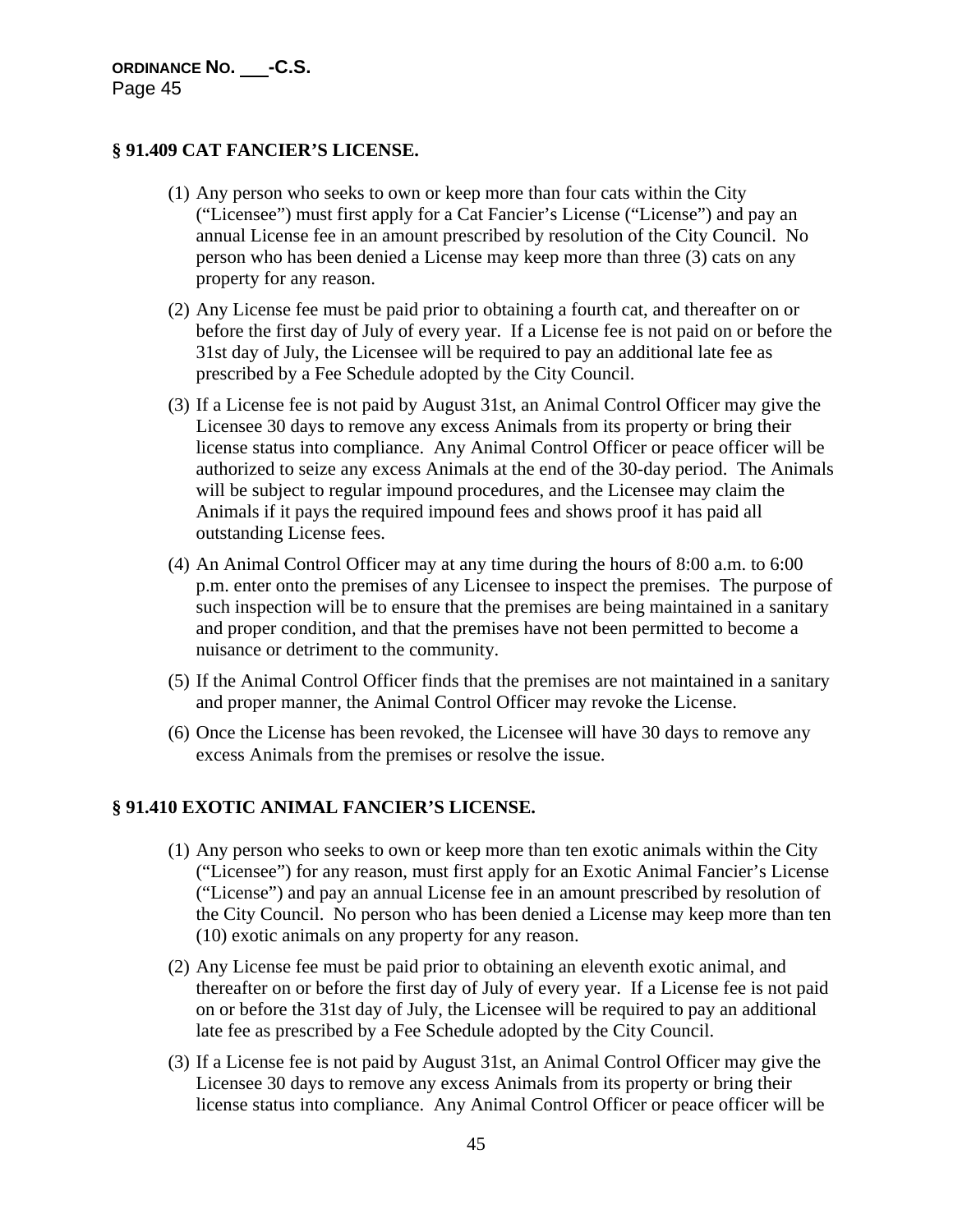authorized to seize any excess Animals at the end of the 30-day period. The Animals will be subject to regular impound procedures, and the Licensee may claim the Animals if it pays the required impound fees and shows proof it has paid all outstanding License fees.

- (4) An Animal Control Officer may at any time during the hours of 8:00 a.m. to 6:00 p.m. enter onto the premises of any Licensee to inspect the premises. The purpose of such inspection will be to ensure that the premises are being maintained in a sanitary and proper condition, and that the premises have not been permitted to become a nuisance or detriment to the community.
- (5) If the Animal Control Officer finds that the premises are not maintained in a sanitary and proper manner, the Animal Control Officer may revoke the License.
- (6) Once the License has been revoked, the Licensee will have 30 days to remove any excess Animals from the premises or resolve the issue.
- (7) This section is not meant to allow endangered, protected or wild animals to be kept as pets in violation of any federal or state law without legally required permits.

# **§ 91.411 REGISTRATION RECORDS.**

- (1) Each registration required by this Chapter will state the name and current residence address of the person to whom it is issued, the nature of the registration, the amount paid, the date issued, and the date the registration expires.
- (2) In the case of a dog registration, the registration will also contain a description of the dog, the number of the metal tag accompanying the registration certificate, and the date of rabies vaccination.
- (3) In the case of a Dog Fancier's and Cat Fancier's registration, the registration will also state the maximum number of dogs that may be kept under the authority of the registration.
- (4) The City will keep a record of the name and address of each person to whom a registration certificate or certificate and tag are issued pursuant to the provisions of this Chapter, the date of issuance, the number of the metal tag, and a description of the animal or Fancier's License for which it is issued.
- (5) All moneys received for registrations or licenses under the provisions of this Chapter will be paid to the City treasury and credited to the general fund.
- (6) Every dog Owner will be required to provide proof of licensing upon the request of an Animal Control Officer or any other law enforcement officer.

### **V. DAIRIES**

### **§ 91.501 MAINTENANCE.**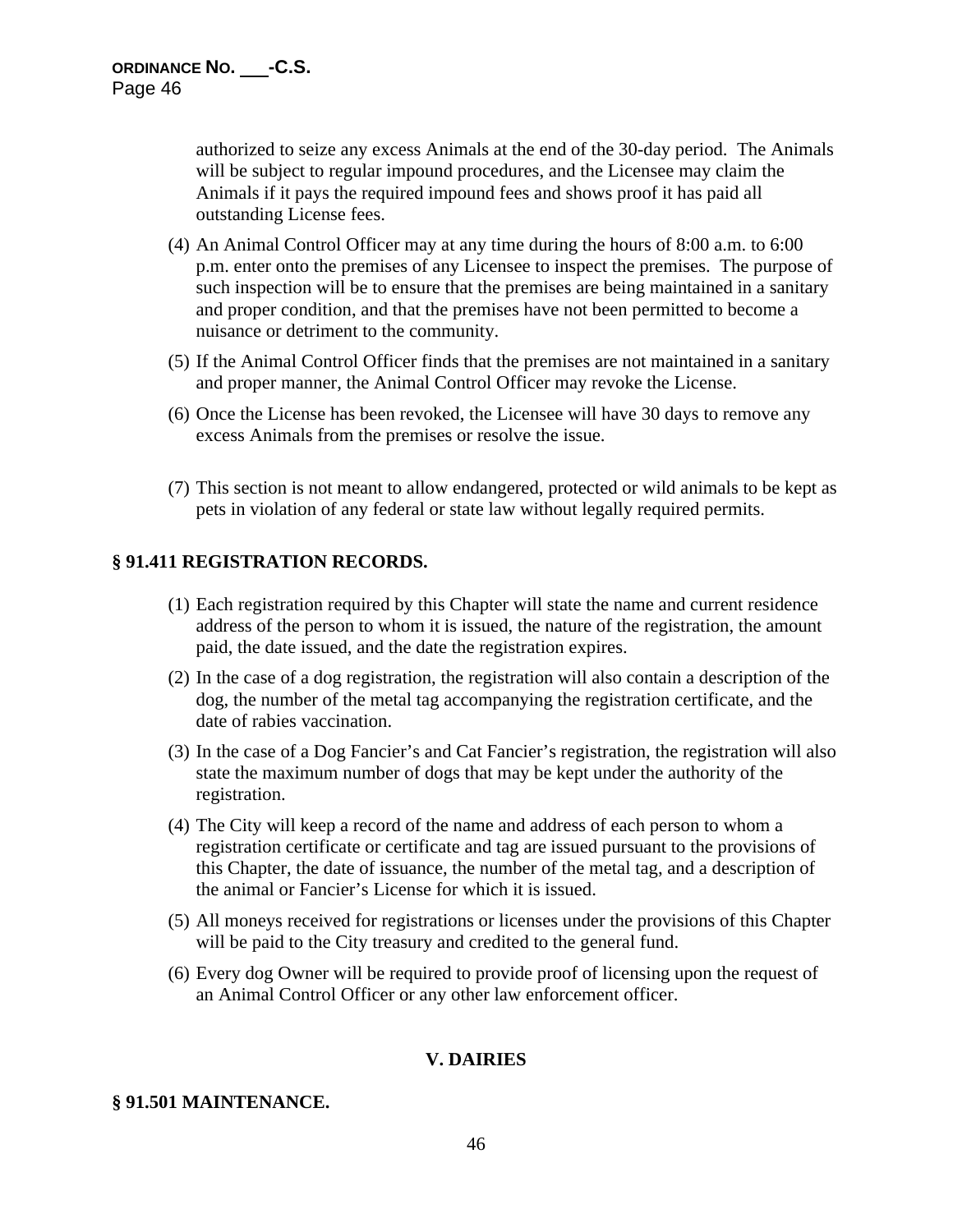The provisions of this Subchapter V will not be retroactive so as to apply to dairies in actual operation on January 1, 1960. No extensions or additions will be permitted to be made to any such dairies except such alterations or repairs as may be required to be made therein to fulfill any requirements of the Animal Control Officer, and in such event such alterations or repairs may be made only upon the express permission of the Planning Commission of the City, issued upon written approval of the Animal Control Officer, stating the necessity therefor; and provided, further, no enlargement of any existing dairy will be permitted by adding to the number of Animals kept upon any premises in the City in connection with such use without the approval of the Planning Commission and the Animal Control Officer.

### **§91.502 ABANDONMENT.**

Any cessation of operations of existing dairies, coupled with a change in the use of the premises for other purposes, will be construed to be an abandonment of the premises for such original purpose.

# **VI. HORSE DRAWN CARRIAGES**

#### **§ 91.601 OPERATIONS.**

- (1) No person may operate a horse-drawn carriage in any manner that impedes or blocks the normal or reasonable movement of pedestrian or vehicular traffic unless such operation is necessary for safe operation or in compliance with law.
- (2) Whenever a horse-drawn carriage is not available for hire, that horse-drawn carriage must be stored at a place and in a manner as approved by the city.
- (3) There should be no operation along any street that is configured so as to force motor vehicles to cross a centerline or make any other unsafe maneuver in order to get around a slow-moving carriage.
- (4) Horse-and-carriage standing areas (while awaiting a fare) must be in a location that does not impede free flow of motor vehicles and/or access to designated parking stalls as approved by the city as a part of the permit application process.
- (5) An Animal Control Officer may at any time during the hours of 8:00 a.m. to 6:00 p.m. Monday through Friday enter onto the premises of any stable keeping carriage horses to inspect the stable's premises after first giving the business owner 24 hours written notice. The purpose of such inspection will be to ensure that the stable's premises are being maintained in a sanitary and proper condition and that the stable has not been permitted to become a nuisance or detriment to the community.
- (6) The driver of a carriage will not stop such vehicle upon any public street for the purpose of loading or unloading passengers other than at a designated horse-drawn carriage stand, other than in the case of an emergency, or by special permit issued pursuant to this chapter.
- (7) The City Manager is authorized to establish set hours of operation for horse-drawn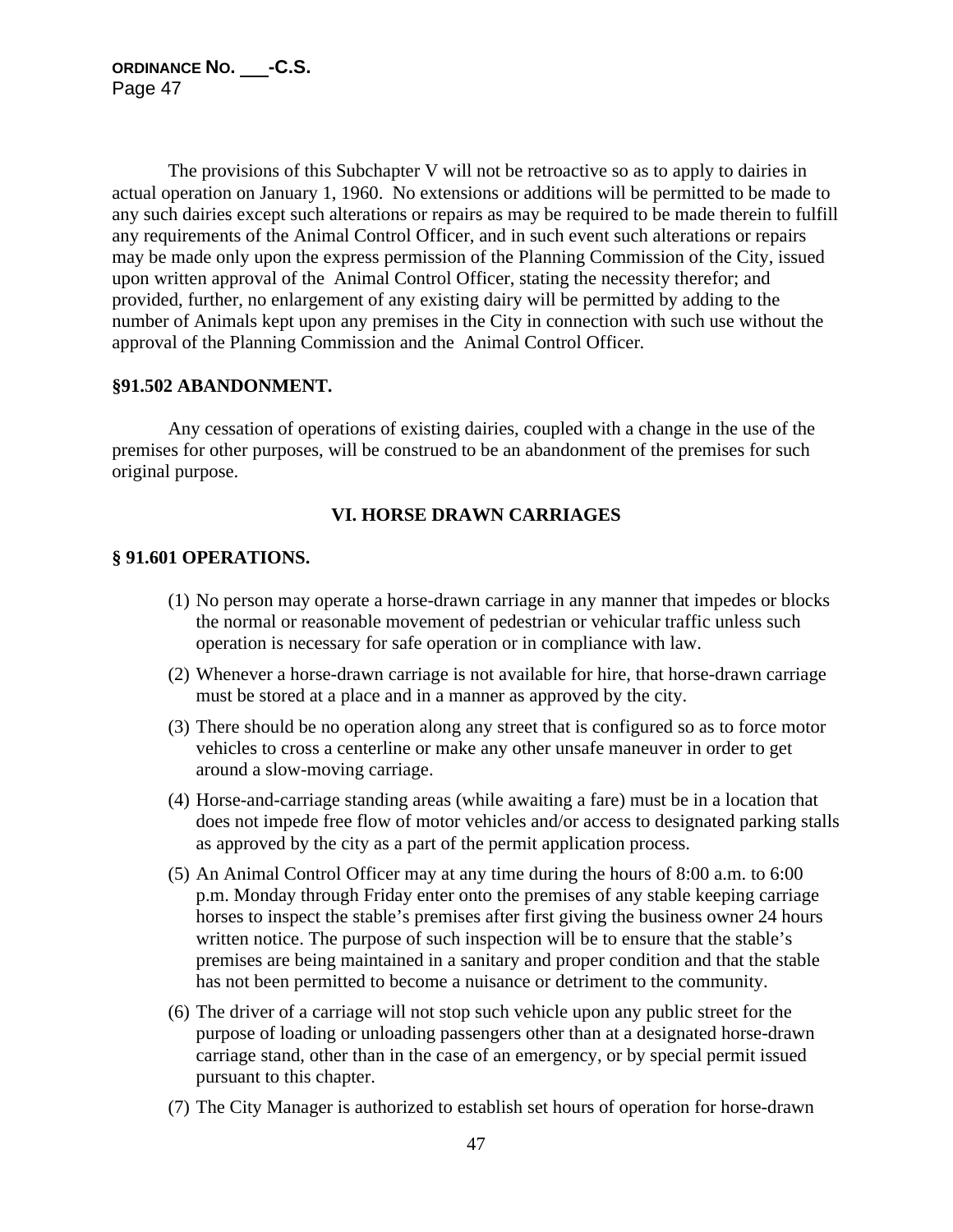carriages if in the determination of the City Manager such hours are reasonably necessary for the preservation of health, safety or property.

### **§ 91.602 CARE.**

In addition to any other rules related to animal care and ownership under this Chapter, all horses used for the purpose of drawing a carriage must:

- (1) Be in good health; an Animal Control Officer or Law Enforcement Officer may require that the driver provide a written statement from a licensed veterinarian stating that the horse is fit to work.
- (2) Be acclimatized to the conditions (i.e., sights, sounds, movement, etc.) inherent in the intended job.
- (3) Be properly shod.
- (4) Be properly cleaned, with no offensive odors or caked dirt or mud.
- (5) Be worked no more than six days per week.
- (6) Be kept in an approved location while not at work.

## **§ 91.603 CARRIAGES.**

- (1) Carriages must be kept in good working order and maintained in a clean and attractive manner.
- (2) All Carriages will have no less than one and one-fourth inch spoked wheels with a rubber covering thick enough to protect the streets from damage and to keep noise to a minimum.
- (3) Warning taillights must be mounted at the rear of the carriage and be operated in a flashing mode continuously while the carriage is in traffic and conform to all applicable requirements of the California Vehicle Code.
- (4) All carriages must be fitted with reflected decals on both shafts of the carriage at the shoulder of the horse.
- (5) All carriages must have the rated seating capacity posted on the vehicle.
- (6) Carriages may not ferry more people than the carriage was designed to hold.
- (7) No one other than the driver, a company employee or apprentice may sit in the driver's seat.
- (8) All carriages must be equipped with a horn or warning device in good working order and capable of emitting sound audible under normal conditions from a distance of not less than 40 feet, but may not emit an unreasonably loud or harsh sound.
- (9) Carriages/animals must be able to immediately remove any and all horse droppings from the streets or public rights-of-way, or to prevent such droppings on the streets and public rights-of-way.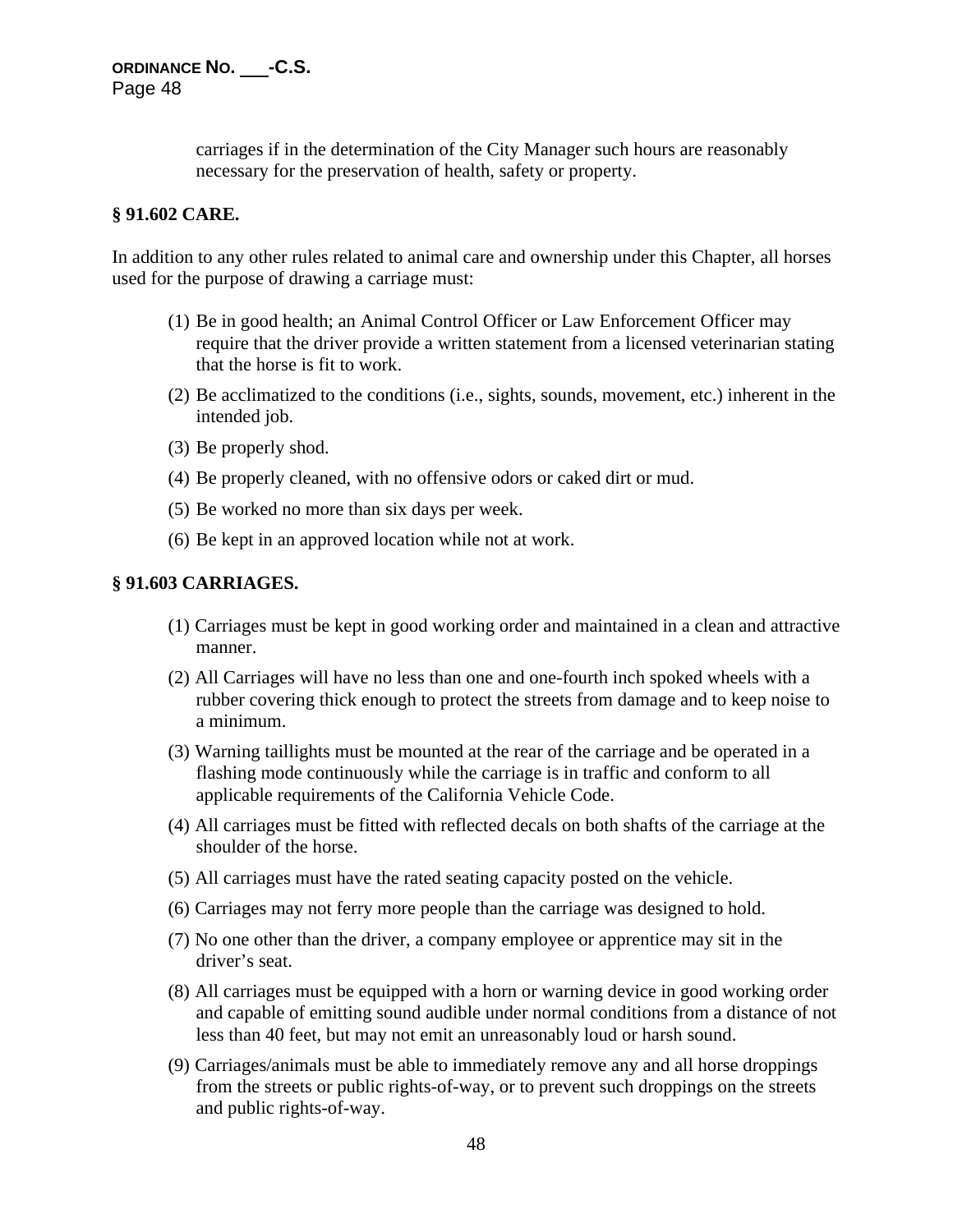- (10) Carriages may not travel at a speed faster than a slow trot.
- (11) Each carriage must be equipped with hydraulic brakes capable of stopping the carriage and adjusted so as to provide equal braking to each wheel without locking.
- (12) It is unlawful for any person to molest, distract or interfere with any horse, driver, or carriage.

#### **§ 91.604 OPERATORS AND DRIVERS.**

- (1) No person under the age of eighteen years may drive a horse-drawn carriage.
- (2) No person may operate a horse-drawn carriage while under the influence of alcoholic beverages or drugs.
- (3) Every person operating a horse-drawn carriage will be subject to all applicable laws, rules, and regulations of this code and the California Vehicle Code.
- (4) Each driver must demonstrate their ability to drive and care for the horse and equipment.
- (5) Each driver must have his or her valid driver's license in their possession while operating a carriage.
- (6) Drivers are prohibited from smoking, wearing headphones, or using cellphones while the carriage is in motion for optimum safety and control of the horse and carriage.
- (7) No driver may abandon their carriage, permit another to drive the carriage, except an apprentice, or permit any passenger to ride on the driver's seat.

### **VII. RABIES CONTROL**

### **§ 91.701 RABIES VACCINE FOR DOGS**.

It is unlawful for any person to own or harbor any dog over the age of three months that has not been vaccinated against rabies by a licensed veterinarian, except those dogs that are certified in writing by a licensed veterinarian as not being suitable subjects for vaccination due to health or age reasons. The written certification must be renewed at least once a year.

#### **§ 91.702 REPORTING ANIMAL BITES***.*

Any person 18 years of age or older must report being bitten by any Animal to the local law enforcement agency. Any guardian or parent of a person under the age of 18 ("Minor") must report to the Animal Control Officer if the Minor is bitten by any Animal. Any person 18 years of age or older who owns an Animal will be required to report to the Animal Control Officer if the Animal has bitten any human being.

#### **§ 91.703 SUSPICION OF RABIES.**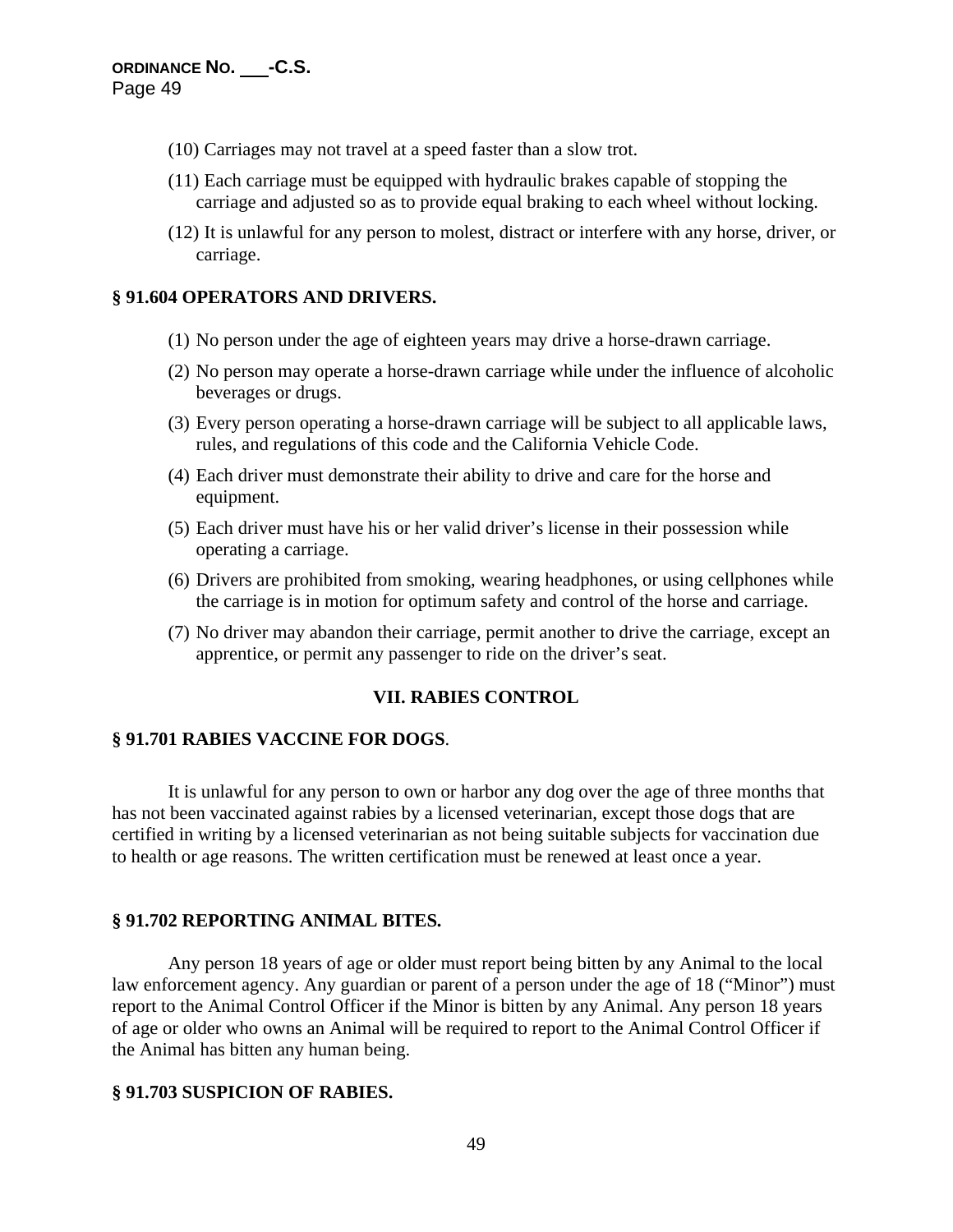- (1) Whenever the Owner or person having the custody or possession of any Animal observes or learns that such Animal has shown symptoms of rabies, or has acted in a manner that would lead a reasonable person to suspect that it might have rabies, that Owner or person having the custody or possession of such Animal must immediately notify an Animal Control Officer or Health Officer or his representative and must permit the Animal Control Officer or Health Officer to make an inspection or examination of such Animal.
- (2) Whenever it appears to an Animal Control Officer or Health Officer that there is reason to believe that any dog or other Animal has rabies, or has been exposed to rabies, the Animal Control Officer or Health Officer may quarantine such Animal until it can be established to the satisfaction of the Animal Control Officer or Health Officer that such Animal either does not have rabies, or that the Owner is capable of quarantining the Animal on the Owner's property.

### **§ 91.704 QUARANTINE OF ANIMALS ON OWNERS PROPERTY**.

- (1) Isolation of a biting Animal may be allowed on the Owner's property when the Owner can provide proof that the Animal has been vaccinated against rabies, and in the judgment of an Animal Control Officer or their designee adequate facilities are provided to ensure adequate confinement and the Owner is able and willing to satisfy the requirements of this Subsection. The Animal Control Officer may revoke this determination at any time during the quarantine period.
- (2) When, in the judgment of an Animal Control Officer or Health Officer, adequate facilities for confinement do not exist or the Owner is unable or unwilling to properly supervise confinement of the Animal, confinement must occur at an approved veterinary hospital or Kennel, at the expense of the Owner.
- (3) In cases where the Owner does not desire to quarantine the biting Animal, the Owner may authorize euthanasia of the biting Animal for the purpose of laboratory examination for rabies using the fluorescent rabies antibody (FRA) test in the health department laboratory at the Owner's expense.

## **§ 91.7045 DISPOSITION OF RABID ANIMALS**.

If it appears to any Animal Control Officer or any official of the Board of Health ("Health Officer"), upon examination, that an Animal has rabies, the Animal Control Officer or Health Officer may, after a quarantine period as provided in this Chapter, kill the Animal forthwith.

### **VIII. POTENTIALLY DANGEROUS, VICIOUS, AND NUISANCE ANIMALS**

### **§ 91.801 PROCEDURE.**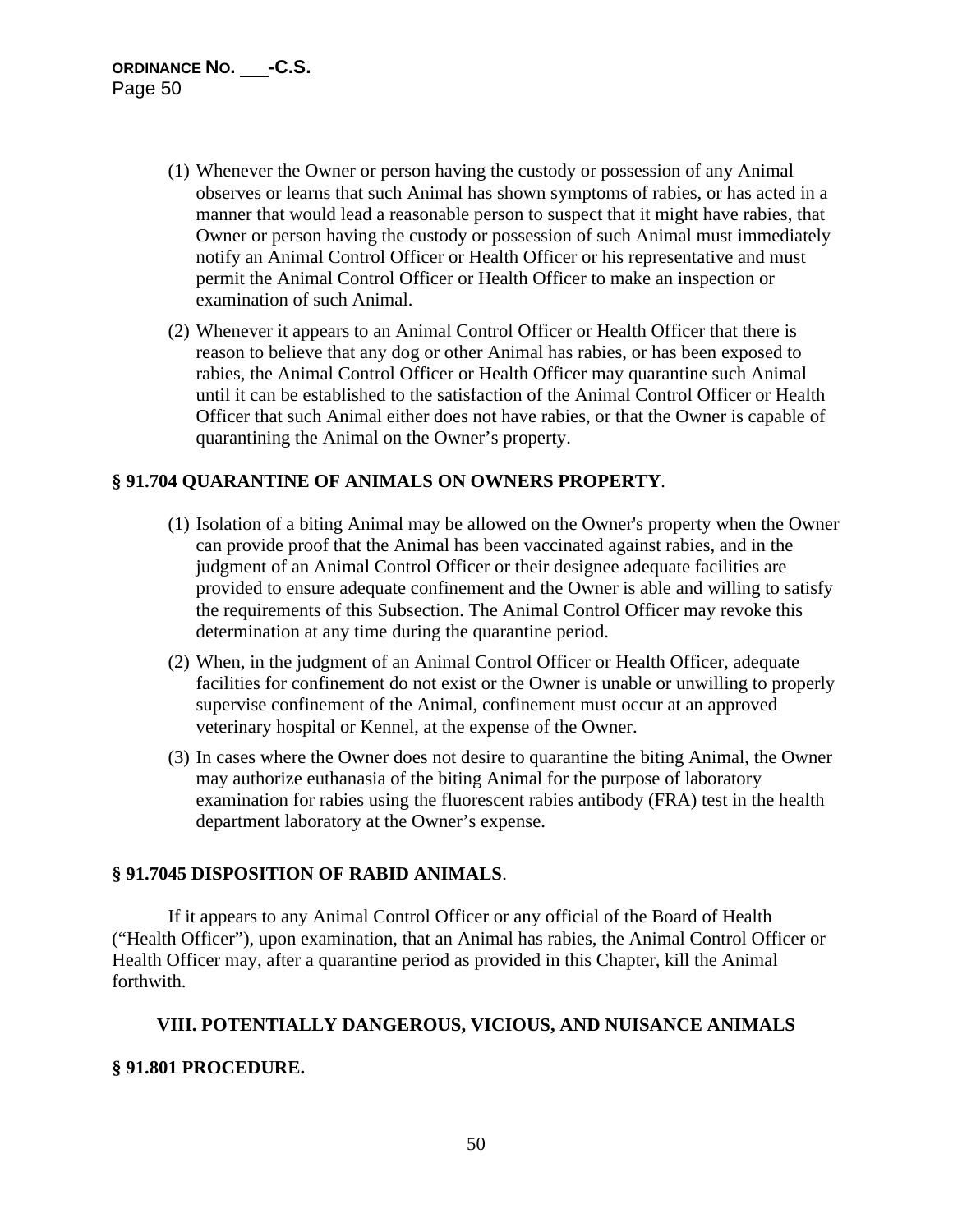- (1) If an Animal Control Officer or other law enforcement officer ("Officer") has investigated and determined that there exists probable cause to believe that an animal is Potentially Dangerous, Vicious or a Nuisance, the Animal Control Officer, or his or her designee, may petition the Chief of Police, or his or her designee, for a hearing for the purpose of determining whether or not the animal in question should be declared a Potentially Dangerous, Vicious, or a Nuisance Animal.
- (2) Whenever possible, any complaint received from a member of the public that serves as the evidentiary basis for the Officer to find probable cause must be sworn to and verified by the complainant and attached to the petition.
- (3) The Animal Control Officer will notify the Owner or keeper of the animal that a hearing will be held by the hearing officer at which time he or she may present evidence as to why the animal should not be declared a Potentially Dangerous, Vicious, or Nuisance Animal. This evidence may be offered in either written or oral form by the Owner of the animal or any interested citizen, including Animal Control Officers, humane officers, or peace officers, and be sworn to under penalty of perjury.

### **§ 91.802 SEIZURE AND IMMEDIATE IMPOUNDMENT**.

- (1) If upon investigation it is determined by an Animal Control Officer or other law enforcement officer ("Officer") that probable cause exists to believe the animal in question poses an immediate threat to public safety or safety to the animal, the Officer may seize and impound the animal pending the hearing or determination provided for in this Chapter.
- (2) The Owner or keeper of the animal is liable to the City for the costs and expenses of keeping the animal if the animal is later determined to be a Public Nuisance, Potentially Dangerous or Vicious Animal.
- (3) If public safety is adequately assured, the Officer may permit the animal to be confined at the Owner's expense in an approved Kennel or veterinary facility or on the Owner's premises.

### **§ 91.803 LIMITATIONS.**

- (1) No animal may be declared a Potentially Dangerous, Vicious, or Nuisance Animal if any injury or damage is sustained by a person who, at the time of the injury or damage was sustained was committing a willful trespass or other tort upon premises occupied by the Owner or keeper of the animal, or was teasing, tormenting, abusing or assaulting the animal, or was committing or attempting to commit a crime.
- (2) No animal may be declared a Potentially Dangerous, Vicious, or Nuisance animal if the animal was protecting or defending a person within the immediate vicinity of the animal from an unjustified attack or assault.
- (3) No animal may be declared a Potentially Dangerous, Vicious, or Nuisance Animal if any injury or damage was sustained by a domestic animal that at the time the injury or damage was sustained was teasing, tormenting, abusing or assaulting the animal.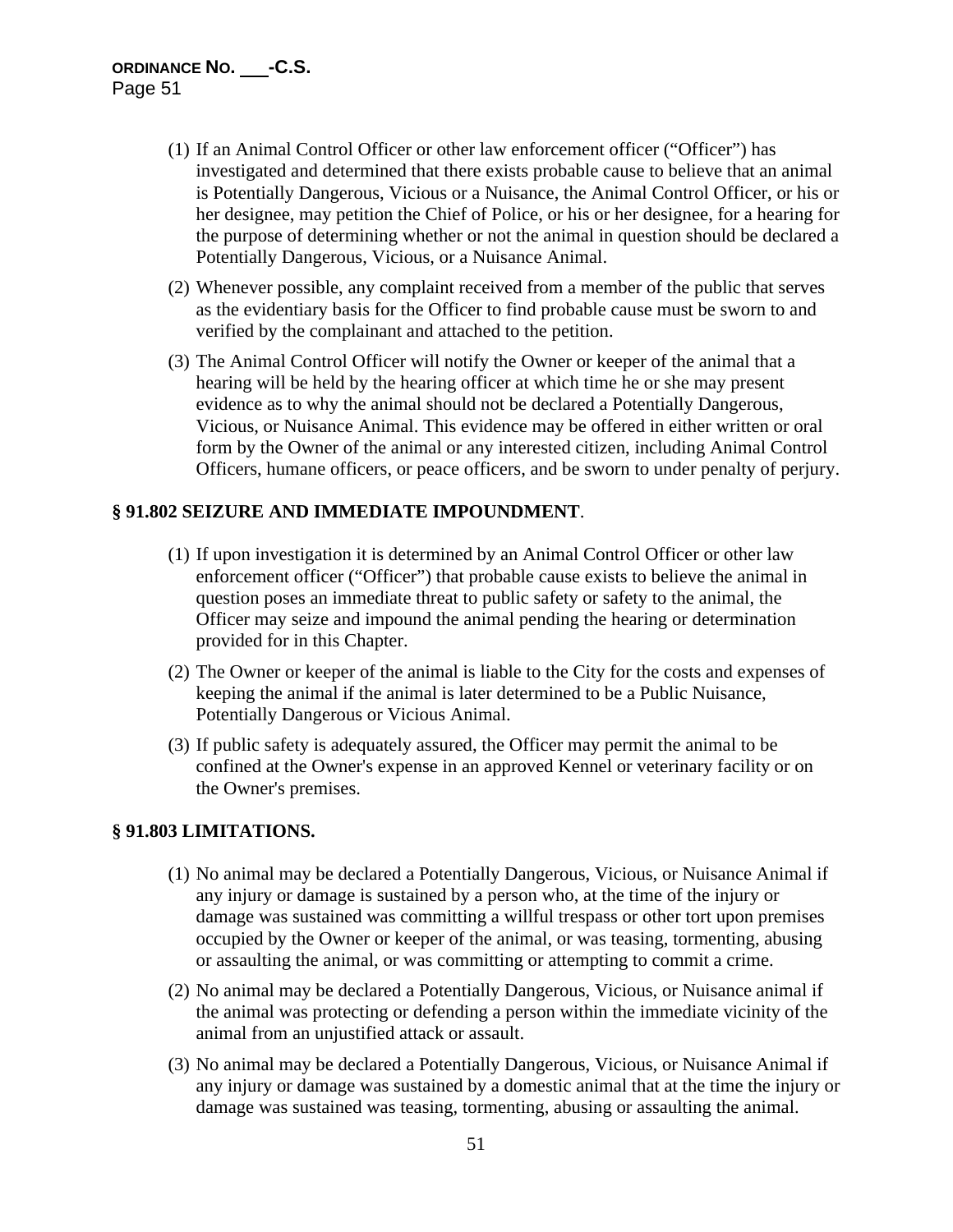# **§ 91.804 REQUIREMENTS FOR OWNERSHIP OF A POTENTIALLY DANGEROUS OR VICIOUS ANIMAL.**

- (1) All animals that have been determined by the Hearing Officer to be Potentially Dangerous or Vicious must be properly licensed and vaccinated. The status of the animal will be included in the licensing records either after the Owner has agreed to the designation or the Hearing Officer has determined the designation applies to the animal. An additional fee of twice the applicable license fee will be charged for maintaining this additional information in the records.
- (2) A Potentially Dangerous or Vicious Animal must be kept indoors or in an Enclosure while on the Owner's property. A Potentially Dangerous may be off the Owner's property only if it is restrained by a substantial leash no longer than four feet in length or within an enclosed vehicle.
- (3) The Owner of a Potentially Dangerous or Vicious Animal must notify the Animal Control Officer, in writing, within two working days if the animal dies, is sold, transferred, or permanently removed from the City. If the Animal is sold or transferred the Owner must provide the name, number, and address of the new Owner.
- (4) Owners of Potentially Dangerous or Vicious Animals must notify in writing any person to whom the animal is sold that the animal is Potentially Dangerous or Vicious.
- (5) The Owner or keeper of a Vicious Animal will have 30 days from the date of the deterimination to provide the Animal Control Officer with proof from a licensed veterinarian of the animal's sterilization and microchipping or a signed letter from a licensed veterinarian describing the reason why altering or microchipping is not possible.
- (6) The Hearing Officer may impose any additional conditions upon the ownership of a Poteintally Dangerous or Vicious Animal that protects public health, safety, or welfare.

## **§ 91.805 REQUIREMENTS FOR OWNERSHIP OF A VICIOUS ANIMAL.**

- (1) The Owner of a Vicious Animal must be at least 18 years of age or older.
- (2) The Owner of a Vicious Animal must provide proof to the Animal Control Officer that the Owner has procured liability insurance in the amount of at least \$100,000 covering any damage or injury that may be caused by the Vicious Animal during the 12-month period for which the license is sought. Liability insurance must be maintained so long as the Owner keeps the Vicious Animal within City limits.
- (3) The Owner or keeper must, at his or her own expense, and within two working days of receipt of notice of determination that the dog is vicious, provide the Animal Control Officer with two current color photographs of the animal that show the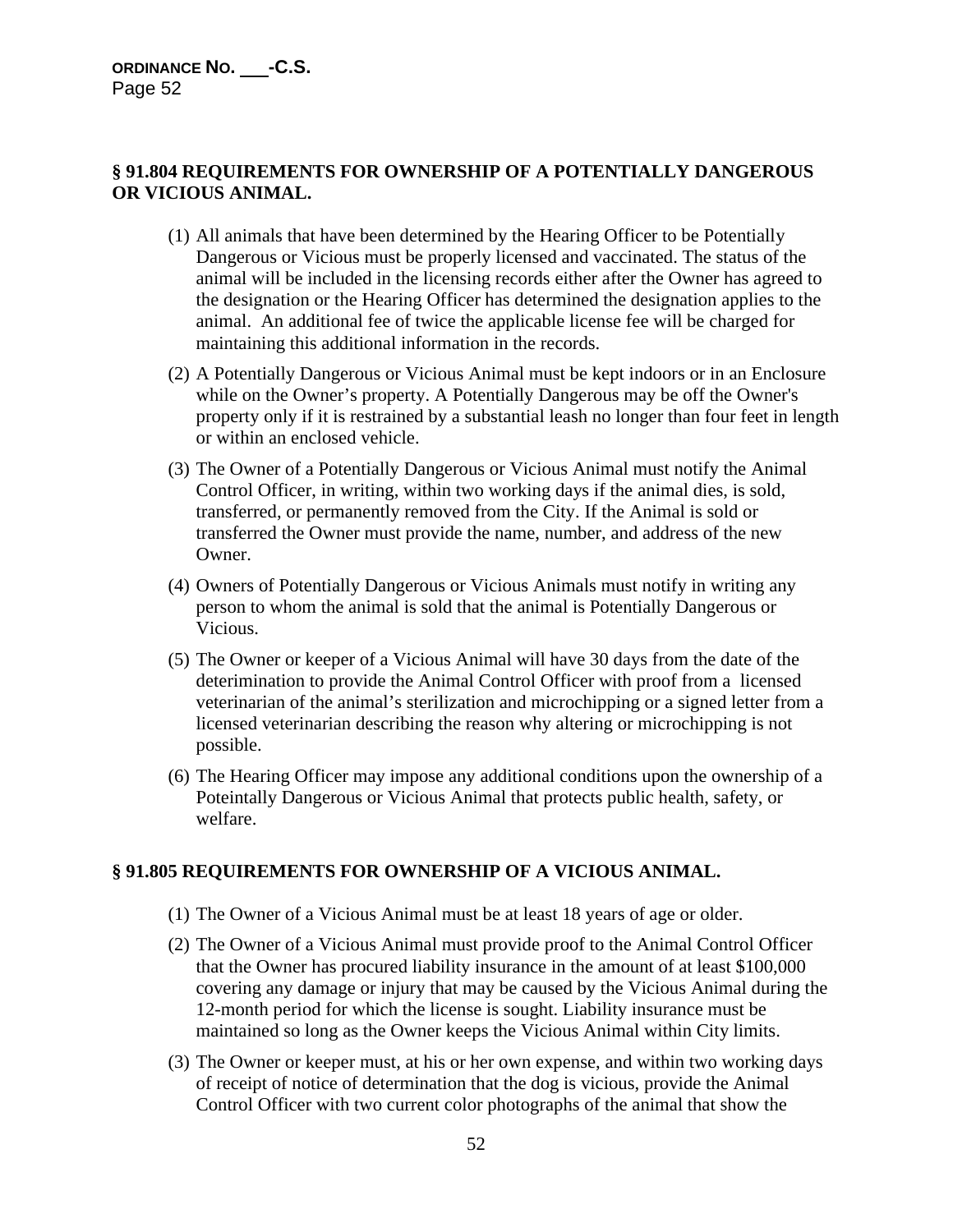animal in a standing position.

- (4) All animals determined to be vicious must be confined inside the Owner's residence or in an Enclosure. It is unlawful for any Owner or keeper to maintain a Vicious Animals upon any property that does not have an Enclosure.
- (5) It is unlawful for any Vicious Animals to be on public property without written permission from the Animal Control Officer with the exception of transporting the animal to seek out veterinary treatment due to a medical emergency.
- (6) In any case where a Vicious Animal is lawfully outside the Enclosure, except in cases where it is inside the dwelling of the Owner or keeper, the animal must be securely muzzled and/or restrained, with a lead sufficient to restrain the animal no more than four feet in length, and the animal must be under the direct control and supervision of its Owner or keeper.

## **§ 91.806 REQUIREMENTS FOR OWNERSHIP OF A PUBLIC NUISANCE ANIMAL**.

- (1) The Hearing Officer may impose any reasonable conditions upon the ownership of the dog that will correct the circumstances that create the nuisance.
- (2) The Owner or keeper of an animal deterimined to be a public nuisance will have 30 days from the date of the deterimination to provide the Animal Control Officer with proof from a veterinarian of the animal's sterilization and microchiping.

# **§ 91.807 PROCEDURE FOR DESTRUCTION OF VICIOUS ANIMALS.**

- (1) An animal determined to be vicious may be humanely destroyed by any Animal Control Officer or peace officer when any of the following occur:
	- (a) After proceedings conducted under Subchapter X, it is determined that the release of the animal would create a significant threat to the public health, safety, or welfare.
	- (b) An Owner of an animal that has previously been determined to be a Vicious Animal violates the provisions of this Subchapter VIII relating to the keeping of vicious animals.
	- (c) An animal that has previously been determined to be a Vicious Animal, when unprovoked, attacks, wounds, bites, or otherwise injures or kills any person.
- (2) An animal may not be destroyed pursuant to Subsections (b) and (c) hereof without a hearing pursuant to Subchapter X.

## **§ 91.808 REMOVAL FROM LIST.**

If there are no additional instances of the behavior described in the definitions of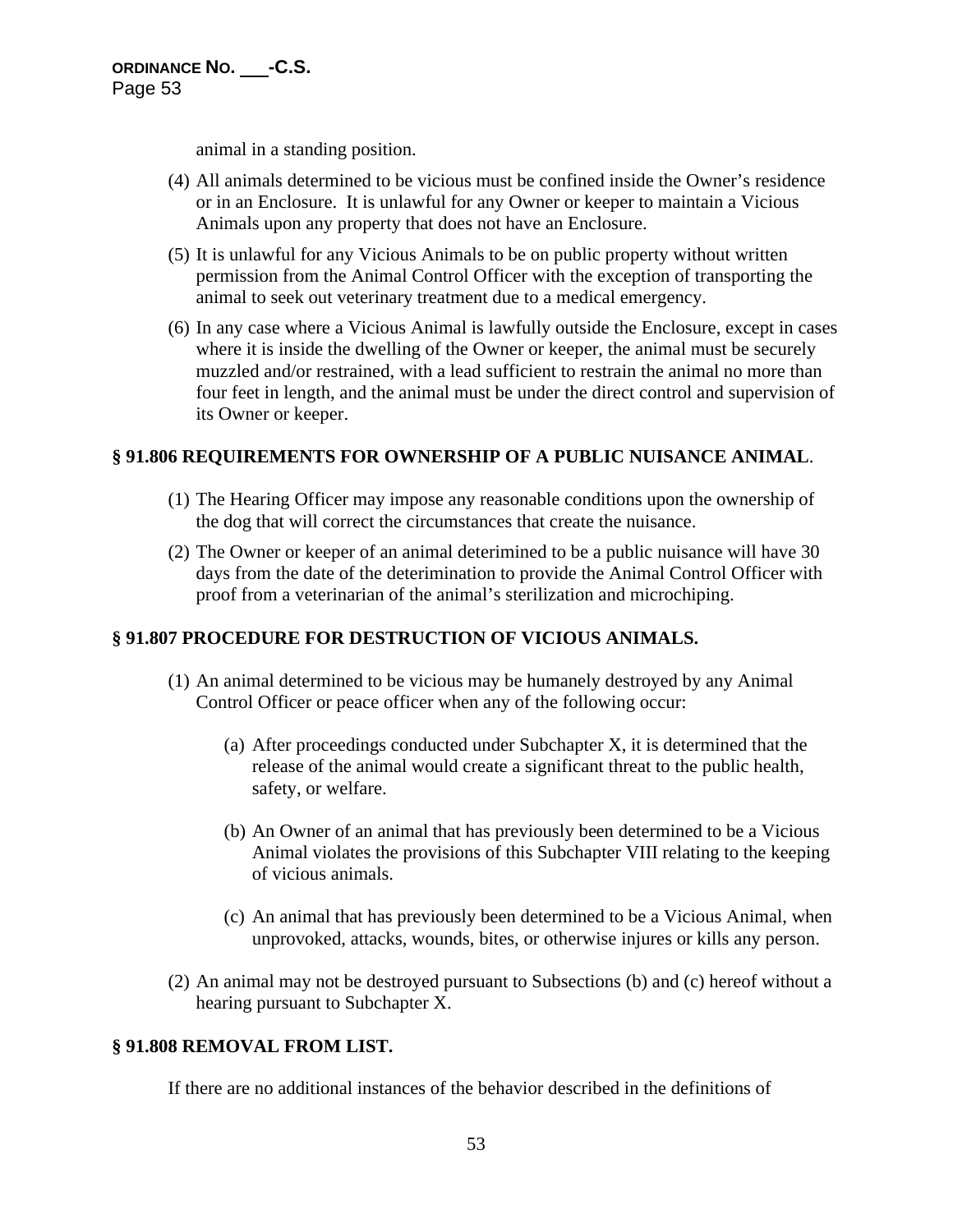Potentially Dangerous Animal and Public Nuisance Animal as defined in this chapter, within a 36-month period from the date of designation as a Potentially Dangerous or Public Nuisance, the animal will be removed from the list of Potentially Dangerous or Public Nuisance Animals.

The animal may be removed from the list of Potentially Dangerous or Public Nuisance Animals prior to the expiration of the 36-month period if the Owner or keeper of the animal demonstrates to the Animal Control Officer that changes in circumstances or measures taken by the Owner or keeper, such as training of the animal, have mitigated the risk to the public safety.

### **§ 91.809 PENALTY.**

- (1) Any violations relating to potentially dangerous animals will result in a minimum fine of fine of \$500; the maximum fine will be set by the Fee Schedule as amended from time to time.
- (2) Any violations relating to vicious animals will result in a minimum fine of \$1,000; the maximum fine will be set by the Fee Schedule as amended from time to time.
- (3) Any violation relating to nuisance animals will be an infraction, punishable as set forth in § 10.99 of this code of ordinances.

## **IX. IRRESPONSIBLE OWNER**.

#### **§ 91.901 DETERMINATION.**

Any Owner or keeper of an animal will be determined an irresponsible Owner ("Irresponsible Owner") when any of the following occurs:

- (1) The Owner is administratively cited for violations of this Chapter on three separate occasions within a 36-month period.
- (2) The Owner's animal(s) are impounded for being off its Owner's Property in violation of any State or local law prohibiting the running At Large of animals on three separate occasions within a 36-month period.
- (3) The Owner's animal harasses or intimidates persons on public property or private property that is not owned or controlled by its Owner or keeper.
- (4) The Owner's animal is found At Large while in Estrus, on two separate occasions within a 36-month period.
- (5) When unprovoked, the Owner's animal has bitten or caused less than severe injury to another animal off its Owner's Property, on two separate occasions within the prior 36-month period.
- (6) When unprovoked, the Owner's animal has caused severe injury or death to another animal off its Owner's Property.
- (7) Two or more of the Owner's animals have been declared a Public Nuisance, Potentially Dangerous or Vicious in a 36-month period.

### **§ 91.902 PENALTY.**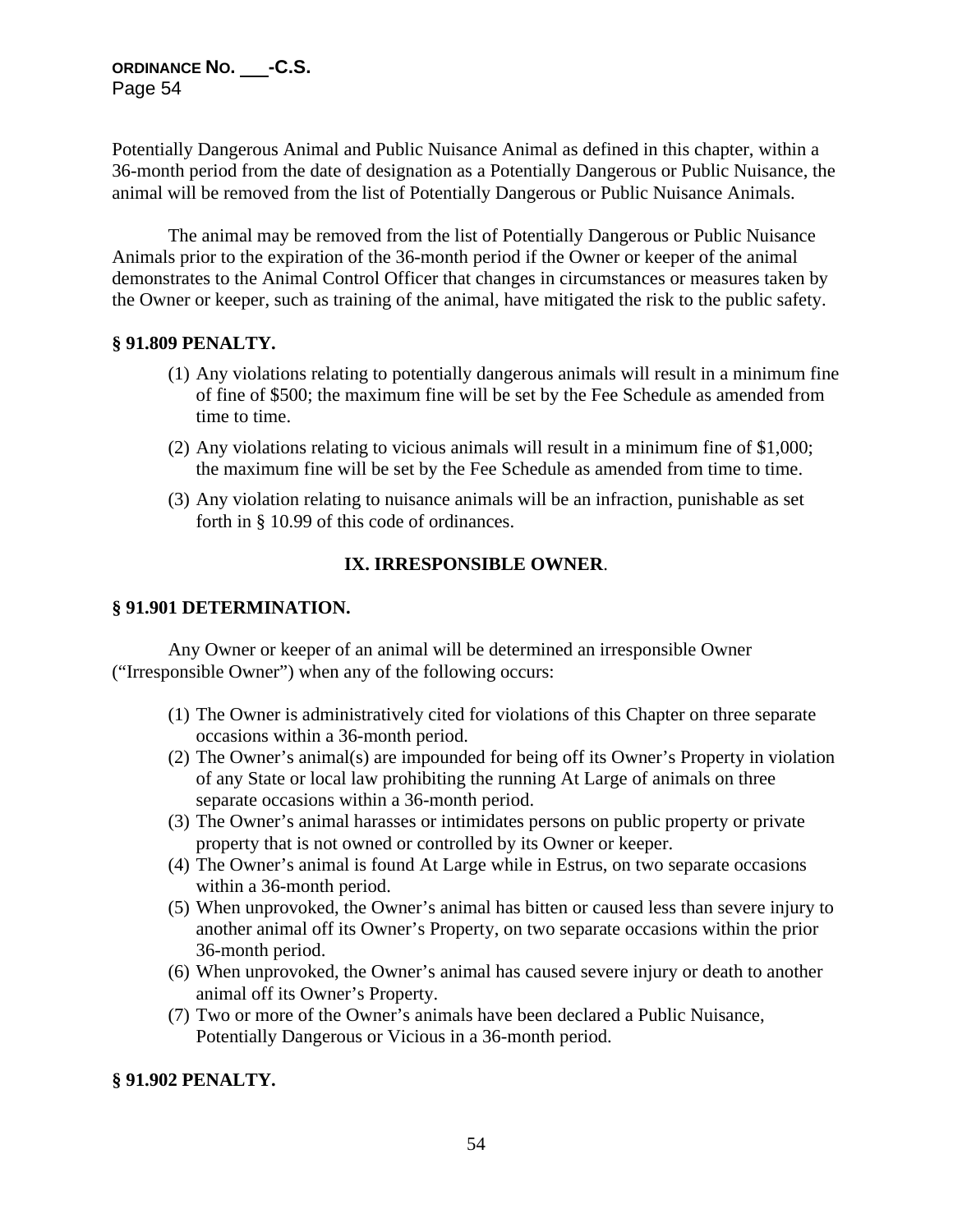An Owner meeting the criteria of an Irresponsible Owner is subject to the following penalties:

- (1) A first offense will result in a fine of \$500; the maximum fine will be set by the Fee Schedule as amended from time to time.
- (2) A second offense will result in a fine of \$1,000; the maximum fine will be set by the Fee Schedule as amended from time to time.
- (3) A third offense will result in a fine of \$1,500, and the Irresponsible Owner being unable to obtain any City license or permit to own, harbor, or maintain any animal within the City for a period of 5 years; the maximum fine will be set by the Fee Schedule as amended from time to time.

### **X. HEARINGS**

This Subchapter X contains the requirements for all hearings called for in this Chapter.

### **§ 91.1001 NOTICE OF HEARING.**

- (1) The Owner, Licensee, or Permittee will be served with notice of the hearing and a copy of the petition, either personally or by first-class mail with return receipt requested.
- (2) The hearing will be held promptly within no less than five working days nor more than ten working days after service of notice upon the Owner, Licensee, or Permittee.
- (3) The hearing will be open to the public.
- (4) The Hearing Officer may admit into evidence all relevant evidence, including incident reports and the affidavits of witnesses, limit the scope of discovery, and may shorten the time to produce records or witnesses.

### **§ 91.1002 NOTICE OF DETERMINATION.**

After the hearing the Hearing Officer will notify the Owner, Licensee, or Permittee in writing of the determination and orders issued, either personally or by first-class mail, postage prepaid. If the Hearing Officer finds against the Owner, Licensee, or Permittee, the Owner, Licensee, or Permittee must comply with the provisions of this Chapter in accordance with a time schedule established by the Hearing Officer, but in no case more than 30 days after the date of the determination or 35 days if notice of the determination is mailed.

### **§ 91.1003 APPEAL.**

If any Owner, Licensee, or Permittee disagrees with the determination of the hearing officer they may appeal the decision to the Humboldt County Superior Court under Food and Agriculture Code section 31622.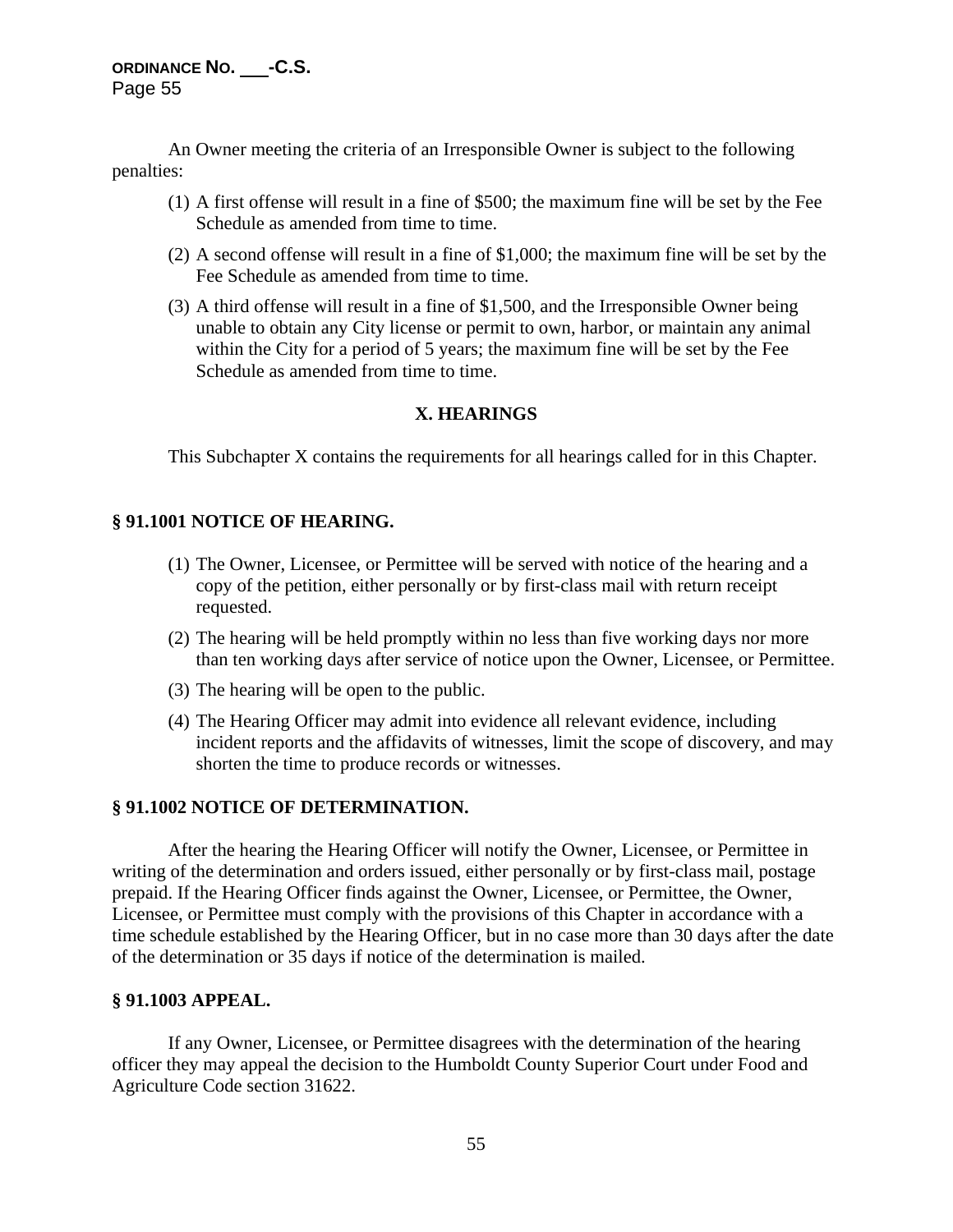# **XI. MISCELLANEOUS PROVISION**

### **§ 91.1101 ANIMALS AS PRIZES, PROMOTIONS, AND NOVELTIES.**

Subject to the exception that organizations with a current Section  $501(c)(3)$  tax status may apply to the City for a one-time permit, no person may sell, exchange, raffle, auction, give away, or offer to sell, exchange, raffle, auction, or give away any animal as a prize, an inducement to enter a place of amusement or a business establishment, or an inducement to participate in a charitable fund-raising event.

### **§ 91.1102 SALE OF ANIMALS.**

No person may sell, exchange, barter, give away, or offer to sell, exchange, barter, or give away any Animal from any public property or from any property to which the public has access that does not have a valid certificate of occupancy or business license allowing the sale of Animals on the property.

## **§ 91.1103 ANIMAL WASTE: KEEPING; RECEPTACLES; CLEANING.**

- (1) Animal waste cannot be kept within 35 feet of any window or door of any inhabited structure or within 100 feet of any church, school, hospital, or place where food products are kept, stored, manufactured, or served to the public.
- (2) Every person owning or occupying premises where any manure from any horse, pony, mule, cow, or other Animal accumulates must provide for the removal of the manure daily.
- (3) Manure accumulated on any premises must be removed daily. Alternatively, boxes, bins, or receptacles of a design and construction acceptable to the Animal Control Officer must be provided by the Owner or occupant of the premises, and these boxes, bins, or receptacles must be used only for the purpose of containing the accumulation of manure and be kept tightly closed at all times except when manure is placed or removed.
- (4) This Section does not apply to manure that is spread as fertilizer over or around cultivated plants, vines, vegetables, lawns, bushes, shrubs, or trees or to manure kept by any nursery for commercial fertilizer purposes unless that manure creates a nuisance, either from fly breeding or excessive, obnoxious odors.
- (5) Acceptable boxes, bins, or receptacles will be constructed of brick, stone, concrete, metal, or wood lined with metal or other sound materials and be proofed against by flies.
- (6) The contents of these boxes, bins, or receptacles must be removed at least once a week.
- (7) This Section does not apply to manure kept on the premise of a properly permitted and licensed zoo, so long as the zoo maintains sanitary conditions that do not become a public nuisance or health hazard.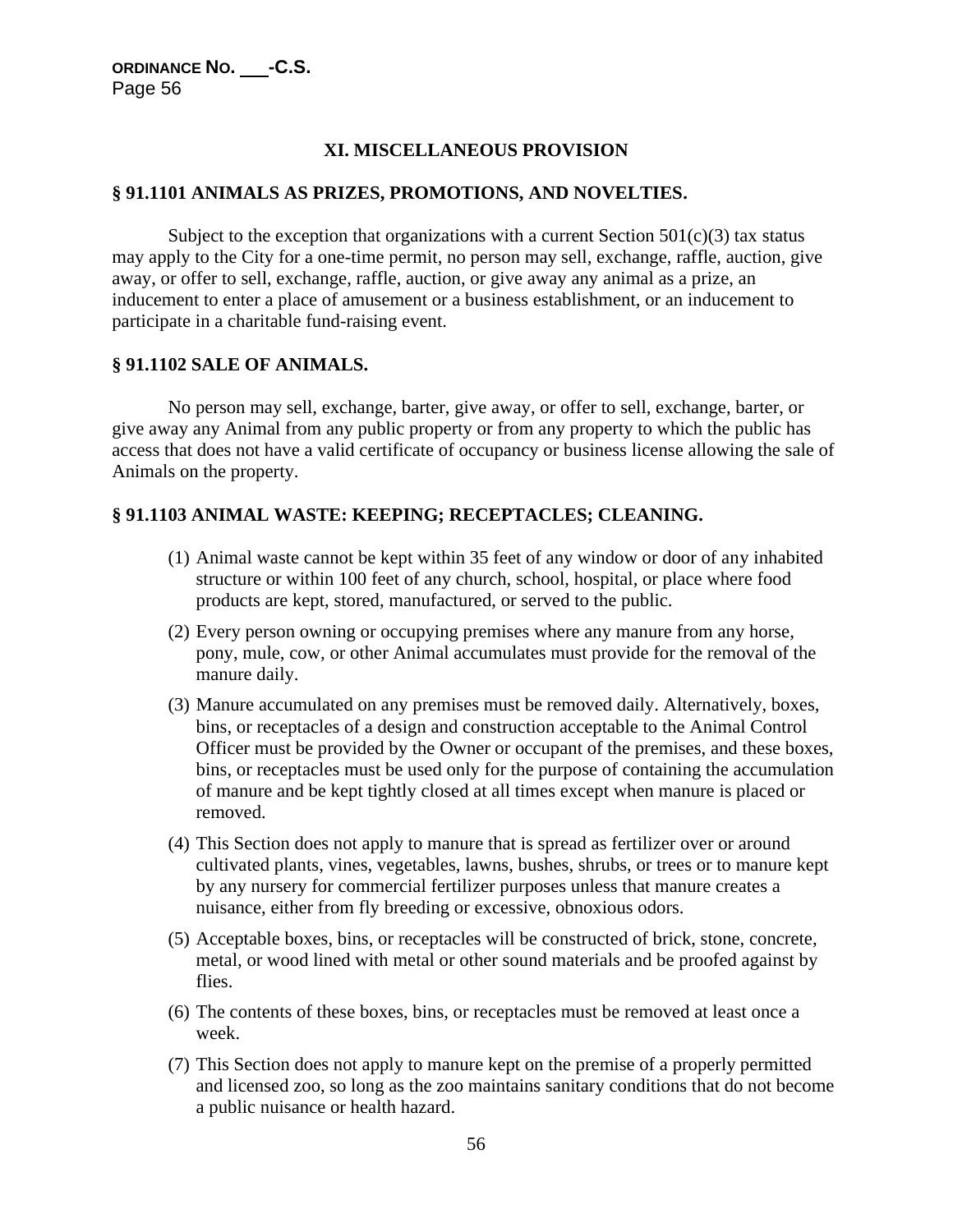### **§ 91.1104 BURIAL OF DECEASED ANIMALS.**

Any person with a deceased Animal on their premises, or the Owner or possessor of any Animal dying within the City, must bury the Animal so that it is covered by at least two feet of mineral soil to grade either on their premises or in a designated area outside the inhabited portion of the City within 24 hours after the Animal has died. Alternatively, the deceased animal may be taken to a veterinarian for cremation within 24 hours of death. An animal may not be buried if it is euthanized chemically. The Owner or keeper must arrange to have the remains disposed of properly at their expense.

### **§ 91.1105 FEEDING WILDLIFE.**

It is unlawful to feed any wildlife within City limits either intentionally or by allowing wildlife access to food intended for humans or domestic animals, except in areas designated for that purpose. This Section does not apply to bird feeders.